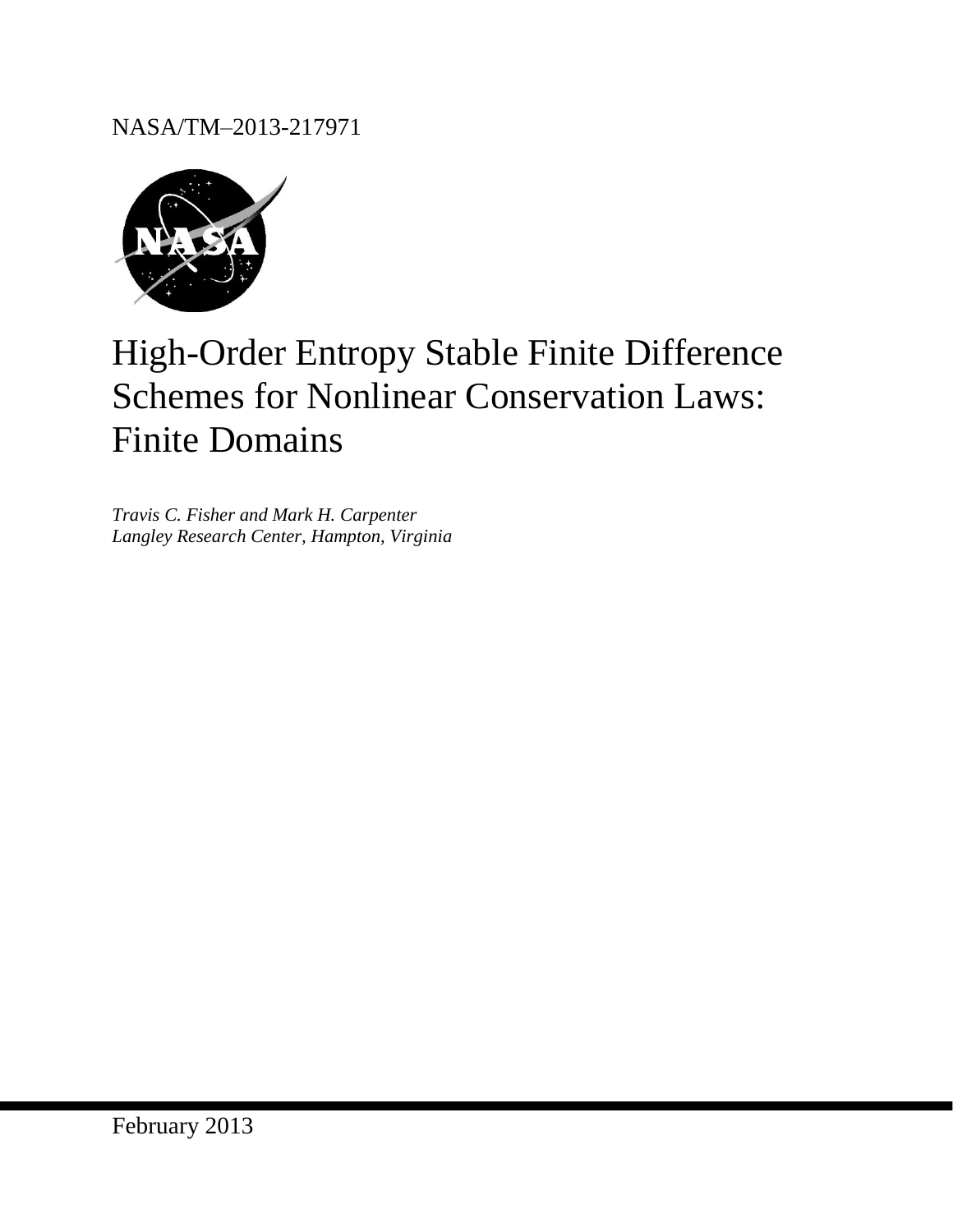# **NASA STI Program . . . in Profile**

Since its founding, NASA has been dedicated to the advancement of aeronautics and space science. The NASA scientific and technical information (STI) program plays a key part in helping NASA maintain this important role.

The NASA STI program operates under the auspices of the Agency Chief Information Officer. It collects, organizes, provides for archiving, and disseminates NASA's STI. The NASA STI program provides access to the NASA Aeronautics and Space Database and its public interface, the NASA Technical Report Server, thus providing one of the largest collections of aeronautical and space science STI in the world. Results are published in both non-NASA channels and by NASA in the NASA STI Report Series, which includes the following report types:

- TECHNICAL PUBLICATION. Reports of completed research or a major significant phase of research that present the results of NASA Programs and include extensive data or theoretical analysis. Includes compilations of significant scientific and technical data and information deemed to be of continuing reference value. NASA counterpart of peerreviewed formal professional papers, but having less stringent limitations on manuscript length and extent of graphic presentations.
- TECHNICAL MEMORANDUM. Scientific and technical findings that are preliminary or of specialized interest, e.g., quick release reports, working papers, and bibliographies that contain minimal annotation. Does not contain extensive analysis.
- CONTRACTOR REPORT. Scientific and technical findings by NASA-sponsored contractors and grantees.
- CONFERENCE PUBLICATION. Collected papers from scientific and technical conferences, symposia, seminars, or other meetings sponsored or cosponsored by NASA.
- SPECIAL PUBLICATION. Scientific, technical, or historical information from NASA programs, projects, and missions, often concerned with subjects having substantial public interest.
- TECHNICAL TRANSLATION. English-language translations of foreign scientific and technical material pertinent to NASA's mission.

Specialized services also include organizing and publishing research results, distributing specialized research announcements and feeds, providing information desk and personal search support, and enabling data exchange services.

For more information about the NASA STI program, see the following:

- Access the NASA STI program home page at *http://www.sti.nasa.gov*
- E-mail your question to  $help@sti.nasa.gov$
- Fax your question to the NASA STI Information Desk at 443-757-5803
- Phone the NASA STI Information Desk at 443-757-5802
- Write to: STI Information Desk NASA Center for AeroSpace Information 7115 Standard Drive Hanover, MD 21076-1320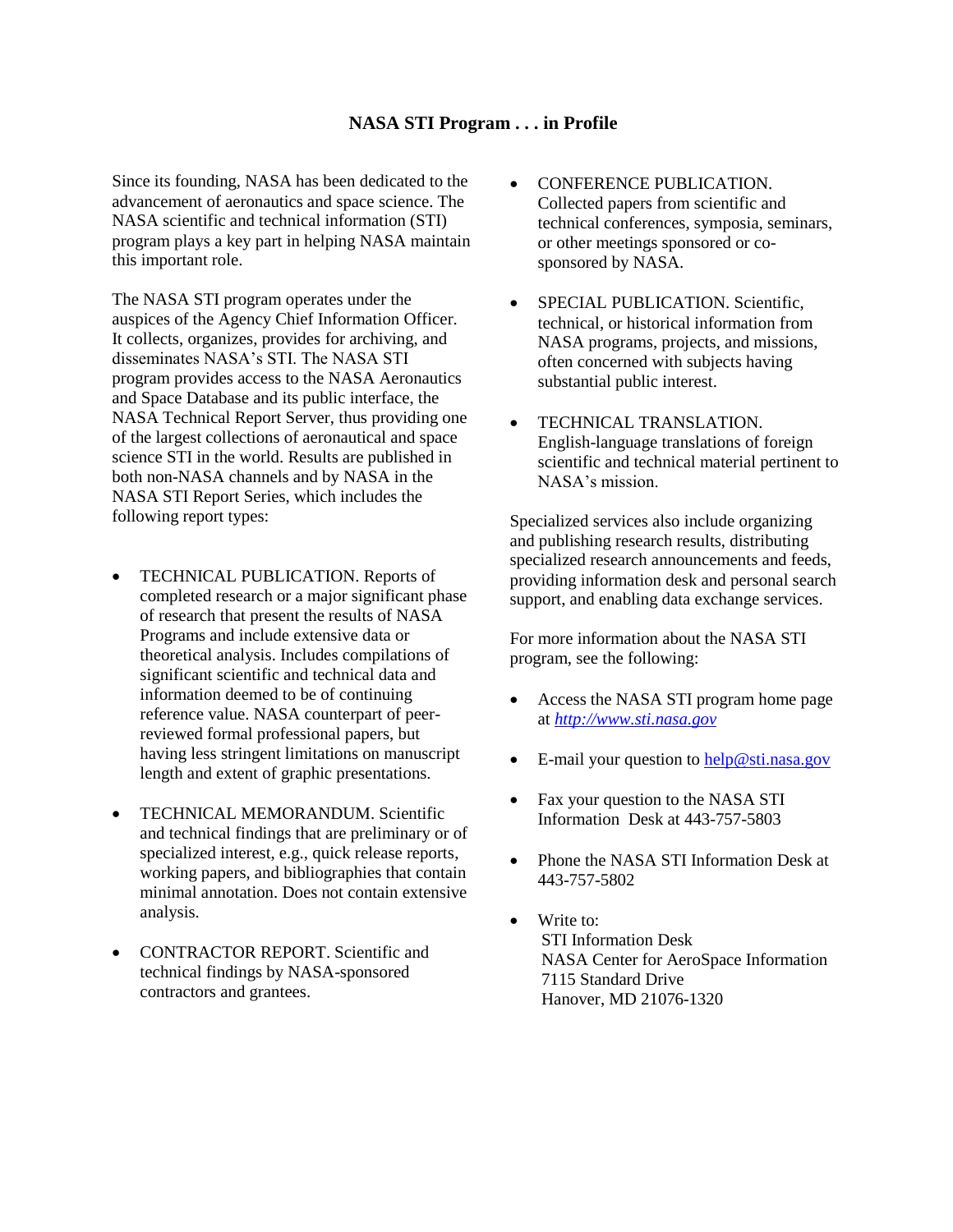NASA/TM–2013-217971



# High-Order Entropy Stable Finite Difference Schemes for Nonlinear Conservation Laws: Finite Domains

*Travis C. Fisher and Mark H. Carpenter Langley Research Center, Hampton, Virginia* 

National Aeronautics and Space Administration

Langley Research Center Hampton, Virginia 23681-2199

February 2013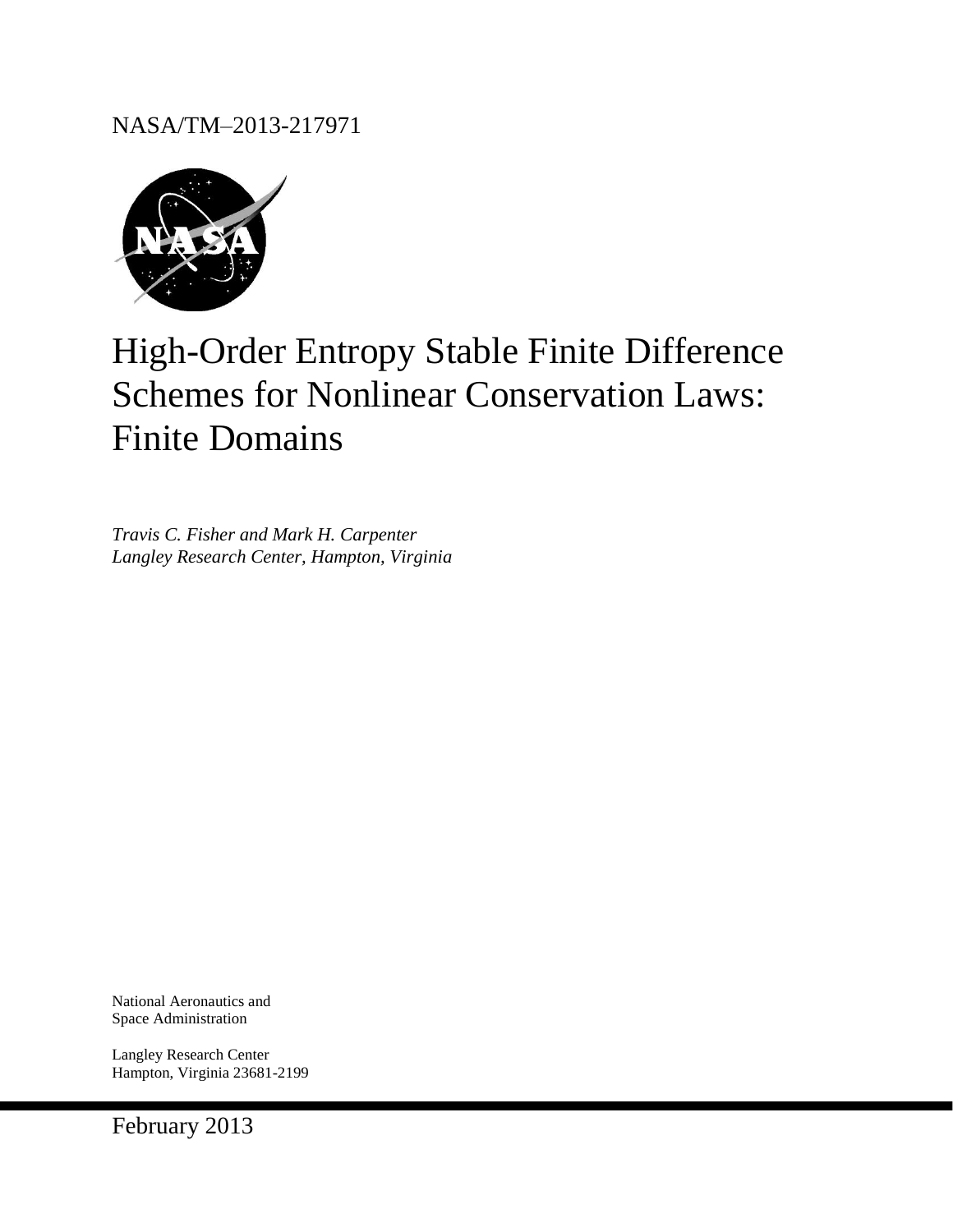# **Acknowledgments**

This work summarizes portions of first author's Ph. D. dissertation, performed as a cooperative student while in residence at NASA Langley Research Center. Special thanks are extended to Dr. Mujeeb Malik for funding the cooperative agreement as part of the "Revolutionary Computational Aerosciences" project. Special thanks are also extended to Dr. Nail Yamaleev for proof-reading the document and for correcting formula (3.42).

The use of trademarks or names of manufacturers in this report is for accurate reporting and does not constitute an official endorsement, either expressed or implied, of such products or manufacturers by the National Aeronautics and Space Administration

Available from:

NASA Center for AeroSpace Information 7115 Standard Drive Hanover, MD 21076-1320 443-757-5802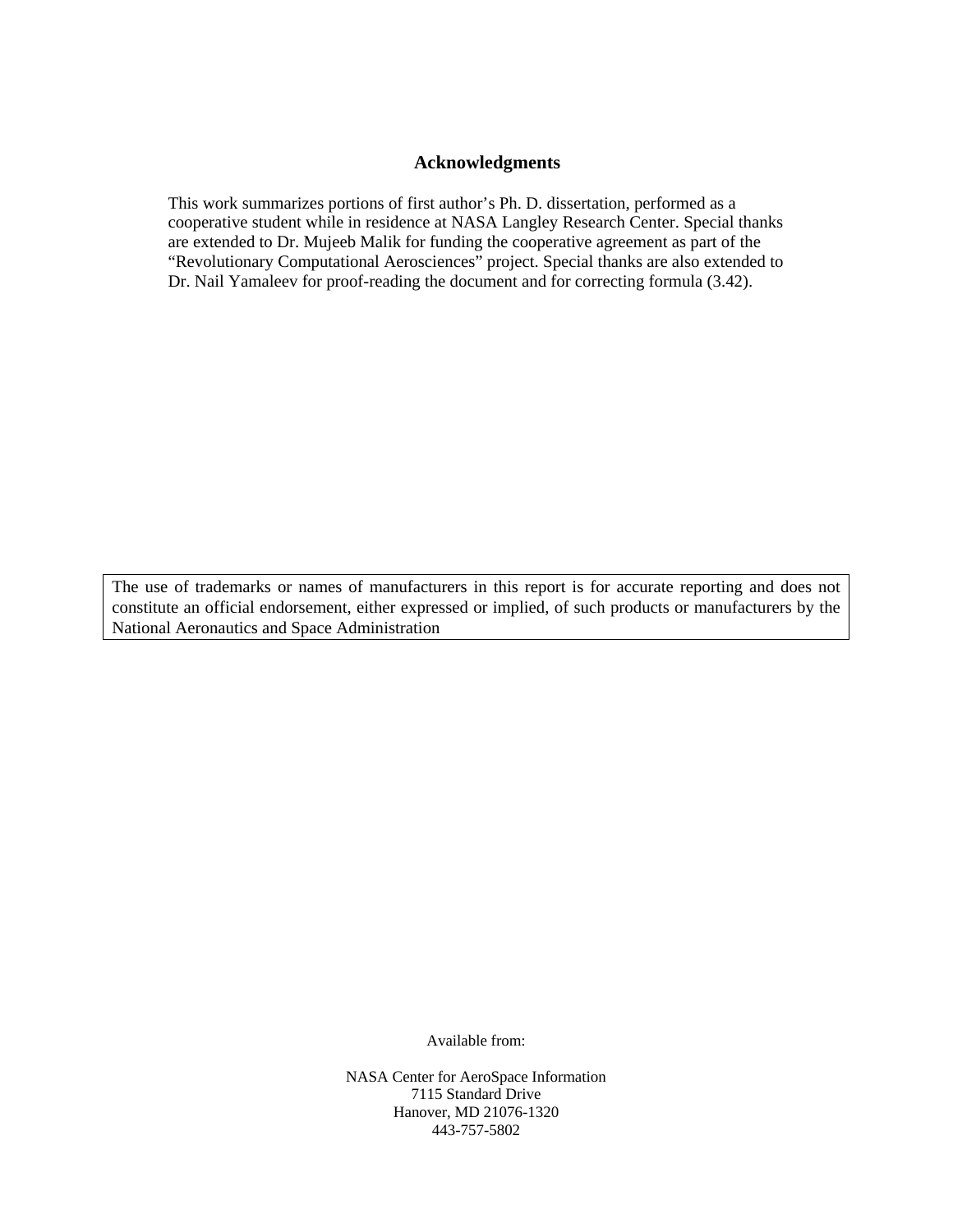# Abstract

Developing stable and robust high-order finite difference schemes requires mathematical formalism and appropriate methods of analysis. In this work, nonlinear entropy stability is used to derive provably stable high-order finite difference methods with formal boundary closures for conservation laws. Particular emphasis is placed on the entropy stability of the compressible Navier-Stokes equations. A newly derived entropy stable weighted essentially non-oscillatory finite difference method is used to simulate problems with shocks and a conservative, entropy stable, narrowstencil finite difference approach is used to approximate viscous terms.

# Contents

| 1        | Introduction |                                                               |                  |  |  |  |  |  |  |  |
|----------|--------------|---------------------------------------------------------------|------------------|--|--|--|--|--|--|--|
| $\bf{2}$ | Methodology  |                                                               |                  |  |  |  |  |  |  |  |
|          | 2.1          | Nonlinear Conservation Laws and the Entropy Condition         | 3                |  |  |  |  |  |  |  |
|          | 2.2          |                                                               | $\bf 5$          |  |  |  |  |  |  |  |
|          | 2.3          |                                                               | $\overline{7}$   |  |  |  |  |  |  |  |
|          |              | 2.3.1                                                         | $\overline{7}$   |  |  |  |  |  |  |  |
|          |              | 2.3.2<br>First Derivative Approximation                       | 9                |  |  |  |  |  |  |  |
|          |              | Variable Coefficient Second Derivative Approximation<br>2.3.3 | $\boldsymbol{9}$ |  |  |  |  |  |  |  |
|          |              | 2.3.4                                                         | 11               |  |  |  |  |  |  |  |
|          |              | 2.3.5                                                         | 12               |  |  |  |  |  |  |  |
|          | 2.4          |                                                               | 12               |  |  |  |  |  |  |  |
|          | 2.5          |                                                               | 13               |  |  |  |  |  |  |  |
| 3        |              | <b>Entropy Stable Finite Differences</b>                      | 13               |  |  |  |  |  |  |  |
|          | 3.1          |                                                               | 13               |  |  |  |  |  |  |  |
|          | 3.2          |                                                               | 14               |  |  |  |  |  |  |  |
|          |              | Entropy Consistent Fluxes<br>3.2.1                            | 14               |  |  |  |  |  |  |  |
|          |              | 3.2.2                                                         | 20               |  |  |  |  |  |  |  |
|          | 3.3          | Entropy Stable WENO Finite Differences                        | 21               |  |  |  |  |  |  |  |
|          | 3.4          | Entropy Stable Viscous Terms                                  | 23               |  |  |  |  |  |  |  |
|          | 3.5          |                                                               | 24               |  |  |  |  |  |  |  |
| 4        |              | <b>Applications</b>                                           | 24               |  |  |  |  |  |  |  |
|          | 4.1          |                                                               | 25               |  |  |  |  |  |  |  |
|          |              | Entropy Stable Discretization of Burgers Equation<br>4.1.1    | 26               |  |  |  |  |  |  |  |
|          |              | Advantages of Entropy Stability<br>4.1.2                      | 27               |  |  |  |  |  |  |  |
|          | 4.2          |                                                               | 28               |  |  |  |  |  |  |  |
|          |              | 4.2.1                                                         | 30               |  |  |  |  |  |  |  |
|          |              | 4.2.2                                                         | 31               |  |  |  |  |  |  |  |
|          |              | Entropy Stable Spatial Discretization<br>4.2.3                | 32               |  |  |  |  |  |  |  |
|          |              | Energy Stable Boundary Conditions<br>4.2.4                    | 35               |  |  |  |  |  |  |  |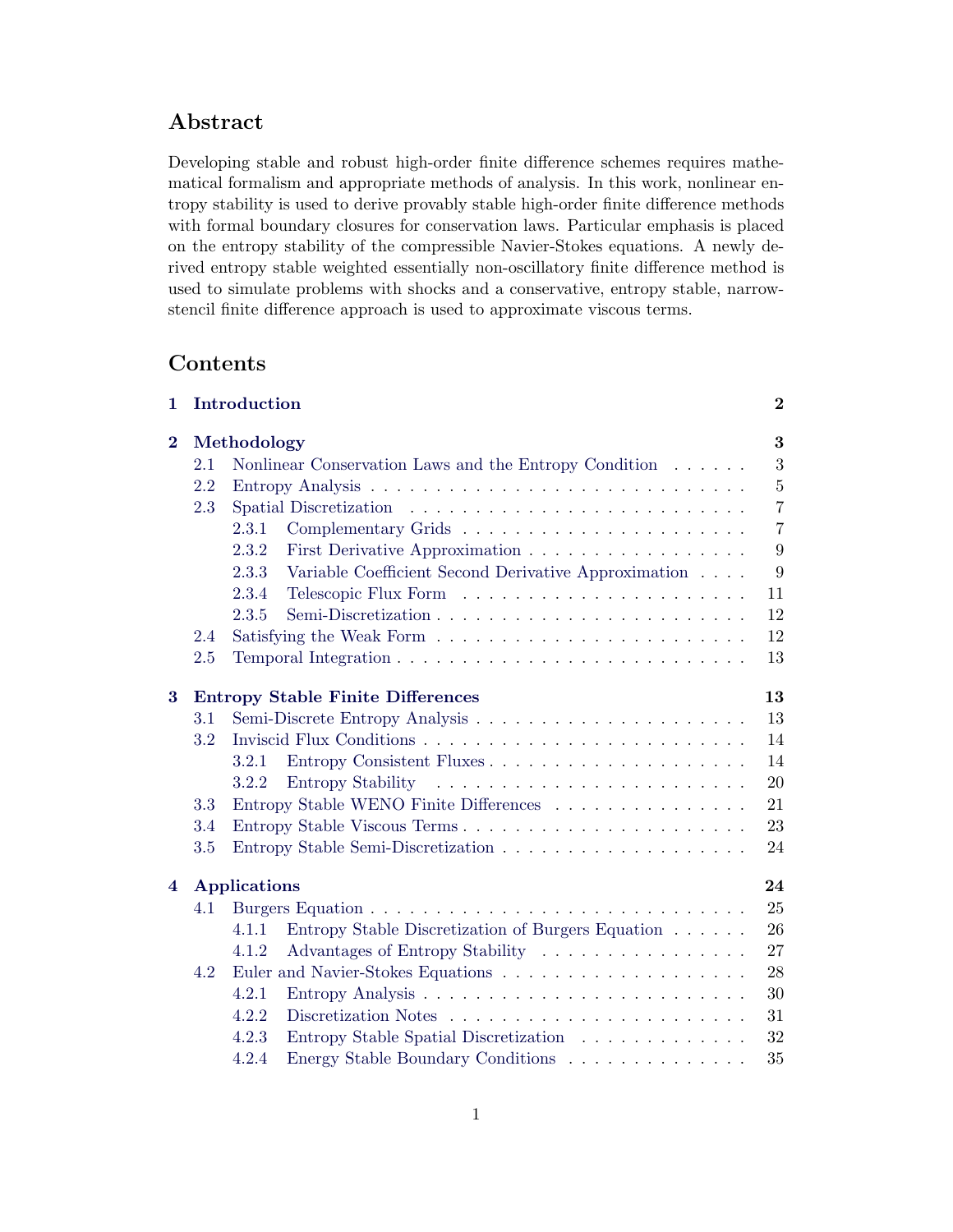| <b>Accuracy Validation and Robustness</b><br>5 |                   |                                                                |    |  |  |  |  |  |  |  |
|------------------------------------------------|-------------------|----------------------------------------------------------------|----|--|--|--|--|--|--|--|
|                                                |                   | 35                                                             |    |  |  |  |  |  |  |  |
|                                                |                   | Optimal Accuracy: A Periodic Cartesian Grid Test Case<br>5.1.1 | 36 |  |  |  |  |  |  |  |
|                                                |                   | Finite Domain Cartesian Grid Test<br>512                       | 36 |  |  |  |  |  |  |  |
|                                                | 5.2               |                                                                |    |  |  |  |  |  |  |  |
|                                                | 5.3               |                                                                |    |  |  |  |  |  |  |  |
|                                                |                   | 5.3.1                                                          | 39 |  |  |  |  |  |  |  |
|                                                |                   | 5.3.2                                                          | 39 |  |  |  |  |  |  |  |
| 6                                              | Conclusions<br>40 |                                                                |    |  |  |  |  |  |  |  |
| $\mathbf{A}$                                   |                   | Summation-by-parts operators $-(2-4-2)$                        | 44 |  |  |  |  |  |  |  |
|                                                |                   |                                                                | 44 |  |  |  |  |  |  |  |
|                                                |                   |                                                                | 45 |  |  |  |  |  |  |  |
|                                                |                   | A.2 Variable Coefficient Second Derivative                     | 45 |  |  |  |  |  |  |  |
|                                                |                   |                                                                | 48 |  |  |  |  |  |  |  |
| В                                              |                   | Navier-Stokes Equations-Supplemental Details                   | 52 |  |  |  |  |  |  |  |
|                                                |                   |                                                                |    |  |  |  |  |  |  |  |
|                                                |                   |                                                                | 52 |  |  |  |  |  |  |  |

# <span id="page-5-0"></span>1 Introduction

The state of numerical solutions to nonlinear conservation laws is far from complete. While it is commonplace to use high-order numerical methods to calculate efficient and accurate solutions for smooth problems, solutions of problems with shocks are considerably more difficult to simulate. Solution methods for these problems are typically high-order adaptive [\[1,](#page-43-1) [2\]](#page-43-2) or hybrid [\[3\]](#page-43-3) schemes or highly dissipative loworder methods. Many methods have been devised that attempt to balance accuracy, added dissipation, and efficiency. Most of these methods are designed using linear analysis of linearized equations that do not admit the formation of shocks and thus do not correctly account for the character of the underlying nonlinear problem. Additionally, stability proofs that rely on linear analysis are dependent on the resolution and do not guarantee stability for under-resolved regions. To overcome these limitations, we seek numerical methods that are based on nonlinear analysis.

Any numerical method applied to problems that admit shocks should provably recover the weak solution of the conservation law upon convergence [\[4\]](#page-43-4). It should be further proven that the weak solution recovered is the physically realizable entropy solution [\[4,](#page-43-4) [5\]](#page-43-5). The second condition is an uncommon property in high-order methods. Recent advancements in this area for the compressible Euler equations facilitate incorporation of these properties into high-order formulations. Tadmor constructed entropy consistent second-order finite volume schemes that conserve discrete entropy [\[5,](#page-43-5) [6\]](#page-44-0), while LeFloch and Rode [\[7\]](#page-44-1) extended these schemes to highorder periodic domains. These schemes have been made computationally tractable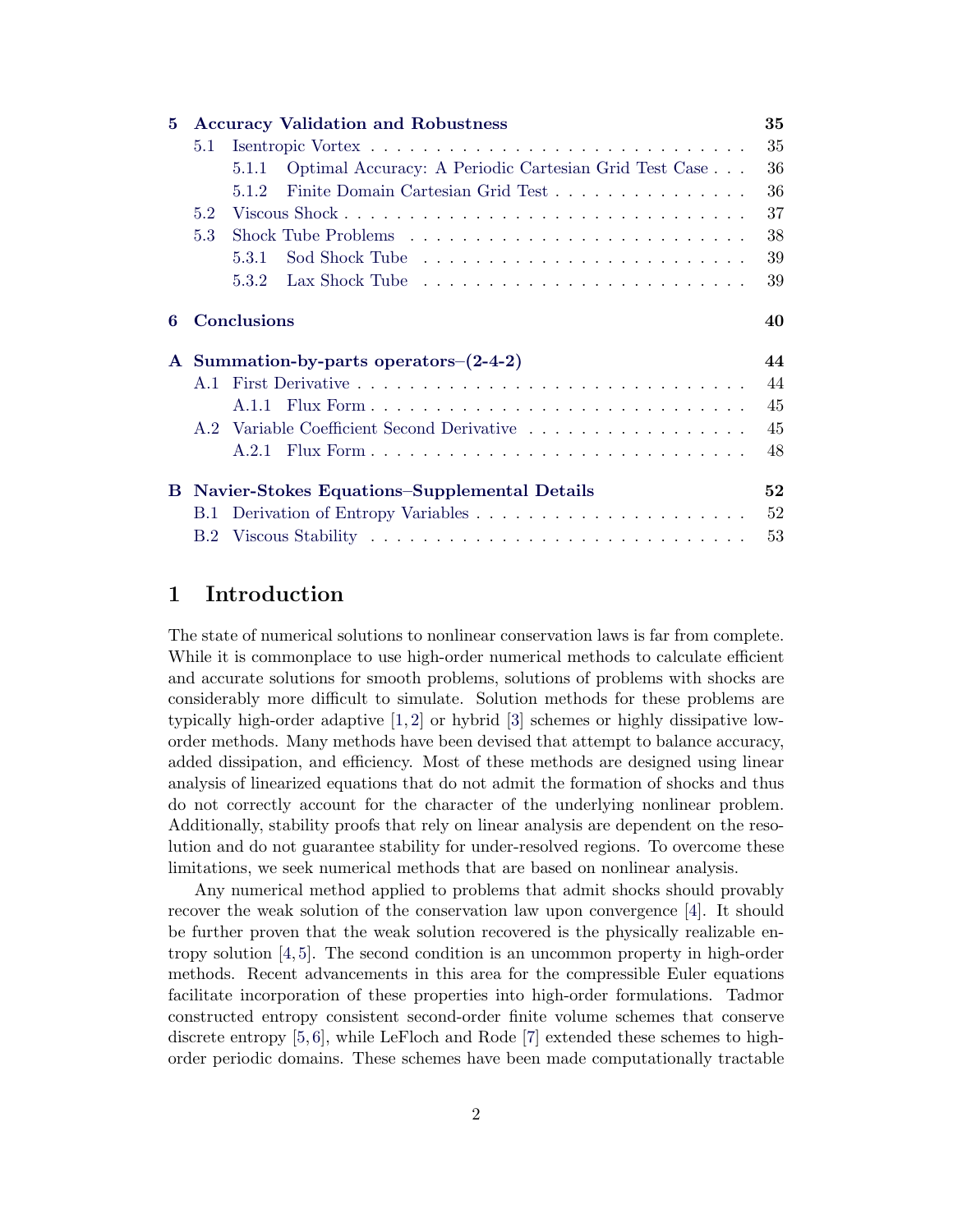for the Navier-Stokes equations through the work of Ismail and Roe [\[8\]](#page-44-2). A methodology for constructing entropy stable schemes satisfying a cell entropy inequality and capable of simulating flows with shocks in periodic domains has been developed by Fjordholm et al. [\[9\]](#page-44-3) Herein, an alternative approach is developed based on a finitedomain entropy stability proof, which yields entropy stable methods with formal boundary closures.

In this work, we have constructed high-order entropy stable finite difference schemes for finite domains by first developing a formal set of conditions based on a generalized summation-by-parts property. The entropy consistent scheme for conservation laws developed by Tadmor [\[6\]](#page-44-0) is extended to high-order with formal boundary closures. Based on this new entropy consistent scheme, we develop an entropy stable correction for dissipative numerical methods such as weighted essentially nonoscillatory (WENO) for simulating problems with shocks. Additionally, we have derived a narrow-stencil, high-order viscous operator for approximating the viscous terms in a provably entropy stable manner.

Using the methodology developed herein, we demonstrate the robustness and accuracy of the resulting entropy stable WENO operators using Burgers equation and the Euler equations. We also show how schemes developed using linear stability can fail in the presence of a shock by comparing the newly developed entropy stable schemes with the energy stable WENO scheme of Fisher et al. [\[10\]](#page-44-4).

Results of the present work warrant investigation into the extension of the current entropy-stable numerical methods into generalized curvilinear coordinates.

The organization of this document is as follows. The theory of entropy analysis for finite difference methods is detailed in Section [2.](#page-6-0) Conditions and corresponding methods for satisfying entropy stability on finite domains using arbitrarily highorder accurate finite difference methods are developed in Section [3.](#page-16-1) The application of these methods to Burgers equation and the compressible Euler and Navier-Stokes equations is illustrated in Section [4.](#page-27-1) Finally, the accuracy and robustness of the resulting high-order schemes are demonstrated in Section [5,](#page-38-1) and conclusions are discussed in Section [6.](#page-43-0)

# <span id="page-6-0"></span>2 Methodology

In this section, we introduce the theory of entropy stability and define the necessary finite difference nomenclature for conservation laws.

#### <span id="page-6-1"></span>2.1 Nonlinear Conservation Laws and the Entropy Condition

The most general form of the one-dimensional inviscid conservation law on a bounded domain is the integral form,

<span id="page-6-2"></span>
$$
\frac{d}{dt} \int_{x_L}^{x_R} q \, dx + f(q) \big|_{x_L}^{x_R} = 0, \quad x \in [x_L, x_R], \quad t \in [0, \infty), \tag{2.1}
$$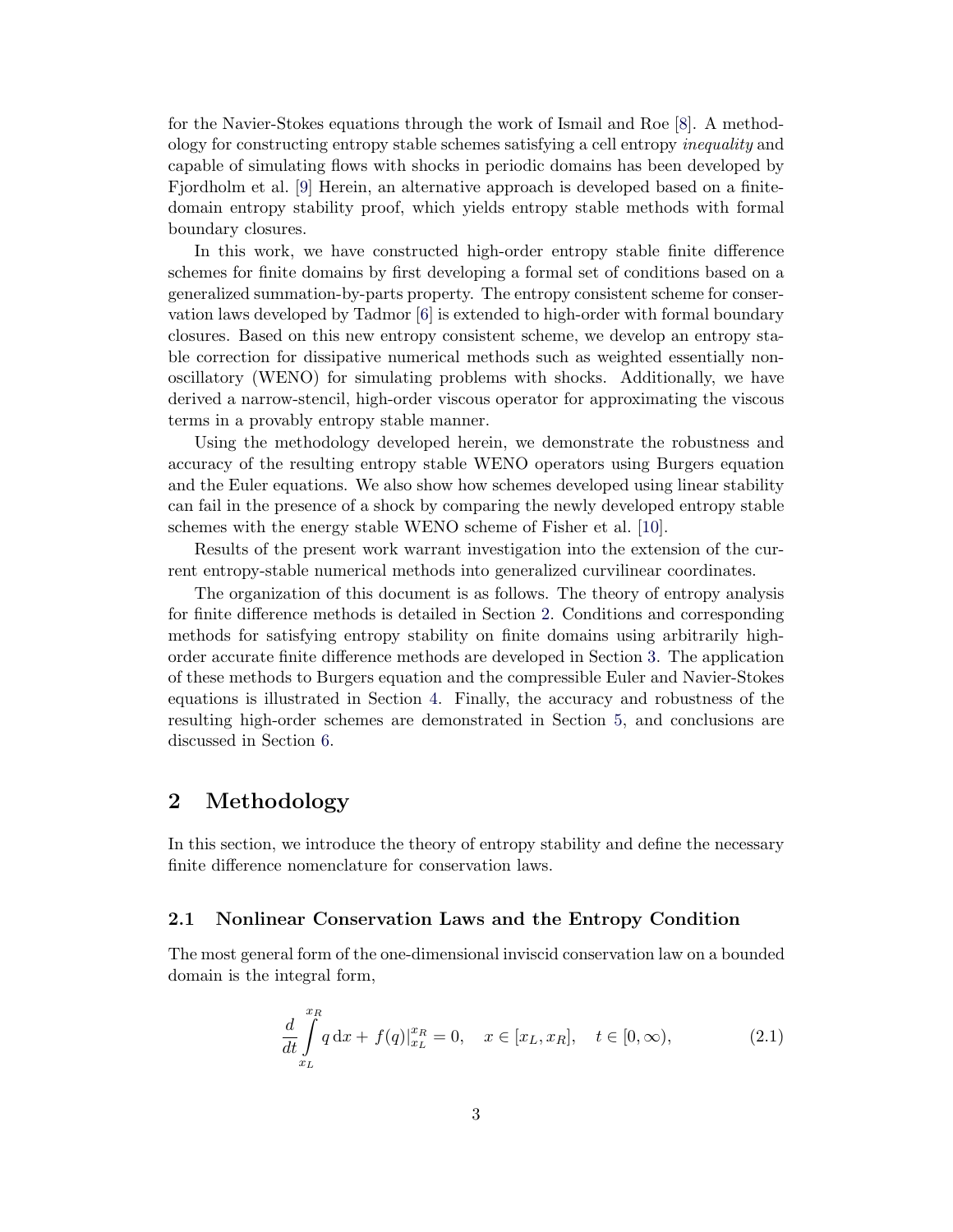where q denotes a scalar or vector of conserved variables,  $f$  is the nonlinear flux function, and the domain bounds have been assumed fixed. As noted by Lax [\[11\]](#page-44-5), solutions satisfying the integral form in [2.1](#page-6-2) are generalized or *weak solutions* of the conservation law and do not need to be smooth or even continuous. For smooth problems, the strong differential form of the conservation law can be written as

<span id="page-7-0"></span>
$$
q_t + f(q)_x = 0, \quad x \in [x_L, x_R], \quad t \in [0, \infty).
$$
 (2.2)

The solution to [2.2,](#page-7-0) referred to as a *strong solution*, is smooth and unique but may not exist for all time if the physical solution becomes discontinuous. The strong solution also satisfies [2.1.](#page-6-2)

Piecewise continuous solutions to the integral form of the conservation law must satisfy the strong form on either side of a discontinuity. Additionally, the Rankine Hugoniot relation holds across discontinuities [\[11\]](#page-44-5),

$$
[f(q)]_{\Gamma_d^-}^{\Gamma_d^+} - \frac{d\Gamma_d}{dt} [q]_{\Gamma_d^-}^{\Gamma_d^+} = 0,
$$
\n(2.3)

where  $\Gamma_d$  denotes the discontinuity location and  $\frac{d\Gamma_d}{dt}$  denotes the propagation speed of the discontinuity. These characteristics are derived directly from the integral form.

Note that weak solutions in general may not be unique  $[11, 12]$  $[11, 12]$ , and that only the physically realizable entropy solution is of interest. This solution is described through a limiting process of a regularized conservation law that admits a strong solution for all time,  $q^{\varepsilon}(x,t)$ , satisfying [\[12\]](#page-44-6)

<span id="page-7-1"></span>
$$
q_t^{\varepsilon} + f(q^{\varepsilon})_x = \varepsilon \left( f^{(v)}(q^{\varepsilon}, q_x^{\varepsilon}) \right)_x, \tag{2.4}
$$

where  $\varepsilon > 0$ . The viscous term on the right side of [2.4](#page-7-1) serves as an entropy dissipative regularization (defined below) [\[12\]](#page-44-6), making all discontinuities theoretically resolvable. The entropy solution satisfies

<span id="page-7-3"></span>
$$
q(x,t) = \lim_{\varepsilon \to 0} q^{\varepsilon}(x,t). \tag{2.5}
$$

The entropy solution is so named because it satisfies the entropy condition, which for gas dynamics becomes a statement of the second law of thermodynamics. The general mathematical definition of entropy is a nonlinear scalar function,  $S(q)$ , with a corresponding entropy flux,  $F(q)$ , defined by the differential relation [\[13\]](#page-44-7)

$$
S_q f_q = F_q. \tag{2.6}
$$

The mathematical entropy is convex, meaning that the Hessian is positive definite,

$$
\zeta^T S_{qq}\zeta > 0, \quad \forall \zeta \neq 0,\tag{2.7}
$$

and yields a one-to-one mapping from conservation variables,  $q$ , to entropy variables,  $w^T = S_q$ . Premultiplying the regularized conservation law in [2.4](#page-7-1) by the entropy variables yields the entropy equation,

<span id="page-7-2"></span>
$$
S_q q_t^{\varepsilon} + S_q f(q^{\varepsilon})_x = S_t^{\varepsilon} + F_x^{\varepsilon} = \varepsilon S_q f_x^{(v)}.
$$
\n(2.8)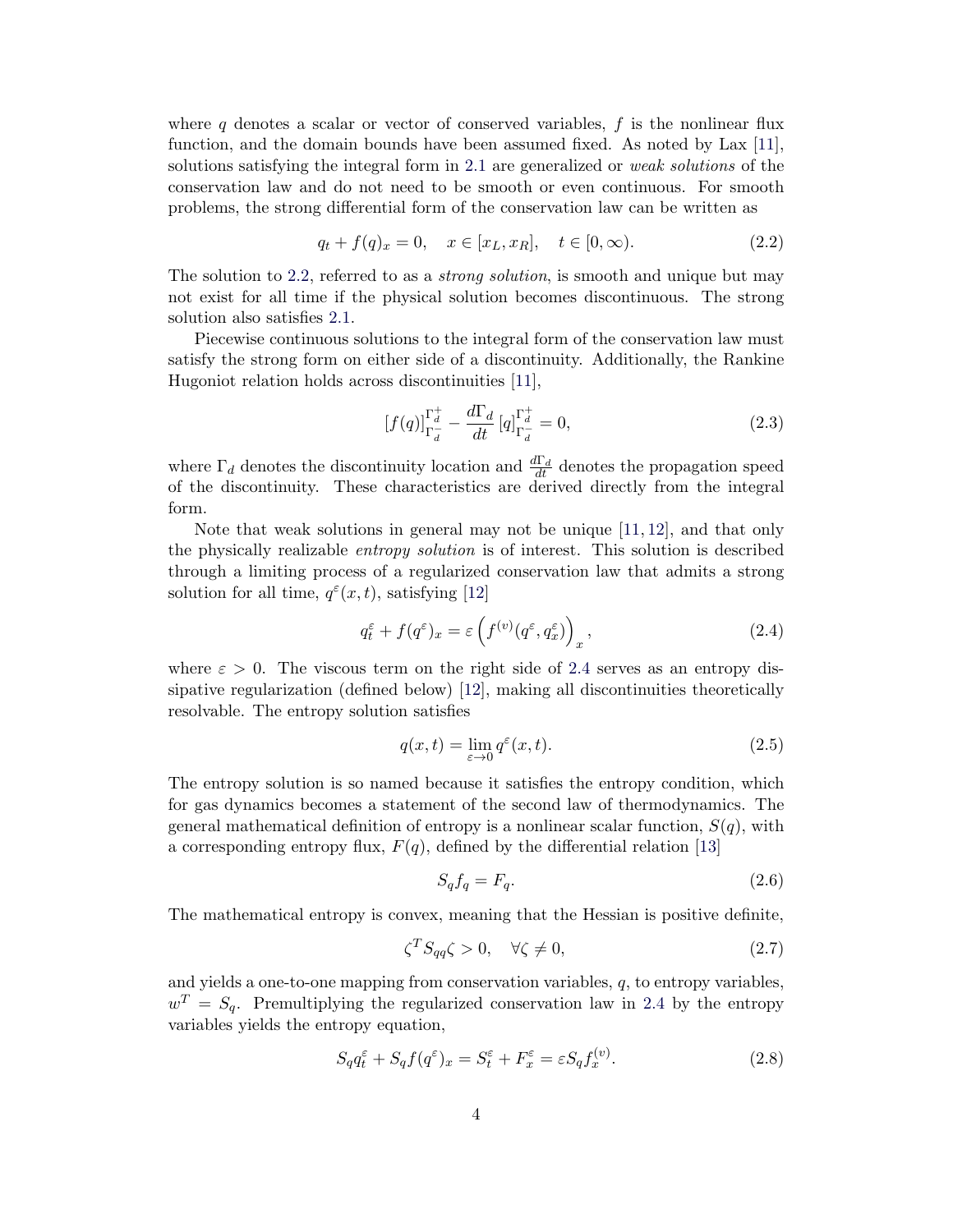The viscous terms in [2.8](#page-7-2) can be rewritten as

<span id="page-8-2"></span>
$$
\varepsilon S_q f_x^{(v)} = \varepsilon w^T f_x^{(v)} = \varepsilon \left( w^T f^{(v)} \right)_x - \varepsilon w_x^T f^{(v)}, \tag{2.9}
$$

and because an entropy dissipative regularization [\[12\]](#page-44-6) requires that

<span id="page-8-1"></span>
$$
w_x^T f^{(v)} \ge 0, \quad \forall w. \tag{2.10}
$$

then, an entropy dissipative regularization ensures that entropy is always dissipated by the viscous terms. Substituting the definition in [2.10](#page-8-1) into [2.9](#page-8-2) yields

$$
\varepsilon \left( w^T f^{(v)} \right)_x \ge \varepsilon w^T \left( f^{(v)} \right)_x. \tag{2.11}
$$

This relation is substituted into [2.8](#page-7-2) to find the local entropy inequality [\[11\]](#page-44-5),

<span id="page-8-3"></span>
$$
S_t^{\varepsilon} + F_x^{\varepsilon} \le \varepsilon \left( w^T f^{(v)} \right)_x. \tag{2.12}
$$

The entropy condition for the conservation law is found by integrating [2.12](#page-8-3) over space and taking the limit  $\varepsilon \to 0$ ,

<span id="page-8-4"></span>
$$
\frac{d}{dt} \int_{x_L}^{x_R} S \, dx + F|_{x_L}^{x_R} \le 0.
$$
\n(2.13)

If the weak solution satisfies [2.13,](#page-8-4) then it is the entropy solution consistent with the definition in [2.5.](#page-7-3) It is important to note that the mathematical entropy has the opposite sign from thermodynamic entropy in gas dynamics. Thus, the mathematical entropy across a shock decreases instead of increases. This nomenclature is used consistently throughout this document.

## <span id="page-8-0"></span>2.2 Entropy Analysis

The application of continuous entropy analysis was used above in the derivation of the entropy condition. Some additional formal definitions are useful to further specify the mathematical characteristics of the entropy.

As stated in Section [2.1,](#page-6-1) the mathematical entropy is a nonlinear function of the conservation variables,  $S(q)$ , with a corresponding nonlinear entropy flux,  $F(q)$ . A set of entropy variables, w, with a one-to-one mapping to the conservation variables, q, is defined based on this entropy. The entropy variables have some remarkable properties. Because of the one-to-one mapping, the conservative variables can be written as a function of the entropy variables,  $q(w)$ . Thus, the strong form of the conservation law can be rewritten as,

$$
q_w w_t + f_q q_w w_x = 0.
$$
\n(2.14)

Both  $q_w$  and  $f_w = f_q q_w$  are symmetric matrices [\[13\]](#page-44-7), so the conservation law is a symmetric hyperbolic system when written in terms of entropy variables.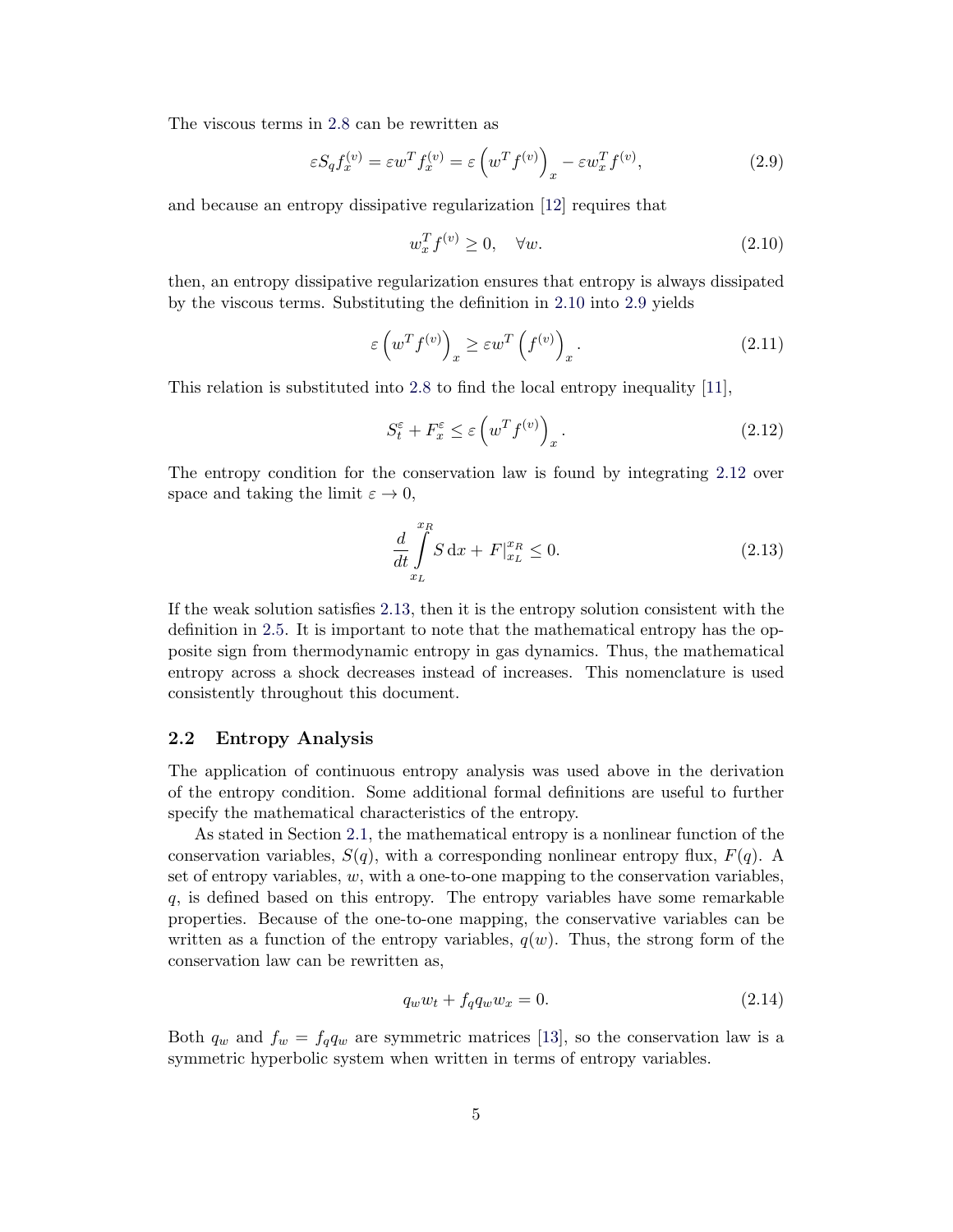In the development of the entropy condition, we assumed that the regularization terms were entropy dissipative, satisfying

$$
w_x^T f^{(v)} \ge 0, \quad \forall w.
$$

Following Hauke et al. [\[14\]](#page-44-8) this is shown by casting the viscous flux in a quasi-linear form,

$$
f^{(v)} = c(q, x)q_x,
$$
\n(2.15)

where  $c(q, x)$  may be a scalar constant, a variable matrix that depends on spatial location, or nonlinear in the conservation variable. An entropy function can be chosen such that the viscous coefficients are symmetric and positive semi-definite,

<span id="page-9-0"></span>
$$
f^{(v)} = \hat{c}w_x, \quad \hat{c} = c(q, x)q_w, \quad \zeta^T \hat{c}\zeta^T \ge 0, \forall \zeta.
$$
 (2.16)

It is clear that if this transformation holds, then

$$
w_x^T f^{(v)} = w_x^T \hat{c} w_x \ge 0, \quad \forall w,
$$
\n
$$
(2.17)
$$

and the viscous regularization is indeed entropy dissipative. Other authors [\[6,](#page-44-0)[13,](#page-44-7)[14\]](#page-44-8) have noted that an entropy that makes the hyperbolic matrices symmetric will not necessarily make the diffusive coefficient matrix symmetric. Therefore, the space of possible entropy functions for a parabolic or incompletely parabolic system is reduced compared to the hyperbolic problem. This consideration is important when defining the entropy condition for a given problem. Herein we restrict our definition of entropy stability to entropy functions that satisfy a specific viscous regularization even when evaluating the stability for problems in the limit of zero viscosity.

For nonzero viscosity, the continuous entropy decay rate is found by substituting [2.16](#page-9-0) into [2.8](#page-7-2) and integrating over space,

<span id="page-9-1"></span>
$$
\frac{d}{dt} \int_{x_L}^{x_R} S \, dx = \left[ \varepsilon w^T f^{(v)} - F \right]_{x_L}^{x_R} - \varepsilon \int_{x_L}^{x_R} w_x^T \hat{c} w_x \, dx. \tag{2.18}
$$

The last integral term is positive semi-definite and thus the entropy will only increase in the domain through the boundaries. The goal of the numerical methods designed in this paper will be to mimic [2.18](#page-9-1) at the semi-discrete level.

Harten [\[13\]](#page-44-7) describes that the symmetry of the matrices,  $q_w$  and  $f_w$ , indicates that the conservation variables,  $q$ , and flux,  $f$ , are Jacobians of scalar functions with respect to the entropy variables,

$$
q^T = \varphi_w, \quad f^T = \psi_w,\tag{2.19}
$$

where the nonlinear function,  $\varphi$ , is called the potential and  $\psi$  is called the potential flux [\[6\]](#page-44-0). These nonlinear functions satisfy

<span id="page-9-2"></span>
$$
\varphi = w^T q - S, \quad \psi = w^T f - F. \tag{2.20}
$$

Just as the entropy function is convex with respect to the conservative variables  $(S_{qq}$  is positive definite), the potential function is convex with respect to the entropy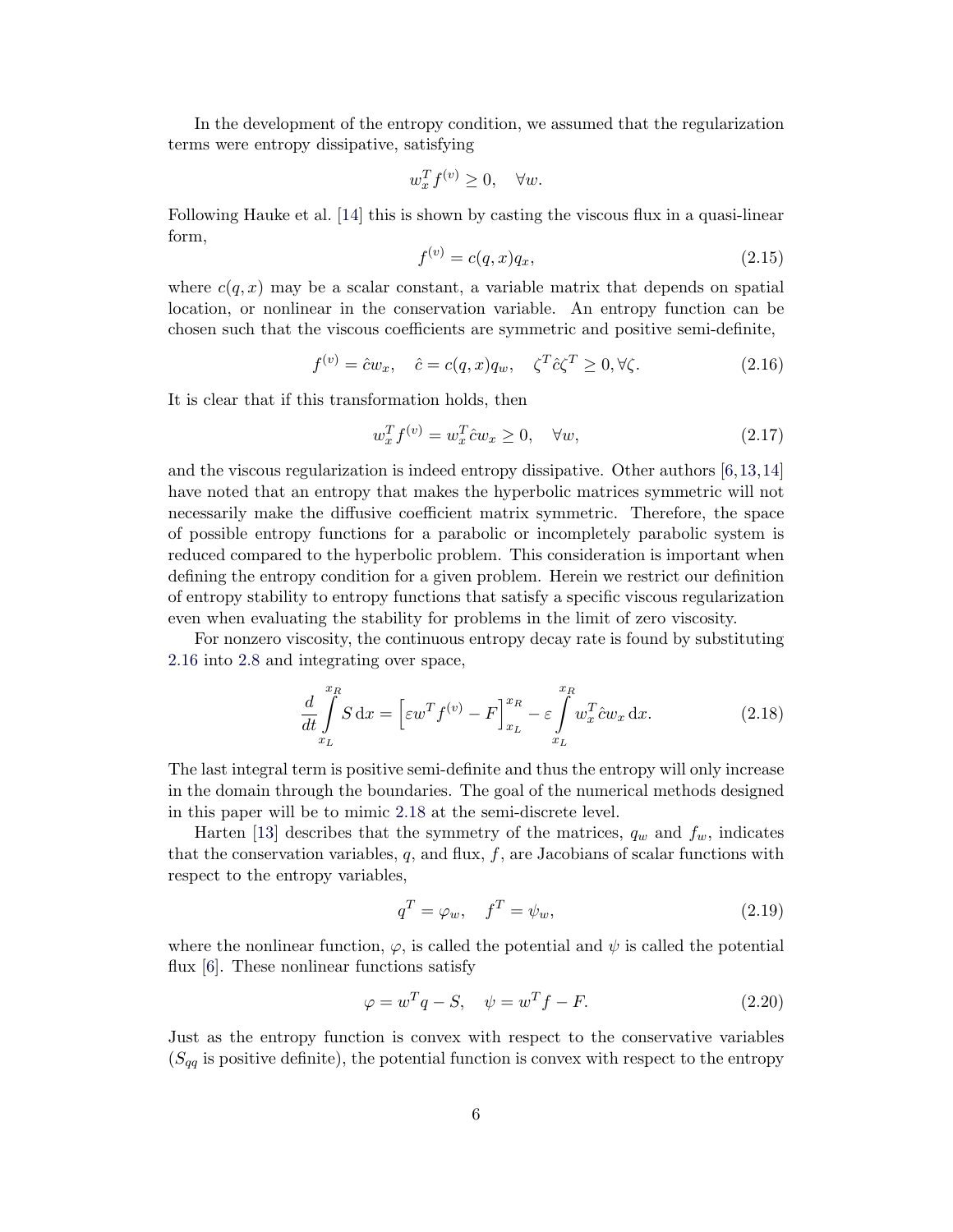variables. We note that the one-to-one mapping admits an alternate form of the flux based on the entropy variables,  $g(w) = f(q)$ .

The entropy and corresponding entropy flux are often referred to as an entropy– entropy flux pair,  $(S, F)$ . Similarly, the potential and the corresponding potential flux are referred to as a potential–potential flux pair,  $(\varphi, \psi)$  [\[6\]](#page-44-0). The symmetry properties and the definition of the potential flux are used in the stability analyses in the rest of this work.

Entropy analysis is valid for nonlinear equations and discontinuous solutions. It is therefore more generally applicable than linear energy analysis and gives a stronger stability estimate. We now turn our attention to the mathematical formalism required in spatial discretizations in order to mimic the continuous entropy properties at the semi-discrete level.

#### <span id="page-10-0"></span>2.3 Spatial Discretization

Most finite difference approximations rely on a uniform discretization of the domain in each direction. Typically this uniform discretization is conducted in a computational space, and then a transformation to a nonuniform physical space permits greater flexibility in approximating solutions with varying scales. In this work, we limit our attention to Cartesian domains and extend the results to curvilinear multi-block domains in the future.

An important element in the approach taken here is the use of complementary grids. These grids allow the finite difference operations to be written as simple flux differences, analogous to the approach of the finite volume method. In a previous paper [\[15\]](#page-44-9), we showed that this telescopic flux difference form yields a generalized summation-by-parts (SBP) property that is used to show that the weak solution to [2.1](#page-6-2) is recovered when the solution converges.

#### <span id="page-10-1"></span>2.3.1 Complementary Grids

The domain  $\Omega = [x_L, x_R]$  is divided into  $(N-1)$  uniform segments with N equispaced endpoints denoted by x,

$$
\mathbf{x} = (x_1, x_2, \dots, x_N)^T
$$
,  $x_i = x_L + \frac{i-1}{N-1} (x_R - x_L)$ ,  $i = 1, 2, \dots N$ . (2.21)

Since the approximate solution is constructed at these points, they are referred to as solution points. It is useful to define a set of intermediate points prescribing bounding control volumes about each solution point. These  $(N + 1)$  points are referred to as *flux points* as they are similar in nature to the control volume edges employed in the finite volume method. The distribution of the flux points depends on the discretization operator. In standard second-order finite difference methods, the flux points are located half way between adjacent solution points. For higher-order finite differences, the flux points are located half way between solution points in the domain interior, but the spacing between flux points abruptly becomes nonuniform as the boundaries are approached to satisfy the summation-by-parts condition (explained below). The spacing between the flux points is incorporated into the finite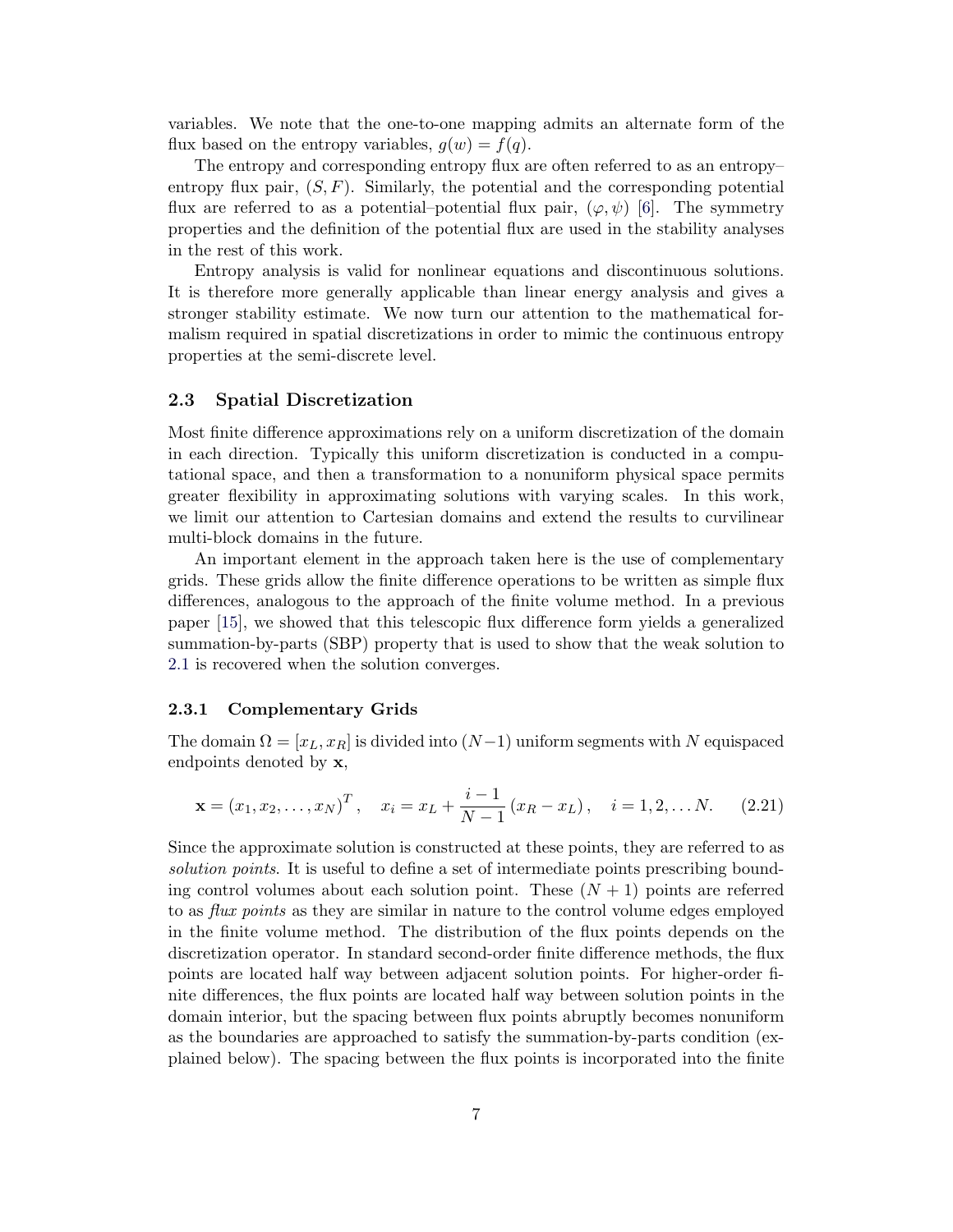difference operator using the norm,  $P$ , where the diagonal elements of  $P$  are equal to the spacing between flux points,

<span id="page-11-0"></span>
$$
\bar{\mathbf{x}} = (\bar{x}_0, \bar{x}_1, \dots, \bar{x}_N)^T, \quad \bar{x}_0 = x_1, \quad \bar{x}_N = x_N, \n\bar{x}_i - \bar{x}_{i-1} = \mathcal{P}_{(i)(i)}, \quad i = 1, 2, \dots, N.
$$
\n(2.22)

In operator notation, this is equivalent to

$$
\Delta \bar{\mathbf{x}} = \mathcal{P} \mathbf{1} \tag{2.23}
$$

where

$$
\mathbf{1}=(1,1,\ldots,1)^T,
$$

is a vector with N elements and

$$
\Delta = \left( \begin{array}{cccccc} -1 & 1 & 0 & 0 & 0 & 0 \\ 0 & -1 & 1 & 0 & 0 & 0 \\ 0 & 0 & \ddots & \ddots & 0 & 0 \\ 0 & 0 & 0 & -1 & 1 & 0 \\ 0 & 0 & 0 & 0 & -1 & 1 \end{array} \right),
$$
 (2.24)

is an  $N \times (N+1)$  matrix that calculates the undivided difference of the two adjacent flux points evaluated at the solution point. Note that in [2.22,](#page-11-0) the first and last flux points are the same as the first and last solution points. This consistency is needed to define unique operators. The discretization is illustrated in Figure [1.](#page-11-1)

x<sup>1</sup> x<sup>2</sup> x<sup>3</sup> x<sup>4</sup> x<sup>i</sup> x<sup>i</sup>+1 x<sup>N</sup>−<sup>3</sup> x<sup>N</sup>−<sup>2</sup> x<sup>N</sup>−<sup>1</sup> x<sup>N</sup> x¯0 x¯<sup>1</sup> x¯<sup>2</sup> x¯<sup>3</sup> x¯<sup>4</sup> x¯<sup>i</sup> x¯<sup>N</sup> x¯<sup>N</sup>−<sup>4</sup> x¯<sup>N</sup>−<sup>3</sup> x¯<sup>N</sup>−<sup>2</sup> x¯<sup>N</sup>−<sup>1</sup> ¯fi f<sup>i</sup>−<sup>1</sup> f<sup>i</sup> fi+1 fi+2 u<sup>i</sup>−<sup>1</sup> u<sup>i</sup> ui+1 ui+2

<span id="page-11-1"></span>Figure 1. The one-dimensional discretization for finite differences is illustrated. Solution points are denoted by  $\bullet$  and flux points are denoted by  $\times$ .

The approximate solution on the grid is denoted by

$$
\mathbf{u}(t) = (u_1(t), u_2(t), \dots, u_N(t))^T, \quad u_i(t) = u_h(x_i, t) \quad i = 1, 2, \dots, N,
$$
 (2.25)

where  $q(x, t)$  has been reserved to denote exact solutions, and  $u_h(x, t)$  denotes approximate solutions. Quantities located at flux points are denoted with an overbar.

Finite difference methods approximately satisfy the governing equation at the solution points, x. Difference methods based solely on the solutions points are considered next. These methods are then manipulated into simple flux differencing methods that use interpolated data at intermediate flux points. Recasting the methods in this way facilitates implementation as well as conservation properties.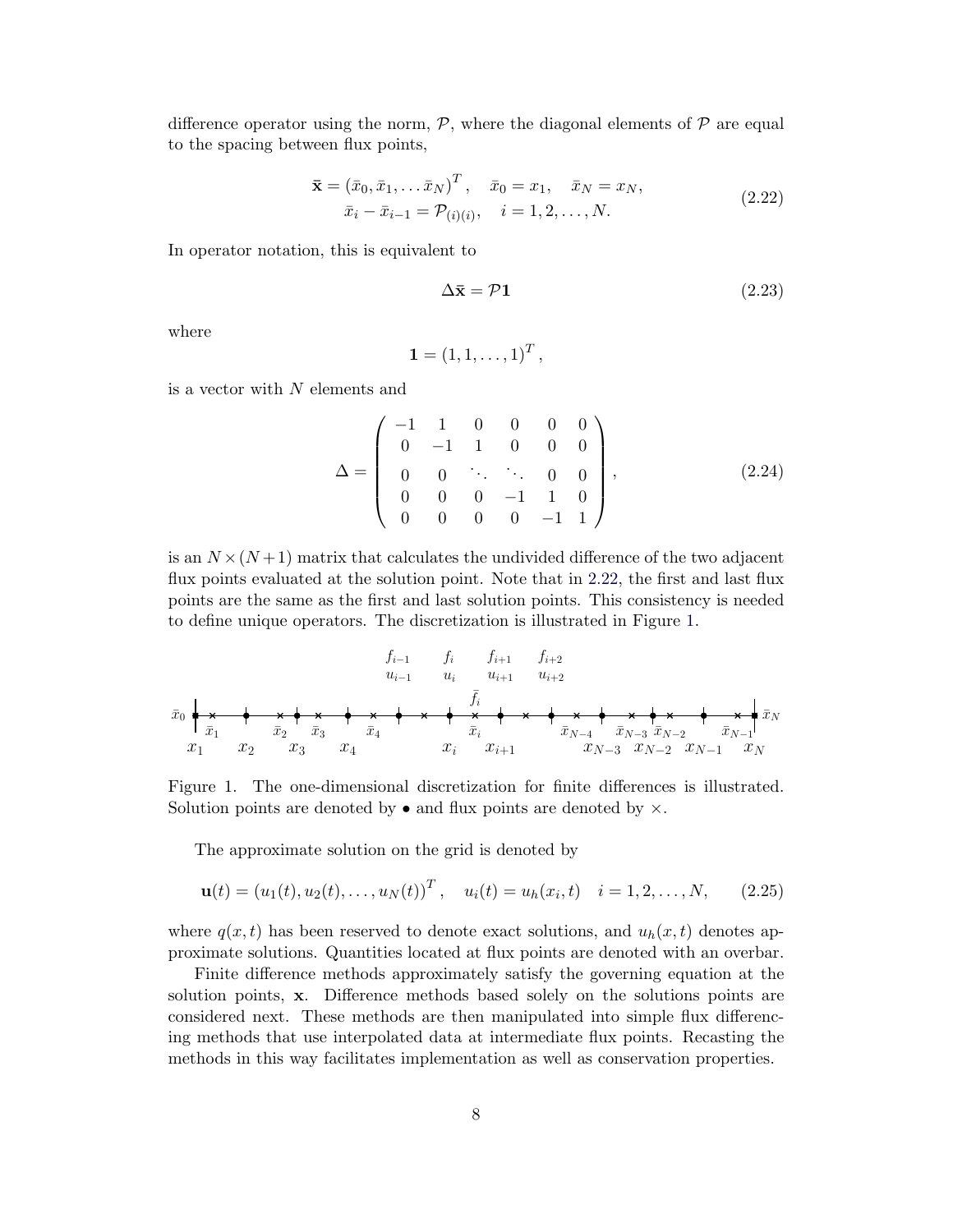#### <span id="page-12-0"></span>2.3.2 First Derivative Approximation

We utilize first derivative approximations that satisfy the summation-by-parts (SBP) condition, which means that the derivative approximation mimics integration-byparts,

$$
\int_{x_L}^{x_R} \phi u_x \, dx = \phi u|_{x_L}^{x_R} - \int_{x_L}^{x_R} \phi_x u \, dx.
$$
\n(2.26)

This mimetic property is achieved by constructing the first derivative approximation,  $\mathcal{D}\phi$ , with an operator in the form

<span id="page-12-2"></span>
$$
\mathcal{D} = \mathcal{P}^{-1}\mathcal{Q}, \quad \mathcal{P} = \mathcal{P}^{T}, \quad \zeta^{T}\mathcal{P}\zeta > 0, \quad \zeta \neq \mathbf{0},
$$
  

$$
\mathcal{Q}^{T} = \mathcal{B} - \mathcal{Q}, \quad \mathcal{B} = \text{diag}(-1, 0, \dots, 0, 1).
$$
 (2.27)

The function of the diagonal matrix  $P$  is to incorporate the local grid spacing into the derivative definition. The nearly skew-symmetric matrix, Q, is an undivided differencing operator where all rows sum to zero and the first and last column sum to  $-1$  and 1, respectively. The difference operator,  $\mathcal{D}$ , approximates the first derivative as

$$
\phi_x(\mathbf{x}) = \mathcal{D}\phi + \mathcal{T}_{p\,2p\,p},\tag{2.28}
$$

where  $\mathcal{T}_{p 2p p}$  is the truncation error of the approximation. The nomenclature  $2p$ refers to the interior accuracy and  $p$  refers to the accuracy at the left and right boundaries. Note that this truncation error  $(\mathcal{T}_{p 2p p})$  is optimal if  $\mathcal D$  is constrained to the diagonal norm case on a uniform grid and still satisfies the SBP property [\[16\]](#page-44-10). Integration in the approximation space is conducted using an inner product with the integration weights contained in the norm  $P$ ,

$$
\int_{x_L}^{x_R} \phi u_x \, dx \approx \phi^T \mathcal{P} \mathcal{D} \mathbf{u}, \quad \phi = (\phi(x_1), \phi(x_2), \dots, \phi(x_N))^T.
$$
 (2.29)

Using the definition in [2.27,](#page-12-2) the SBP property is demonstrated,

$$
\phi^T \mathcal{P} \mathcal{P}^{-1} \mathcal{Q} \mathbf{u} = \phi^T \left( \mathcal{B} - \mathcal{Q}^T \right) \mathbf{u} = \phi_N u_N - \phi_1 u_1 - \phi^T \mathcal{D}^T \mathcal{P} \mathbf{u}.
$$
 (2.30)

The specific operator used in this work is shown in Appendix [A.1.](#page-47-1)

#### <span id="page-12-1"></span>2.3.3 Variable Coefficient Second Derivative Approximation

The viscous approximations for regularized conservation laws, written in general as

$$
(\vartheta(x)v_x(\mathbf{x}))_x = \mathcal{D}_2(\vartheta)\mathbf{v} + \mathcal{T}_{p\,2pp}^{(v)},\tag{2.31}
$$

must also satisfy the SBP condition. Integration by parts yields

$$
\int_{x_L}^{x_R} \phi \left( \vartheta v_x \right)_x \, \mathrm{d}x = \phi \vartheta v_x \big|_{x_L}^{x_R} - \int_{x_L}^{x_R} \phi_x \vartheta v_x \, \mathrm{d}x. \tag{2.32}
$$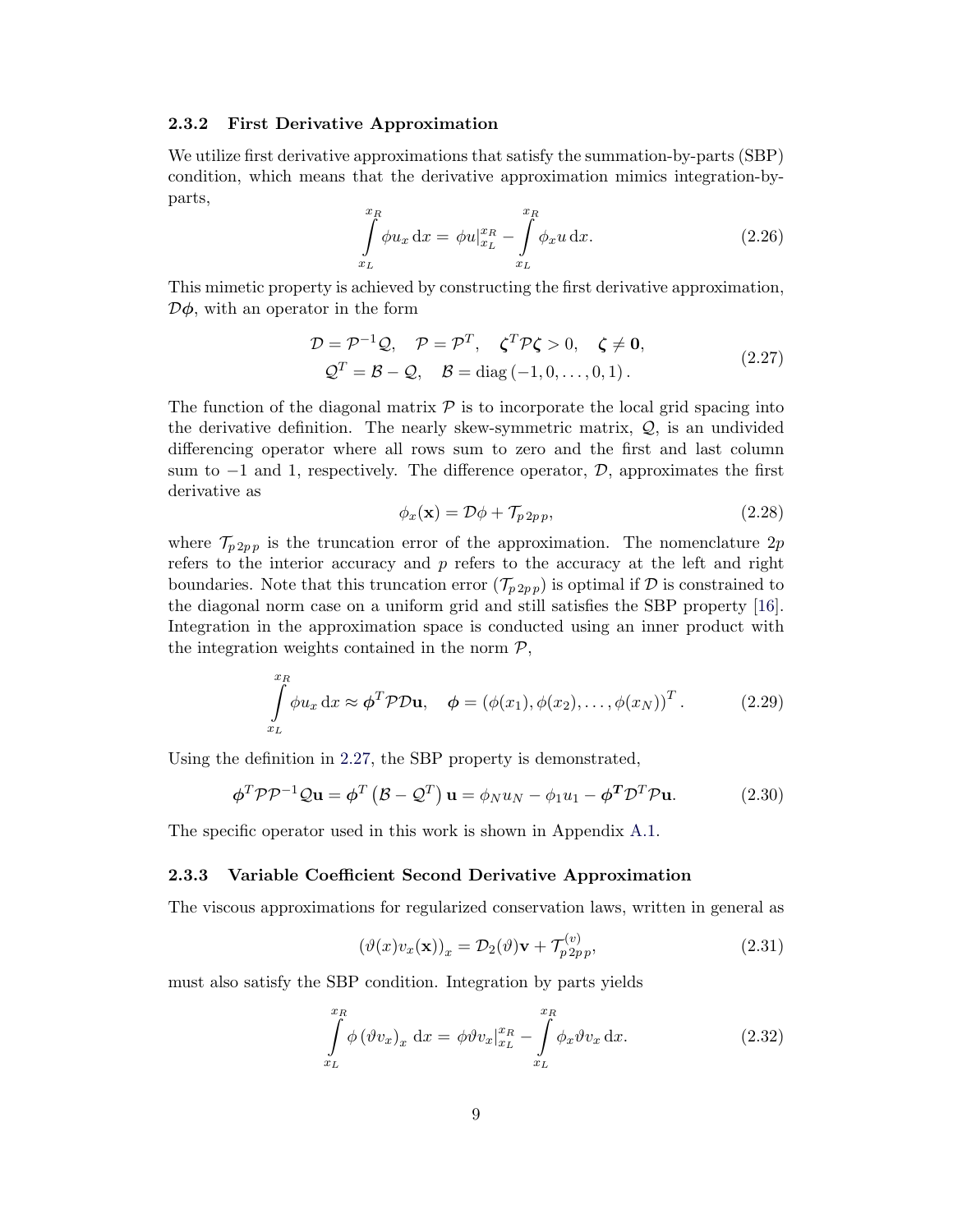It is trivial to show that two applications of the first derivative operator satisfy the SBP condition. In practice, this is not advisable, as the approximation using two first derivative operations requires a much wider stencil (is less efficient), is less accurate, and leads to only neutrally stable approximations [\[17–](#page-44-11)[19\]](#page-45-0). Instead the viscous operator is defined as

<span id="page-13-0"></span>
$$
\mathcal{D}_2(\vartheta) = \mathcal{P}^{-1}(-\mathcal{M}(\vartheta) + \mathcal{B}[\vartheta]\mathcal{D}), \quad \mathcal{M}(\vartheta) = \mathcal{M}(\vartheta)^T, \quad [\vartheta] = \text{diag}(\vartheta(\mathbf{x})),
$$
  

$$
\boldsymbol{\zeta}^T \mathcal{M}(\vartheta) \boldsymbol{\zeta} \ge 0, \quad \boldsymbol{\zeta}^T[\vartheta] \boldsymbol{\zeta} \ge 0, \quad \forall \boldsymbol{\zeta}.
$$
 (2.33)

The inner product with the P-norm yields

$$
\phi^T \mathcal{P} \mathcal{P}^{-1} \left( -\mathcal{M}(\vartheta) + \mathcal{B}[\vartheta] \mathcal{D} \right) \mathbf{v} = \phi^T \mathcal{B}[\vartheta] \mathcal{D} \mathbf{u} - \phi^T \mathcal{M}(\vartheta) \mathbf{v}.
$$
 (2.34)

It is clear that the boundary terms are mimicked from the continuous case, but based on the definition in [2.33](#page-13-0) it is unclear that

$$
\int_{x_L}^{x_R} \phi_x \vartheta v_x \, dx \approx \phi^T \mathcal{M}(\vartheta) \mathbf{v}.
$$

The easiest way to show this is to restrict the definition in [2.33](#page-13-0) to what Mattsson [\[19\]](#page-45-0) calls compatible operators,

$$
\mathcal{M}(\vartheta) = \mathcal{D}^T \mathcal{P}[\vartheta] \mathcal{D} + \mathcal{R}(\vartheta), \quad \mathcal{R}(\vartheta) = \mathcal{R}(\vartheta)^T, \quad \zeta^T \mathcal{R}(\vartheta) \zeta \ge 0, \quad \forall \zeta,
$$
 (2.35)

where  $\mathcal{R}(\vartheta)$  is called the remainder matrix and scales with the grid spacing at the same order as the truncation error of the second derivative operator. This shows the relationship between applying two first derivative operators (called a wide stencil approximation) and directly applying the second derivative.  $\mathcal{R}(\vartheta)$  is chosen such that the wider stencil terms in  $\mathcal{D}^T \mathcal{P} \mathcal{D}$  vanish, but the approximation of the second derivative still holds. This is detailed below. The SBP condition is then demonstrated by

$$
\phi^T \mathcal{P} \mathcal{D}_2(\vartheta) \mathbf{v} = \phi^T \mathcal{B}[\vartheta] \mathcal{D} \mathbf{v} - \phi^T \mathcal{D}^T \mathcal{P}[\vartheta] \mathcal{D} \mathbf{v} - \phi^T \mathcal{R}(\vartheta) \mathbf{v}.
$$
 (2.36)

The last term is small and decreases quickly with increasing resolution. Therefore, the SBP property for the viscous term mimics integration by parts at the designed order of accuracy.

To calculate the remainder matrix, we alter slightly the approach taken by Mattsson [\[19\]](#page-45-0),

<span id="page-13-1"></span>
$$
\mathcal{R}(\vartheta) = \sum_{k=1}^{n_r} \mathcal{N}_k^T [\widetilde{\vartheta}]_k \mathcal{N}_k, \quad \widetilde{\zeta}^T [\widetilde{\vartheta}] \widetilde{\zeta} \ge 0, \quad \forall \widetilde{\zeta}, \tag{2.37}
$$

where  $\mathcal{N}_k$  are rectangular operators for higher derivatives and  $[\tilde{\vartheta}]_k$  are diagonal matrices with a convex combination of the variable coefficients. The major difference between this approach and the approach originally proposed by Mattsson is the use of rectangular matrices, which simplifies the derivation somewhat. The derivation of the matrices for fourth-order is shown in Appendix [A.2.](#page-48-1)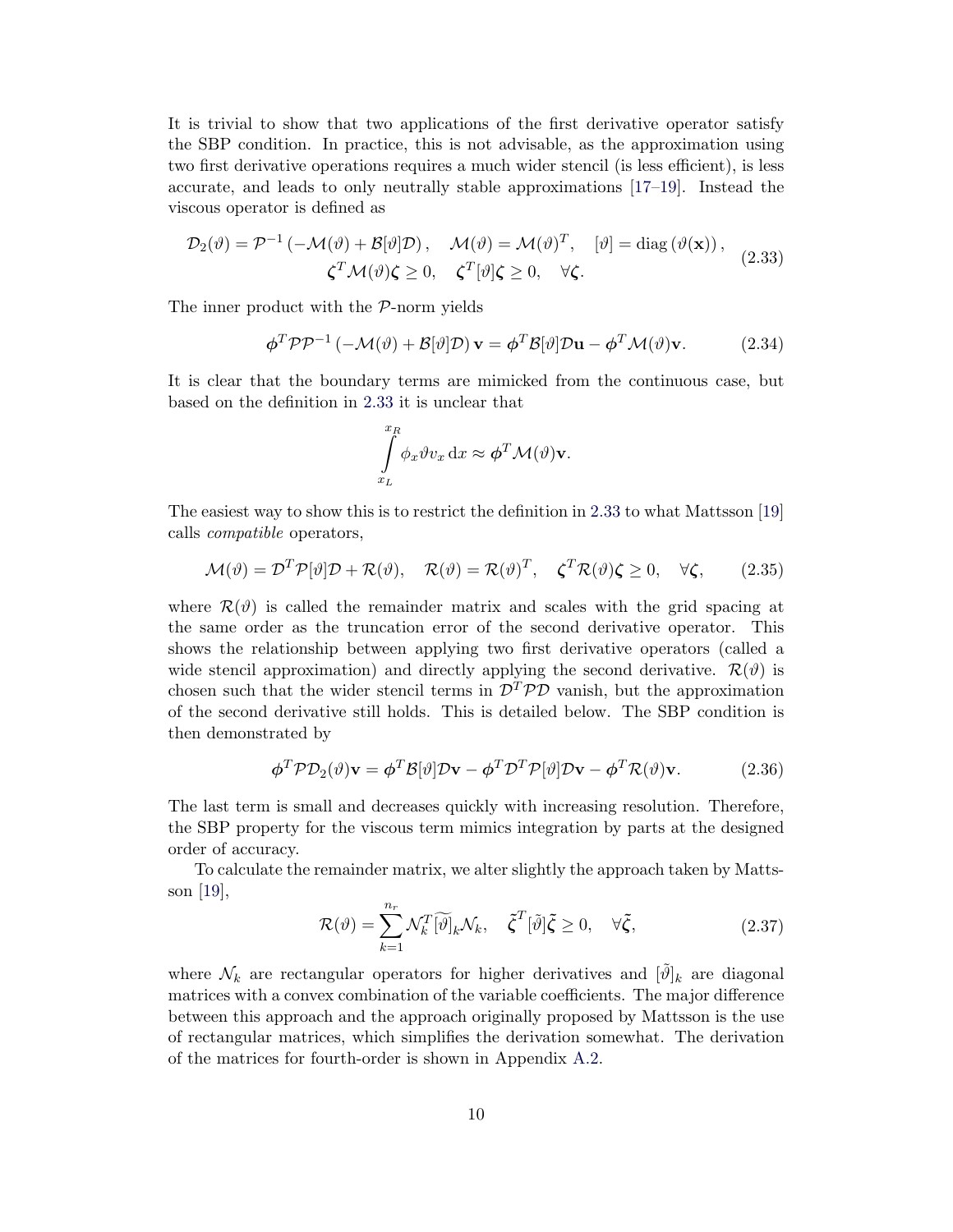#### <span id="page-14-0"></span>2.3.4 Telescopic Flux Form

All flux gradient operations in this work are recast into a telescopic flux form,

$$
f_x(\mathbf{u}) = \mathcal{P}^{-1} \Delta \overline{\mathbf{f}} + \mathcal{T}_{p \, 2p \, p}.
$$
 (2.38)

This demonstrates the utility of the complementary grid as described in Section [2.3.1.](#page-10-1) We show in a previous paper [\[15\]](#page-44-9) that various conservative and accurate flux gradients can be constructed in this manner with formal boundary closures based entirely on the SBP operator, Q. This is extended to a general formula for entropy consistent finite differences in Section [3.4.](#page-26-0) When  $\mathcal Q$  satisfies the SBP condition, the endpoint fluxes are always consistent,

<span id="page-14-1"></span>
$$
\bar{f}_0 = f(u_1), \quad \bar{f}_N = f(u_N). \tag{2.39}
$$

This telescopic flux form admits a generalized SBP property. The typical SBP operator in [2.27](#page-12-2) transfers the action of the discrete derivative onto a test function with an equivalent order of approximation. The telescopic flux form combined with the flux consistency condition results in a more generalized relation,

$$
\phi^T \mathcal{P} \mathcal{P}^{-1} \Delta \overline{\mathbf{f}} = \phi^T (\tilde{\mathcal{B}} - \tilde{\Delta}) \overline{\mathbf{f}} = f(u_N) \phi_N - f(u_1) \phi_1 - \phi \tilde{\Delta} \overline{\mathbf{f}}, \tag{2.40}
$$

where

$$
\tilde{\Delta} = \left( \begin{array}{cccccc} 0 & -1 & 0 & 0 & 0 & 0 \\ 0 & 1 & -1 & 0 & 0 & 0 \\ 0 & 0 & \ddots & \ddots & 0 & 0 \\ 0 & 0 & 0 & 1 & -1 & 0 \\ 0 & 0 & 0 & 0 & 1 & 0 \end{array} \right), \quad \tilde{\mathcal{B}} = \left( \begin{array}{cccccc} -1 & 0 & 0 & 0 & 0 & 0 \\ 0 & 0 & 0 & 0 & 0 & 0 \\ 0 & 0 & \ddots & \ddots & 0 & 0 \\ 0 & 0 & 0 & 0 & 0 & 0 \\ 0 & 0 & 0 & 0 & 0 & 1 \end{array} \right),
$$

and

$$
\frac{1}{\delta x} \boldsymbol{\phi}^T \tilde{\Delta} = \boldsymbol{\phi}_x^T + \mathcal{O}(N^{-1}).
$$

This is equivalent to the commonly used explanation of summation-by-parts in indicial form,

$$
\sum_{i=1}^{N} \phi_i \left( \bar{f}_i - \bar{f}_{i-1} \right) = f(u_N)\phi_N - f(u_1)\phi_1 - \sum_{i=1}^{N-1} \bar{f}_i \left( \phi_{i+1} - \phi_i \right). \tag{2.41}
$$

The action of the derivative is still moved onto the test function but at first order accuracy. This generalized property is important for satisfying the weak form, as shown in Section [2.4.](#page-15-1)

The variable coefficient viscous operators described in Section [2.3.3](#page-12-1) can be constructed to satisfy

$$
(\vartheta v_x(\mathbf{x}))_x \approx \mathcal{P}^{-1}(-\mathcal{M}(\vartheta) + \mathcal{B}[\vartheta]\mathcal{D})\mathbf{v} = \mathcal{P}^{-1}\Delta\overline{\mathbf{f}}^{(v)}.
$$
 (2.42)

This is shown by construction in Appendix [A.2.1.](#page-51-0)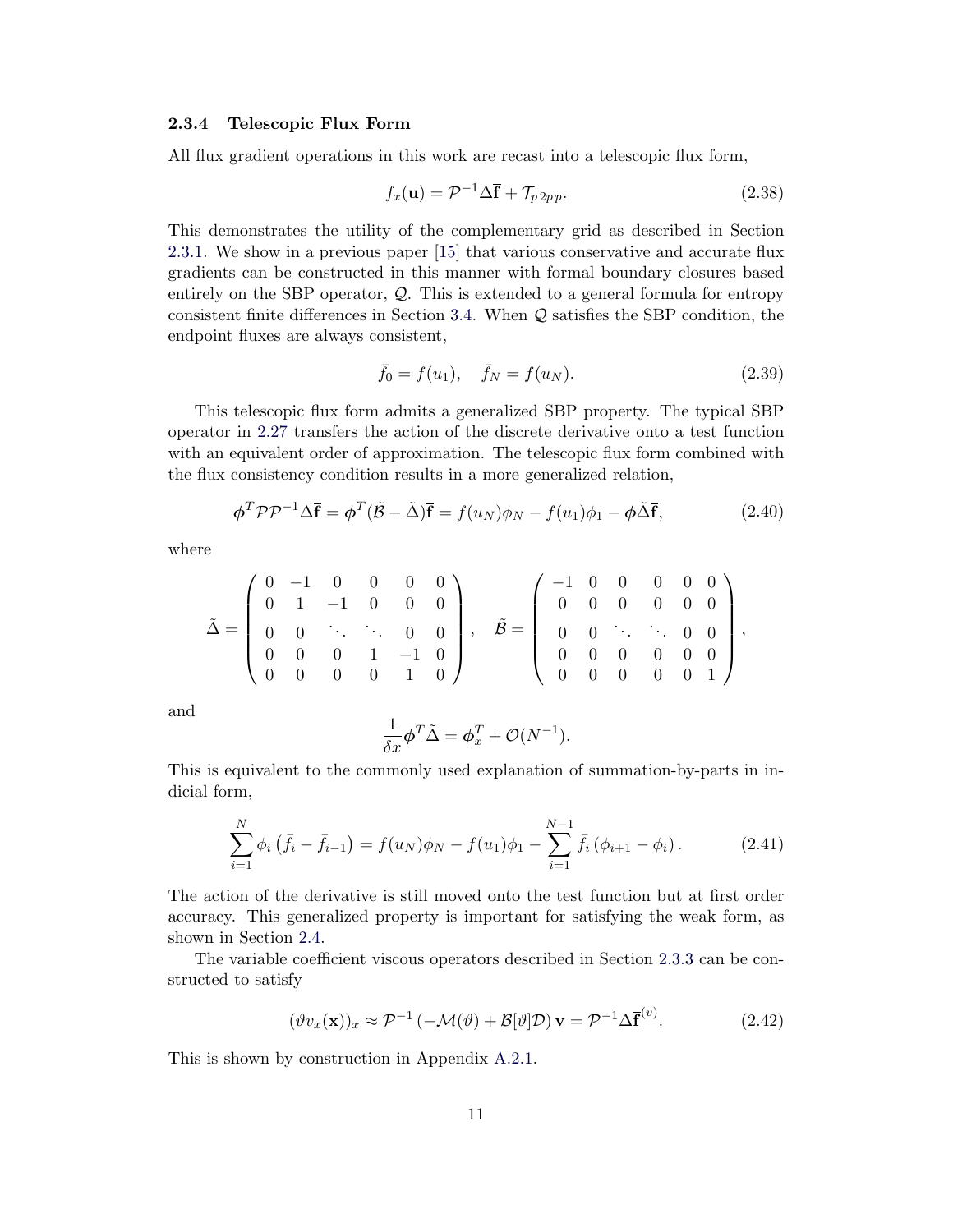Remark. The flux form is not commonly used in finite difference implementations, except by those that use WENO or hybrid WENO with central differencing. It is unnecessary to implement a scheme in this way, but it is important to be able to show that a scheme can be cast in this form. This was a critical step toward proving that different finite difference forms can be constructed to satisfy the Lax Wendroff theorem [\[15\]](#page-44-9). Furthermore, it is shown in Section [4.2.3](#page-35-0) that sometimes the flux form is necessary to describe a difference operator when no simple differential form exists.

#### <span id="page-15-0"></span>2.3.5 Semi-Discretization

The finite difference approximations described above are used to change the system of partial differential equations into a set of coupled ordinary differential equations. The result is the semi-discrete equation,

<span id="page-15-2"></span>
$$
\mathbf{u}_t + \mathcal{P}^{-1} \Delta \mathbf{F} = \mathcal{P}^{-1} \Delta \mathbf{F}^{(v)} + \mathcal{P}^{-1} \mathbf{g}_b,
$$
 (2.43)

where  $g_b$  contains the enforcement of boundary conditions, detailed in our previous work [\[15\]](#page-44-9) and other references [\[20–](#page-45-1)[24\]](#page-45-2). The algorithmic form,

$$
(u_i)_t = \frac{\left(\bar{f}_i^{(v)} - \bar{f}_{i-1}^{(v)}\right) - \left(\bar{f}_i - \bar{f}_{i-1}\right) + (g_b)_i}{\mathcal{P}_{(i)(i)}}, \quad i = 1, 2, \dots, N,
$$
\n(2.44)

is used in all applications in this work and illustrates how the complementary grids interact. Gradients are specified only using simple differences of interpolated fluxes at the flux points.

#### <span id="page-15-1"></span>2.4 Satisfying the Weak Form

We showed in a previous paper [\[15\]](#page-44-9) how the telescopic flux form described above can be used to guarantee that the weak solution is recovered when the solution converges. Two additional conditions are required [\[25\]](#page-45-3): All fluxes in  $\overline{f}$  must have compact support,

$$
\bar{f}_j = \bar{f}_j \left( u_{j-\ell+1}, u_{j-\ell+2}, \dots, u_{j+\ell-1}, u_{j+\ell} \right), \quad j = 0, 1, \dots, N, \quad (2.45)
$$

where  $\ell \geq 0$  is a finite integer independent of N; and  $\bar{f}$  must be consistent with the flux in the Rankine Hugoniot relation,

$$
\bar{f}_j(q, q, \dots, q, q) = f(q). \tag{2.46}
$$

In other words, as the resolution increases, the flux stencil width must remain constant, and the functional form of the flux must match the functional form of the conservation law flux.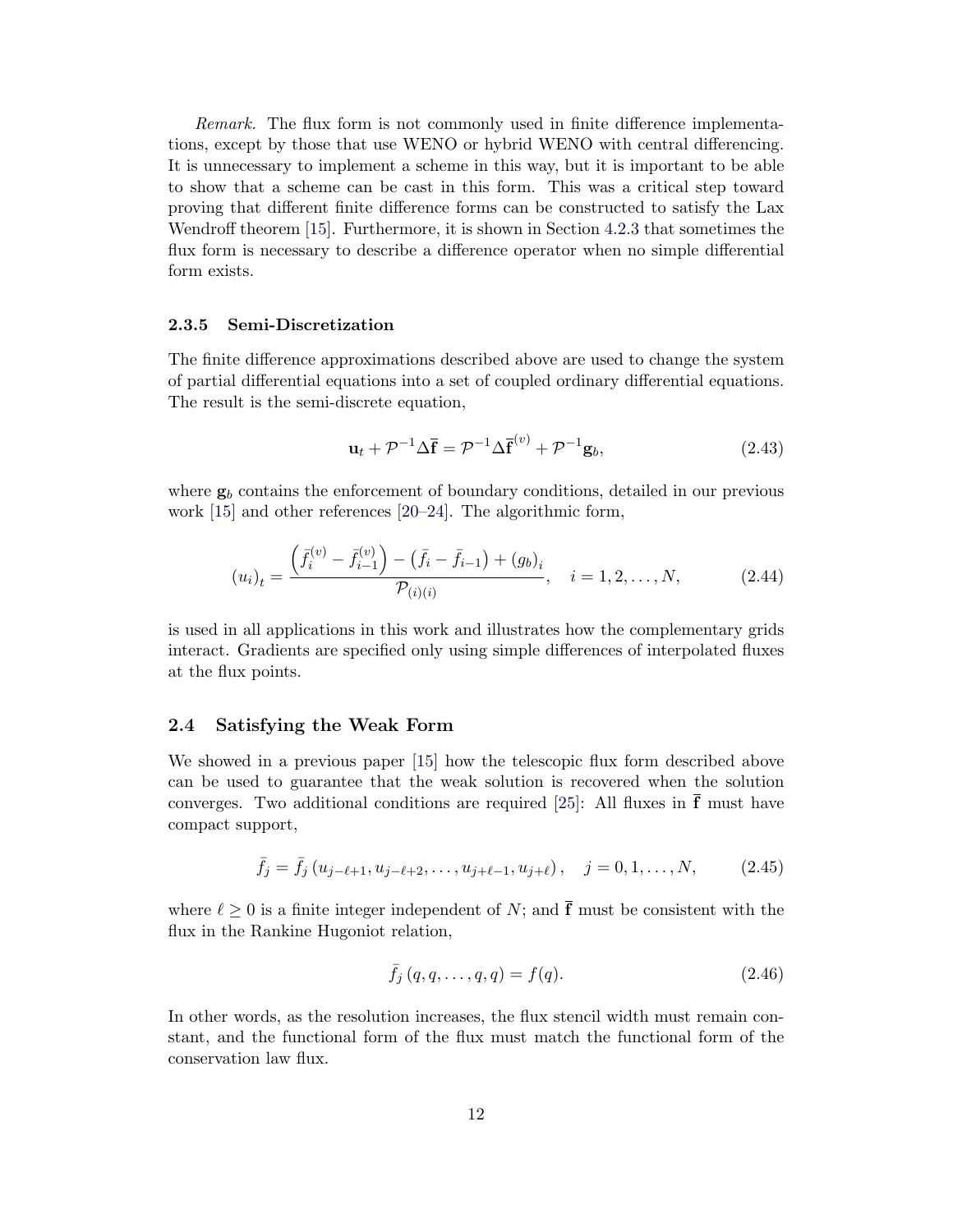## <span id="page-16-0"></span>2.5 Temporal Integration

In all simulations used herein, the low-storage, five-stage, fourth-order, Runge Kutta scheme of Carpenter and Kennedy [\[26\]](#page-45-4) is used to advance the semi-discretization in time. It is noted that this scheme does not satisfy the strong stability preserving (SSP) property [\[27\]](#page-45-5). In the problems of interest for the current work, schemes that did satisfy the SSP property exhibited the same robustness and stability as the lowstorage scheme, so the extra cost associated with these methods was unnecessary. However, SSP Runge Kutta time integration and an appropriate limit on the time step are required for the formal proof to hold in time.

# <span id="page-16-1"></span>3 Entropy Stable Finite Differences

In this work, we seek spatial flux divergence approximations using the finite difference method that mimic the continuous entropy condition at the semi-discrete level. This is accomplished through a semi-discrete entropy analysis to determine the conditions on the telescopic flux form required to satisfy the mimetic property.

#### <span id="page-16-2"></span>3.1 Semi-Discrete Entropy Analysis

The goal of the semi-discrete entropy analysis is to show that the semi-discrete entropy mimics a continuous entropy estimate such as that given in equation [2.18.](#page-9-1) The nonlinear analysis begins by contracting the entropy variables  $\mathbf{w}^T$  with the semidiscrete equation [2.43.](#page-15-2) The resulting global equation that governs the semi-discrete decay of entropy is given by

<span id="page-16-3"></span>
$$
\mathbf{w}^T \mathcal{P} \mathbf{u}_t + \mathbf{w}^T \Delta \mathbf{\bar{f}} = \mathbf{w}^T \Delta \mathbf{\bar{f}}^{(v)} + \mathbf{w}^T \mathbf{g}_b,
$$
(3.1)

where

$$
\mathbf{w} = (w(u_1)^T, w(u_2)^T, \dots, w(u_N)^T)^T,
$$

is the vector of entropy variables. The time derivative is easily manipulated into a mimetic form by using a diagonal norm SBP operator (which commutes with any arbitrary diagonal matrix) and the pointwise definition of entropy

$$
w_i^T(u_i)_t = (S_i)_t, \quad \forall i.
$$

The resulting expression is

$$
\mathbf{w}^T \mathcal{P} \mathbf{u}_t = \mathbf{1}^T \mathcal{P} \mathbf{S}_t.
$$

Using this result, equation [3.1](#page-16-3) is recast as

<span id="page-16-4"></span>
$$
\frac{d}{dt}\mathbf{1}^T\mathcal{P}\mathbf{S} = -\mathbf{w}^T\Delta\left(\overline{\mathbf{f}} - \overline{\mathbf{f}}^{(v)}\right) + \mathbf{w}^T\mathbf{g}_b.
$$
\n(3.2)

This equation and mimetic arguments for semi-discrete entropy consistency will yield sufficient conditions for  $\bar{f}$ ,  $\bar{f}^{(v)}$ , and  $g_b$ . The derivation of entropy consistent inviscid and viscous terms, however is considerably more involved than that required for the time term.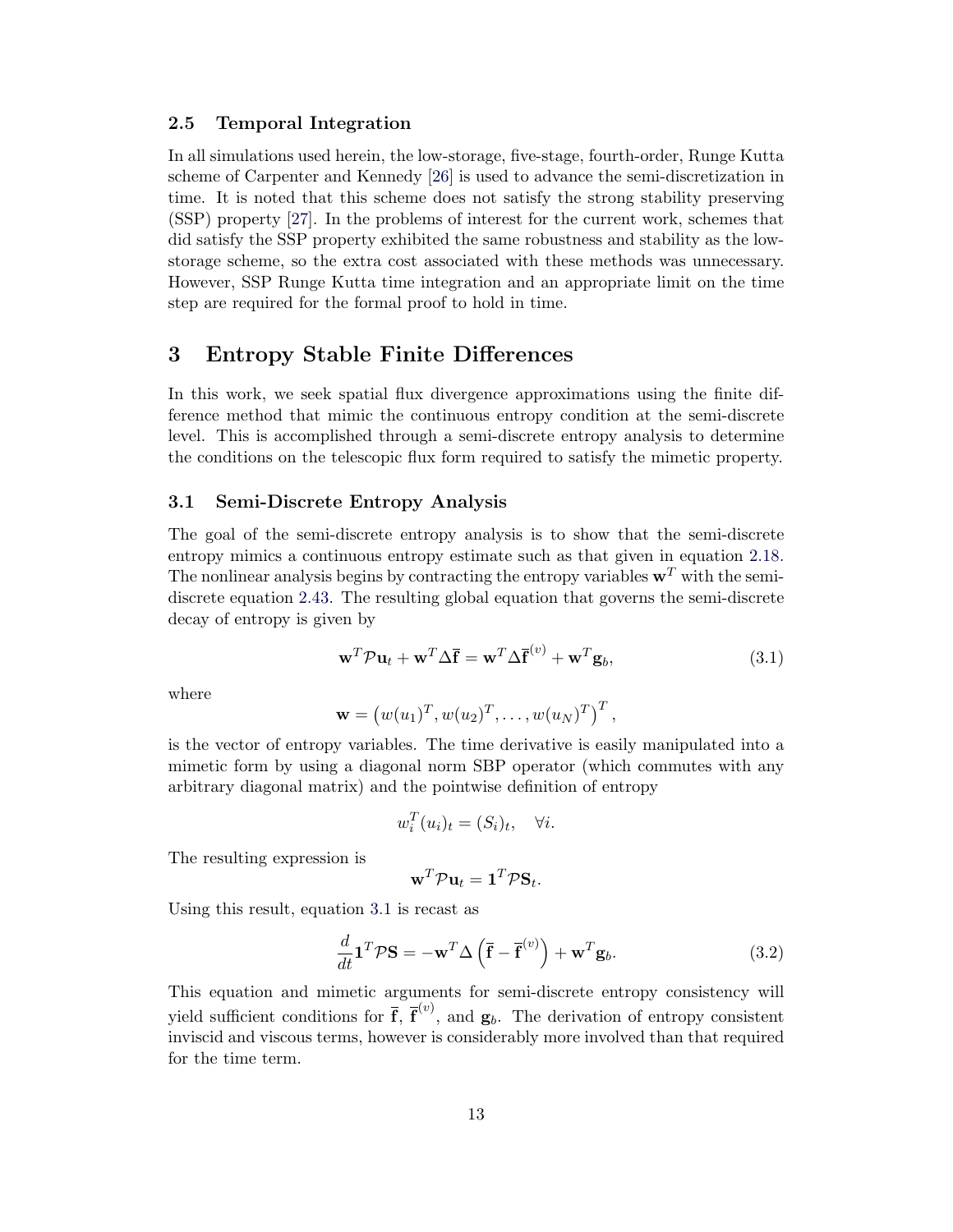#### <span id="page-17-0"></span>3.2 Inviscid Flux Conditions

#### <span id="page-17-1"></span>3.2.1 Entropy Consistent Fluxes

By definition, an entropy-consistent inviscid semi-discretization satisfies the expression

<span id="page-17-6"></span>
$$
\mathbf{w}^T \mathcal{P} \mathbf{u}_t + F(u_N) - F(u_1) = \frac{d}{dt} \mathbf{1}^T \mathcal{P} \mathbf{S} + F(u_N) - F(u_1) = \mathbf{w}^T \mathbf{g}_b.
$$
 (3.3)

Comparing this expression with inviscid portion of equation [3.2](#page-16-4) immediately reveals that the inviscid flux terms are entropy consistent if they satisfy

<span id="page-17-2"></span>
$$
\mathbf{w}^T \Delta \overline{\mathbf{f}} = F(u_N) - F(u_1) = \mathbf{1}^T \Delta \overline{\mathbf{F}}.
$$
 (3.4)

It is difficult to enforce the global entropy consistency condition in [3.4](#page-17-2) at the flux points. To circumvent this problem, Tadmor [\[6\]](#page-44-0) developed a more restrictive condition that yields a local condition on the flux for the global entropy consistency. We generalize this condition in the current work for higher approximation orders and finite domains.

Substituting the definition for generalized summation-by-parts in Section [2.3.4,](#page-14-0)  $\Delta = \mathcal{B} - \tilde{\Delta}$ , into the global entropy consistency condition in [3.4](#page-17-2) yields

<span id="page-17-3"></span>
$$
\mathbf{w}^T \tilde{\mathcal{B}} \overline{\mathbf{f}} - \mathbf{w}^T \tilde{\Delta} \overline{\mathbf{f}} - \mathbf{1}^T \tilde{\mathcal{B}} \overline{\mathbf{F}} + \mathbf{1}^T \tilde{\Delta} \overline{\mathbf{F}} = \mathbf{w}^T \tilde{\mathcal{B}} \overline{\mathbf{f}} - \mathbf{1}^T \tilde{\mathcal{B}} \overline{\mathbf{F}} - \mathbf{w}^T \tilde{\Delta} \overline{\mathbf{f}} = 0.
$$
 (3.5)

The boundary terms in [3.5](#page-17-3) can be reorganized as

$$
\mathbf{w}^T \tilde{\mathcal{B}} \overline{\mathbf{f}} - \mathbf{1}^T \tilde{\mathcal{B}} \overline{\mathbf{F}} = (w_N^T f_N - F_N) - (w_1^T f_1 - F_1) = \psi_N - \psi_1 = \tilde{\boldsymbol{\psi}}^T \tilde{\mathcal{B}} \overline{\mathbf{1}},
$$

where  $\psi_1$  and  $\psi_N$  represent the potential flux defined in [2.20,](#page-9-2) and  $\tilde{\psi}$  is a vector of potential fluxes, discussed below. Defining  $\vert \mathbf{\bar{f}} \vert$  as a diagonal  $(N+1) \times (N+1)$  matrix containing the elements of  $\overline{f}$ , [3.4](#page-17-2) further simplifies to

$$
\left(\tilde{\boldsymbol{\psi}}^T \tilde{\mathcal{B}} - \mathbf{w}^T \tilde{\Delta}[\mathbf{\bar{f}}]\right) \mathbf{\bar{1}} = 0.
$$

Substituting the equality  $\tilde{\psi}^T \tilde{\mathcal{B}} \bar{1} = \tilde{\psi}^T \tilde{\Delta} \bar{1}$  into the left side of the equation yields

$$
\left(\tilde{\boldsymbol{\psi}}^T \tilde{\boldsymbol{\Delta}} - \mathbf{w}^T \tilde{\boldsymbol{\Delta}}[\bar{\mathbf{f}}]\right) \bar{\mathbf{1}} = 0.
$$
\n(3.6)

This is satisfied by the vector sufficient condition,

<span id="page-17-5"></span>
$$
\tilde{\psi}^T \tilde{\Delta} = \mathbf{w}^T \tilde{\Delta}[\mathbf{\bar{f}}], \quad \tilde{\psi}_1 = \psi_1, \quad \tilde{\psi}_N = \psi_N,
$$
\n(3.7)

and subsequently by the local sufficient conditions

<span id="page-17-4"></span>
$$
(w_{i+1} - w_i)^T \bar{f}_i = \tilde{\psi}_{i+1} - \tilde{\psi}_i, \quad i = 1, 2, \dots, N - 1.
$$
 (3.8)

A flux that satisfies this condition given in equation [3.8](#page-17-4) is denoted  $\bar{\mathbf{f}}^{(S)}$ .

Note that Tadmor arrives at the condition  $\tilde{\psi} = \psi$  because of an assumption on the form of  $\overline{F}$  [\[6\]](#page-44-0). In the generalized condition derived in equation [3.7,](#page-17-5) it is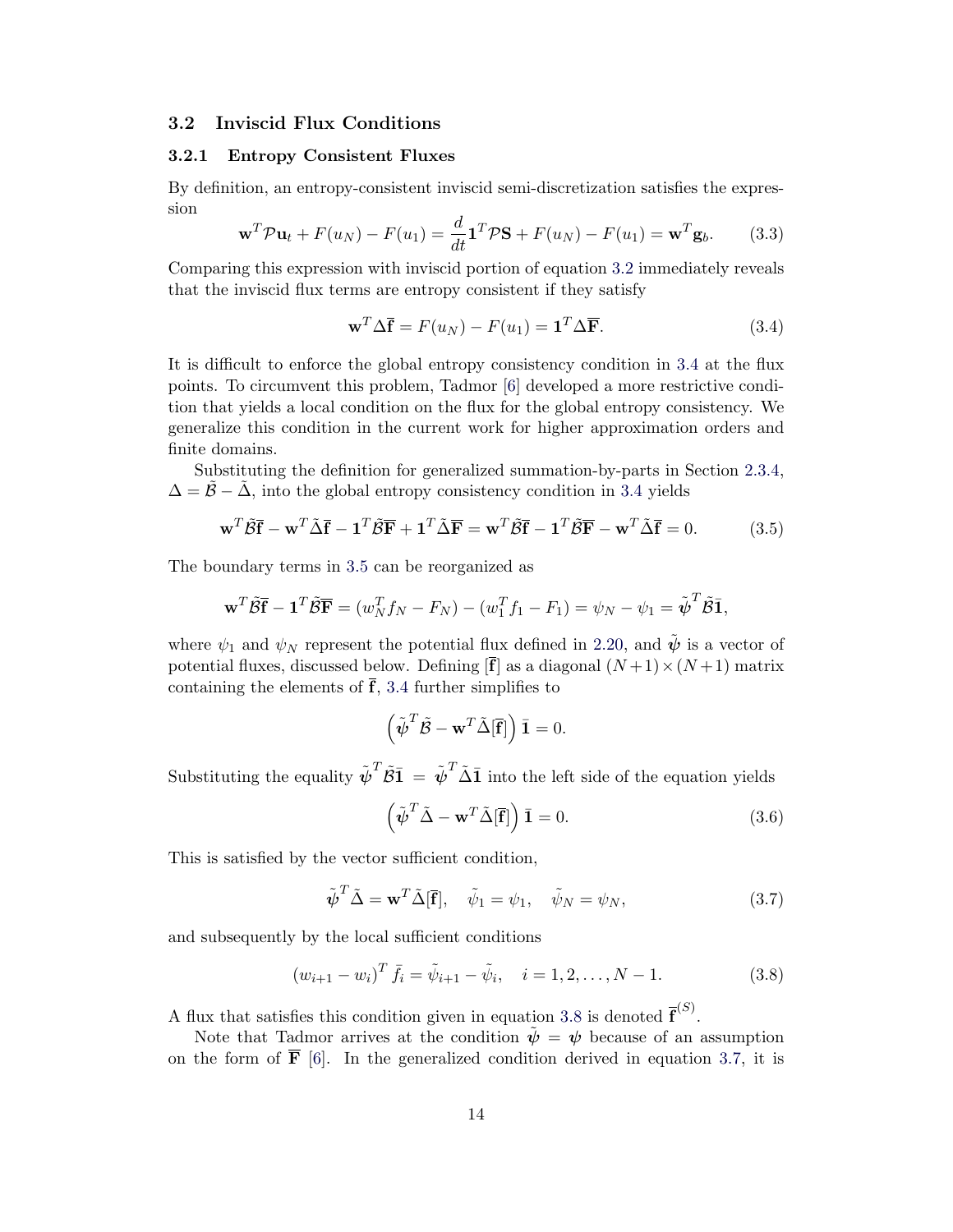unnecessary to define  $\tilde{\psi}$  in the domain interior. Indeed, it is not even unique because of the arbitrary assumptions used to relate the matrices in the domain's interior. We shall see next that this generality is important for high-order methods, because the consistent entropy flux does not satisfy Tadmor's original form [\[7\]](#page-44-1).

The following theorems are two important contribution of this work. They prove that high-order entropy consistent fluxes can be constructed from linear combinations of two-point entropy consistent fluxes. This results follows immediately from the structural properties of diagonal norm SBP operators, because they all admit the generalized SBP given in section [2.3.4.](#page-14-0)

<span id="page-18-4"></span>**Theorem 3.1.** A two-point entropy consistent flux can be extended to high order with formal boundary closures using the form

<span id="page-18-3"></span>
$$
\bar{f}_i^{(S)} = \sum_{k=i+1}^{N} \sum_{\ell=1}^{i} 2q_{(\ell,k)} \bar{f}_S(u_\ell, u_k), \quad 1 \le i \le N-1,
$$
\n(3.9)

when the two-point non-dissipative function from Tadmor [\[6\]](#page-44-0) is used

<span id="page-18-2"></span>
$$
\bar{f}_S(u_k, u_\ell) = \int_0^1 g(w(u_k) + \xi(w(u_\ell) - w(u_k))) \, d\xi, \quad g(w(u)) = f(u). \tag{3.10}
$$

The coefficient  $q_{(k,\ell)}$  corresponds to the  $(k,\ell)$  row and column in  $\mathcal{Q}$ , respectively. *Proof.* To show the accuracy of approximation, we express the flux difference as

$$
\bar{f}_i^{(S)} - \bar{f}_{i-1}^{(S)} = \sum_{k=i+1}^N \sum_{\ell=1}^i 2q_{(\ell,k)} \bar{f}_S(u_\ell, u_k) - \sum_{k=i}^N \sum_{\ell=1}^{i-1} 2q_{(\ell,k)} \bar{f}_S(u_\ell, u_k), \quad 2 \le i \le N-1.
$$

The stencils of each flux contain considerable overlap, which is apparent if we rewrite the difference as

<span id="page-18-0"></span>
$$
\bar{f}_{i}^{(S)} - \bar{f}_{i-1}^{(S)} = \sum_{k=i+1}^{N} \sum_{\ell=1}^{i-1} 2q_{(\ell,k)} \bar{f}_{S}(u_{\ell}, u_{k}) + \sum_{k=i+1}^{N} 2q_{(i,k)} \bar{f}_{S}(u_{i}, u_{k}) \n- \sum_{k=i+1}^{N} \sum_{\ell=1}^{i-1} 2q_{(\ell,k)} \bar{f}_{S}(u_{\ell}, u_{k}) - \sum_{\ell=1}^{i-1} 2q_{(\ell,i)} \bar{f}_{S}(u_{\ell}, u_{i}), \n= \sum_{k=i+1}^{N} 2q_{(i,k)} \bar{f}_{S}(u_{i}, u_{k}) - \sum_{\ell=1}^{i-1} 2q_{(\ell,i)} \bar{f}_{S}(u_{\ell}, u_{i}), \n2 \le i \le N - 1.
$$
\n(3.11)

Noting that  $q_{(i,j)} = b_{(i,j)} - q_{(j,i)}$  and that  $\bar{f}_S(u_k, u_\ell) = \bar{f}_S(u_\ell, u_k)$ , [3.11](#page-18-0) is rewritten as

<span id="page-18-1"></span>
$$
\bar{f}_i^{(S)} - \bar{f}_{i-1}^{(S)} = \sum_{j=1}^{N} 2q_{(i,j)} \bar{f}_S(u_i, u_j), \qquad 2 \le i \le N - 1.
$$
 (3.12)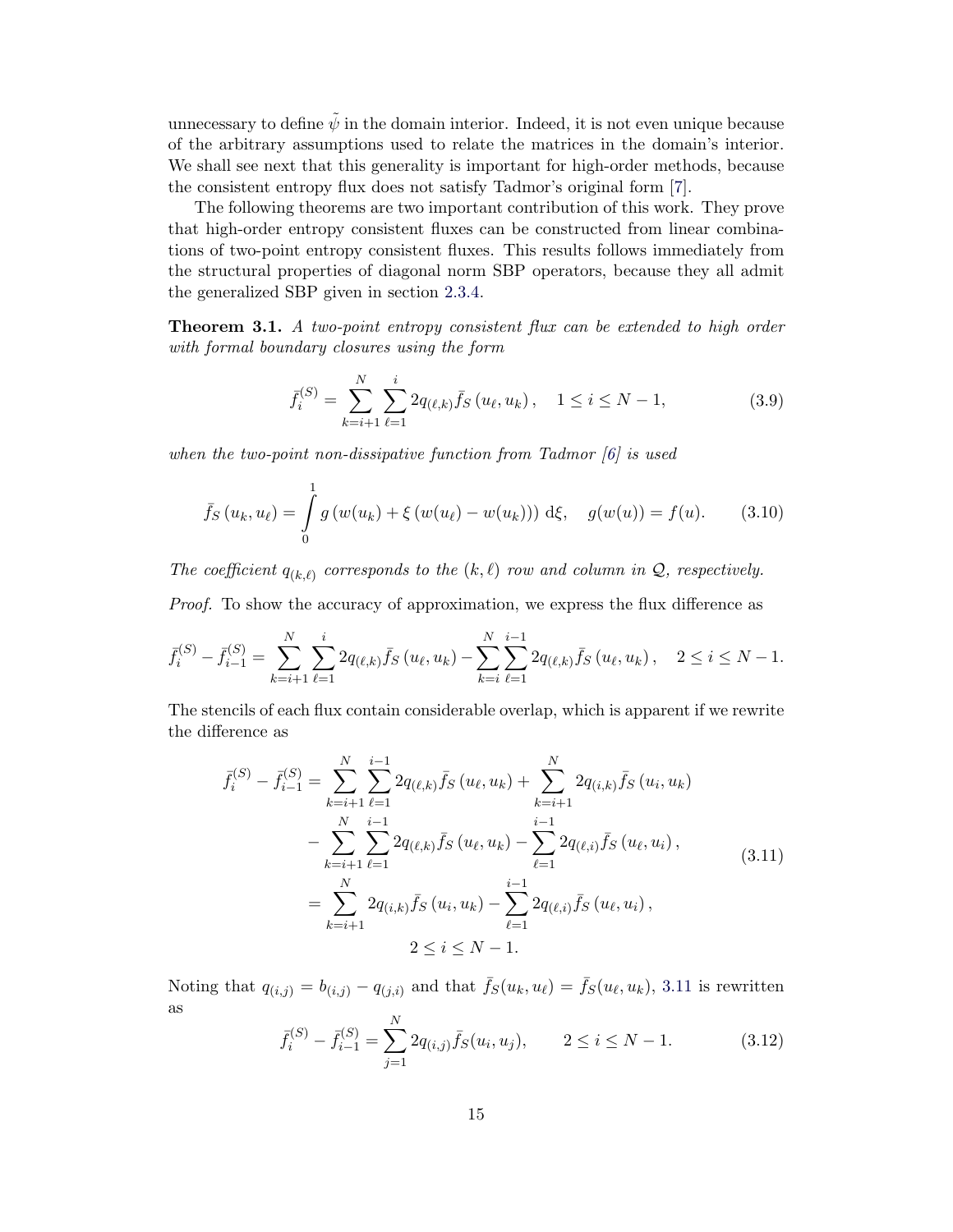By the same argument, the left boundary flux difference is

$$
\bar{f}_1^{(S)} - \bar{f}_0^{(S)} = \sum_{k=2}^N 2q_{(1,k)}\bar{f}_S(u_1, u_k) - f(u_1) = \sum_{k=1}^N 2q_{(1,k)}\bar{f}_S(u_1, u_k),
$$

and the right boundary difference is

$$
\bar{f}_{N}^{(S)} - \bar{f}_{N-1}^{(S)} = f(u_N) - \sum_{\ell=1}^{N-1} 2q_{(\ell,N)}\bar{f}_{S}(u_{\ell}, u_N) = \sum_{k=1}^{N} 2q_{(N,k)}\bar{f}_{S}(u_N, u_k).
$$

Combining the expressions for the boundary points with [3.12,](#page-18-1) the flux difference at all solution points is expressed as

<span id="page-19-0"></span>
$$
\bar{f}_i^{(S)} - \bar{f}_{i-1}^{(S)} = \sum_{j=1}^{N} 2q_{(i,j)} \bar{f}_S(u_i, u_j), \quad 1 \le i \le N.
$$
\n(3.13)

This form facilitates an analysis by Taylor series at every solution point. The accuracy constraints of  $Q$  satisfy

<span id="page-19-1"></span>
$$
\sum_{k=1}^{N} \frac{q_{ik}(k-i)^{\ell}}{\ell!} = \frac{\mathcal{P}_{(i)(i)}}{\delta x} \delta_{1\ell}, \quad \ell = 0, 1, ..., d,
$$
\n(3.14)

where  $d = 2p$  in the domain interior and  $d = p$  at the boundaries. To proceed further, we need to rewrite the flux function in [3.10](#page-18-2) as a Taylor series expansion about  $\xi = 0$  [\[5\]](#page-43-5),

$$
g(w(u_i) + \xi (w(u_j) - w(u_i))) = \sum_{k=0}^{\infty} \frac{1}{k!} \frac{\partial^k g}{\partial w^k} \Big|_{w_i} (w_j - w_i)^k \xi^k.
$$

The integration now proceeds simply,

$$
\bar{f}_S(u_i, u_j) = \int_0^1 \sum_{k=0}^\infty \frac{1}{k!} \frac{\partial^k g}{\partial w^k} \Big|_{w_i} (w_j - w_i)^k \xi^k d\xi
$$
  
\n
$$
= \sum_{k=0}^\infty \frac{1}{k!} \frac{\partial^k g}{\partial w^k} \Big|_{w_i} (w_j - w_i)^k \int_0^1 \xi^k d\xi
$$
  
\n
$$
= \sum_{k=0}^\infty \frac{1}{k!} \frac{\partial^k g}{\partial w^k} \Big|_{w_i} (w_j - w_i)^k \frac{1}{k+1},
$$
\n(3.15)

and simplifies to

$$
\bar{f}_S(u_i, u_j) = g(w_i) + \sum_{k=1}^{\infty} \frac{1}{(k+1)!} \left. \frac{\partial^k g}{\partial w^k} \right|_{w_i} (w_j - w_i)^k.
$$
 (3.16)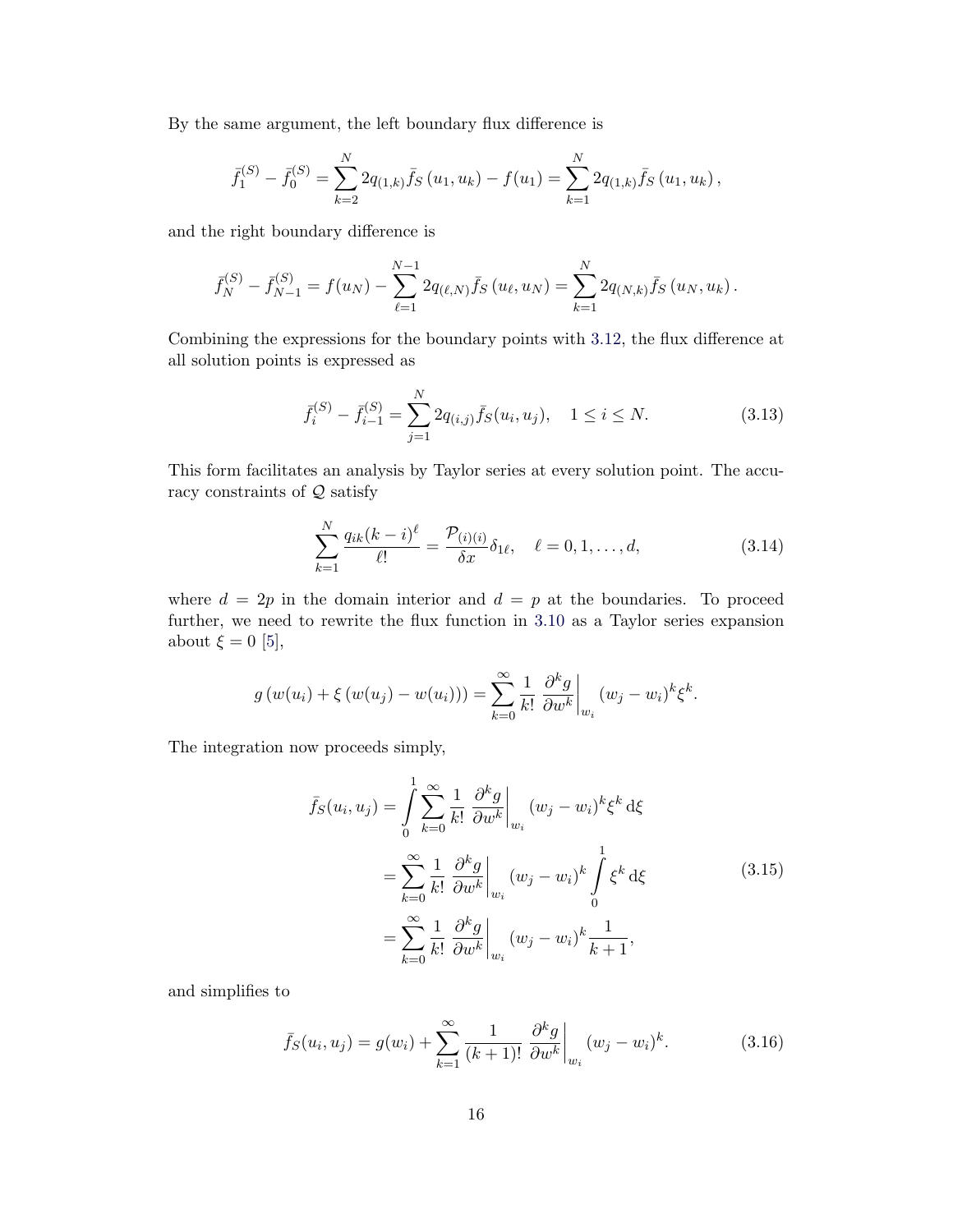We now perform a second Taylor expansion about  $w_i$ ,

$$
\bar{f}_S(u_i, u_j) = g(w_i) + \sum_{k=1}^{\infty} \frac{1}{(k+1)!} \left. \frac{\partial^k g}{\partial w^k} \right|_{w_i} \left[ \sum_{\ell=1}^{\infty} \frac{(\delta x)^{\ell} (j-i)^{\ell}}{\ell!} \left. \frac{\partial^{\ell} w}{\partial x^{\ell}} \right|_{x_i} \right]^k.
$$
 (3.17)

This expression for the flux is substituted into [3.13,](#page-19-0)

$$
\bar{f}_i^{(S)} - \bar{f}_{i-1}^{(S)} = \sum_{j=1}^N 2q_{ij} \left[ g(w_i) + \sum_{k=1}^\infty \frac{1}{(k+1)!} \left. \frac{\partial^k g}{\partial w^k} \right|_{w_i} \left[ \sum_{\ell=1}^\infty \frac{(\delta x)^{\ell} (j-i)^{\ell}}{\ell!} \left. \frac{\partial^{\ell} w}{\partial x^{\ell}} \right|_{x_i} \right]^k \right].
$$

The first term vanishes because all rows of  $Q$  sum to zero. We then split  $k = 1$  from the remaining terms in the sum,

<span id="page-20-0"></span>
$$
\bar{f}_{i}^{(S)} - \bar{f}_{i-1}^{(S)} = \sum_{j=1}^{N} \sum_{\ell=1}^{\infty} \frac{\partial g}{\partial w} \bigg|_{w_{i}} \frac{(\delta x)^{\ell} q_{ij} (j-i)^{\ell}}{\ell!} \frac{\partial^{\ell} w}{\partial x^{\ell}} \bigg|_{x_{i}} \n+ \sum_{j=1}^{N} \sum_{k=2}^{\infty} \frac{2q_{ij}}{(k+1)!} \frac{\partial^{k} g}{\partial w^{k}} \bigg|_{w_{i}} \left[ \sum_{\ell=1}^{\infty} \frac{(\delta x)^{\ell} (j-i)^{\ell}}{\ell!} \frac{\partial^{\ell} w}{\partial x^{\ell}} \bigg|_{x_{i}} \right]^{k}.
$$
\n(3.18)

Using [3.14,](#page-19-1) the first term is rewritten as

$$
\sum_{j=1}^N\sum_{\ell=1}^\infty\frac{\partial g}{\partial w}\bigg|_{w_i}\frac{(\delta x)^\ell q_{ij}(j-i)^\ell}{\ell!}\frac{\partial^\ell w}{\partial x^\ell}\bigg|_{x_i}=\frac{\partial g}{\partial w}\bigg|_{w_i}\frac{\partial w}{\partial x}\bigg|_{x_i}\mathcal{P}_{(i)(i)}+\mathcal{O}\left((\delta x)^{d+1}\right),
$$

which will yield a design-order accurate approximation of  $g_x = f_x$  at  $x_i$ . We now must show that the remaining sum term in [3.18](#page-20-0) is design-order small. To handle the series raised to a power, we recursively apply the identity,

$$
\left(\sum_{k=1}^{\infty} a_k x^k\right) \left(\sum_{k=1}^{\infty} b_k x^k\right) = \left(\sum_{\ell_1=1}^{\infty} a_{\ell_1} x^{\ell_1}\right) \left(\sum_{\ell_2=1}^{\infty} b_{\ell_2} x^{\ell_2}\right) = \sum_{\ell_1=1}^{\infty} \sum_{\ell_2=1}^{\infty} a_{\ell_1} b_{\ell_2} x^{(\ell_1+\ell_2)},
$$

such that the expansion to the power  $k$  can be rewritten as

$$
\left[\sum_{\ell=1}^{\infty}\frac{(\delta x)^{\ell}(j-i)^{\ell}}{\ell!}\frac{\partial^{\ell} w}{\partial x^{\ell}}\bigg|_{x_i}\right]^{k}=\sum_{\ell_1=1}^{\infty}\cdots\sum_{\ell_k=1}^{\infty}\left(\prod_{m=1}^{k}\frac{\partial^{\ell_m} w}{\partial x^{\ell_m}}\right)\frac{(\delta x)^{\sum \ell_m}(j-i)^{\sum \ell_m}}{(\sum \ell_m)!}.
$$

Using

$$
\sum_{m=1}^{k} \ell_m > 1, \quad \forall k \ge 2,
$$

we can apply the accuracy constraints [3.14](#page-19-1) to the second sum term in [3.18,](#page-20-0)

$$
\sum_{j=1}^N \sum_{k=2}^\infty \frac{2q_{ij}}{(k+1)!} \left. \frac{\partial^k g}{\partial w^k} \right|_{w_i} \left[ \sum_{\ell=1}^\infty \frac{(\delta x)^{\ell} (j-i)^{\ell}}{\ell!} \left. \frac{\partial^{\ell} w}{\partial x^{\ell}} \right|_{x_i} \right]^k = \mathcal{O}\left( (\delta x)^{d+1} \right).
$$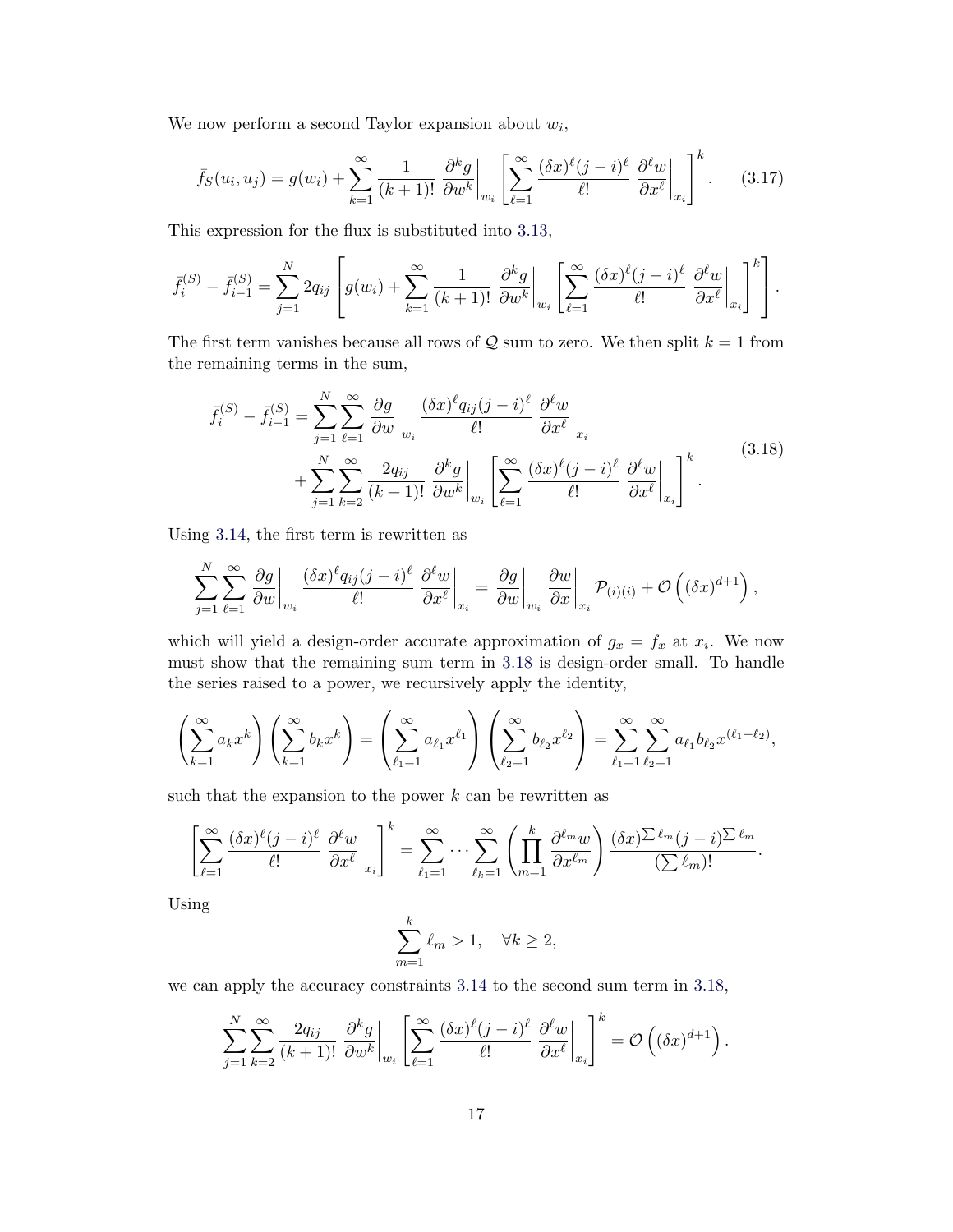Thus we have shown that using [3.9,](#page-18-3)

<span id="page-21-4"></span>
$$
\frac{\bar{f}_i^{(S)} - \bar{f}_{i-1}^{(S)}}{\mathcal{P}_{(i)(i)}} = f_x + \mathcal{O}\left((\delta x)^d\right). \tag{3.19}
$$

<span id="page-21-6"></span>Theorem 3.2. A two-point high-order entropy consistent flux satisfying [3.8](#page-17-4) with formal boundary closures can be constructed using [3.9,](#page-18-3)

$$
\bar{f}_i^{(S)} = \sum_{k=i+1}^N \sum_{\ell=1}^i 2q_{(\ell,k)} \bar{f}_S(u_\ell, u_k), \quad 1 \le i \le N-1,
$$

where  $f_S(u_\ell, u_k)$  is any two-point non-dissipative function that satisfies the entropy consistency condition

<span id="page-21-1"></span>
$$
(w_{\ell} - w_k)^T \bar{f}_S (u_{\ell}, u_k) = \psi_{\ell} - \psi_k. \tag{3.20}
$$

The high-order entropy consistent flux satisfies an additional local entropy consistency property,  $\frac{1}{2}$ 

<span id="page-21-3"></span>
$$
W\mathcal{P}^{-1}\Delta\overline{\mathbf{f}}^{(S)} = \mathcal{P}^{-1}\Delta\overline{\mathbf{F}} = F_x(\mathbf{u}) + \mathcal{T}_d,\tag{3.21}
$$

or equivalently,

<span id="page-21-5"></span>
$$
w_i^T \left( \bar{f}_i^{(S)} - \bar{f}_{i-1}^{(S)} \right) = \left( \bar{F}_i - \bar{F}_{i-1} \right), \quad 1 \le i \le N,
$$
\n(3.22)

where

$$
\bar{F}_i = \sum_{k=i+1}^{N} \sum_{\ell=1}^{i} q_{(\ell,k)} \left[ (w_{\ell} + w_k)^T \bar{f}_S(u_{\ell}, u_k) - (\psi_{\ell} + \psi_k) \right], \quad 1 \le i \le N-1. \tag{3.23}
$$

Proof. Using [3.13,](#page-19-0) the inner product of the entropy variables with the flux difference can be expressed as

<span id="page-21-0"></span>
$$
\mathbf{w}^T \Delta \overline{\mathbf{f}}^{(S)} = \sum_{i=1}^N \sum_{j=1}^N 2q_{(i,j)} w_i^T \overline{f}_S(u_i, u_j)
$$
  
= 
$$
\sum_{i=1}^N \sum_{j=1}^N (q_{(i,j)} + b_{(i,j)} - q_{(j,i)}) w_i^T \overline{f}_S(u_i, u_j).
$$
 (3.24)

Using the structure of  $\beta$  and recognizing that the summation indices are arbitrary, and thus,  $q_{(j,i)}w_i = q_{(i,j)}w_j$ , we rewrite [3.24](#page-21-0) as

<span id="page-21-2"></span>
$$
\mathbf{w}^T \Delta \overline{\mathbf{f}}^{(S)} = w_N^T f_N - w_1^T f_1 + \sum_{i=1}^N \sum_{j=1}^N q_{(i,j)} (w_i - w_j)^T \overline{f}_S(u_i, u_j).
$$
(3.25)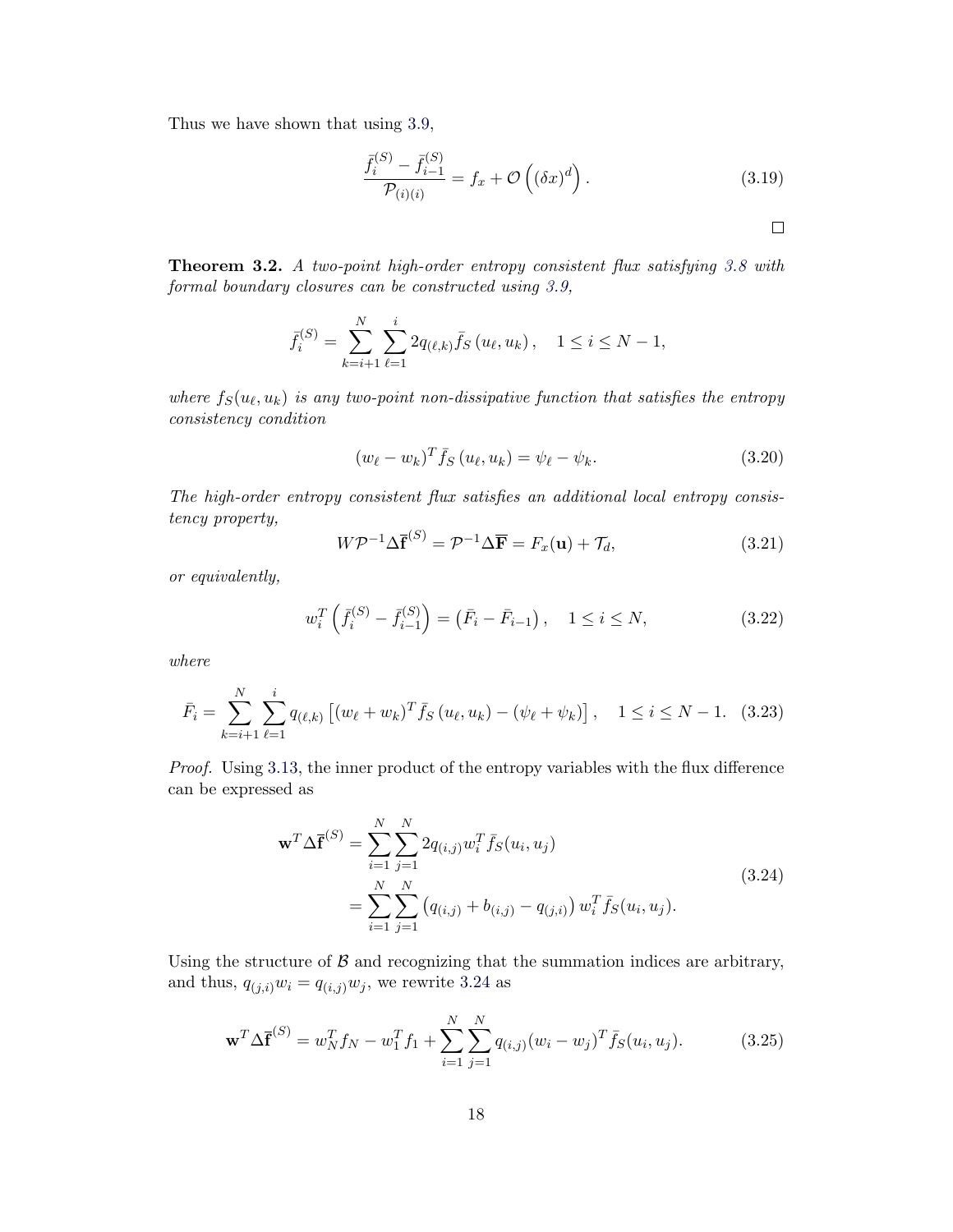Tadmor [\[5\]](#page-43-5) proved that

$$
(w_{\ell} - w_k)^T \int_{0}^{1} g(w(u_k) + \xi (w(u_{\ell}) - w(u_k))) d\xi = \psi_{\ell} - \psi_k, \qquad (3.26)
$$

but more generally we can show that any flux satisfying [3.20](#page-21-1) can be used to simplify [3.25](#page-21-2) to

$$
\mathbf{w}^T \Delta \overline{\mathbf{f}}^{(S)} = w_N^T f_N - w_1^T f_1 + \sum_{i=1}^N \sum_{j=1}^N q_{(i,j)} (\psi_i - \psi_j)
$$
  
= 
$$
w_N^T f_N - w_1^T f_1 + \sum_{i=1}^N \psi_i \sum_{j=1}^N q_{(i,j)} - \sum_{i=1}^N \sum_{j=1}^N q_{(i,j)} \psi_j
$$
  
= 
$$
F_N + \psi_N - F_1 - \psi_1 - \sum_{i=1}^N \sum_{j=1}^N q_{(i,j)} \psi_j = F_N - F_1,
$$

where we have used  $w^T f = F + \psi$ . To the authors' knowledge, this proof of entropy consistency for high-order finite difference methods on bounded domains is new.

The accuracy proof of the local entropy consistency property [3.21](#page-21-3) follows immediately from the accuracy proof of the flux difference [3.19,](#page-21-4)

$$
\frac{w_i^T \left(\bar{f}_i^{(S)} - \bar{f}_{i-1}^{(S)}\right)}{\mathcal{P}_{(i)(i)}} = w_i^T \left(f_x(u_i) + \mathcal{O}\left((\delta x)^d\right)\right) = F_x(u_i) + \mathcal{O}\left((\delta x)^d\right),\qquad(3.27)
$$
\n
$$
1 \le i \le N.
$$

To show that [3.9](#page-18-3) satisfies the local entropy consistency property [3.22,](#page-21-5) we start by writing the entropy flux difference,

$$
\bar{F}_i - \bar{F}_{i-1} = \sum_{k=i+1}^N \sum_{\ell=1}^i q_{(\ell,k)} \left[ (w_\ell + w_k)^T \bar{f}_S (u_\ell, u_k) - (\psi_\ell + \psi_k) \right] \n- \sum_{k=i}^N \sum_{\ell=1}^{i-1} q_{(\ell,k)} \left[ (w_\ell + w_k)^T \bar{f}_S (u_\ell, u_k) - (\psi_\ell + \psi_k) \right],
$$
\n(3.28)  
\n
$$
2 \le i \le N - 1.
$$

Following the procedure in [3.11](#page-18-0) to get [3.13,](#page-19-0) we similarly get the simplified form of the entropy flux difference

<span id="page-22-0"></span>
$$
\bar{F}_i - \bar{F}_{i-1} = \sum_{j=1}^N q_{(i,j)} \left[ (w_i + w_j)^T \bar{f}_S(u_i, u_j) - (\psi_i + \psi_j) \right], \quad 1 \le i \le N. \tag{3.29}
$$

To show the consistency, we premultiply [3.13](#page-19-0) by  $w_i^T$ ,

$$
w_i^T \left( \bar{f}_i^{(S)} - \bar{f}_{i-1}^{(S)} \right) = \sum_{j=1}^N 2q_{(i,j)} w_i^T \bar{f}_S(u_i, u_j), \quad 1 \le i \le N. \tag{3.30}
$$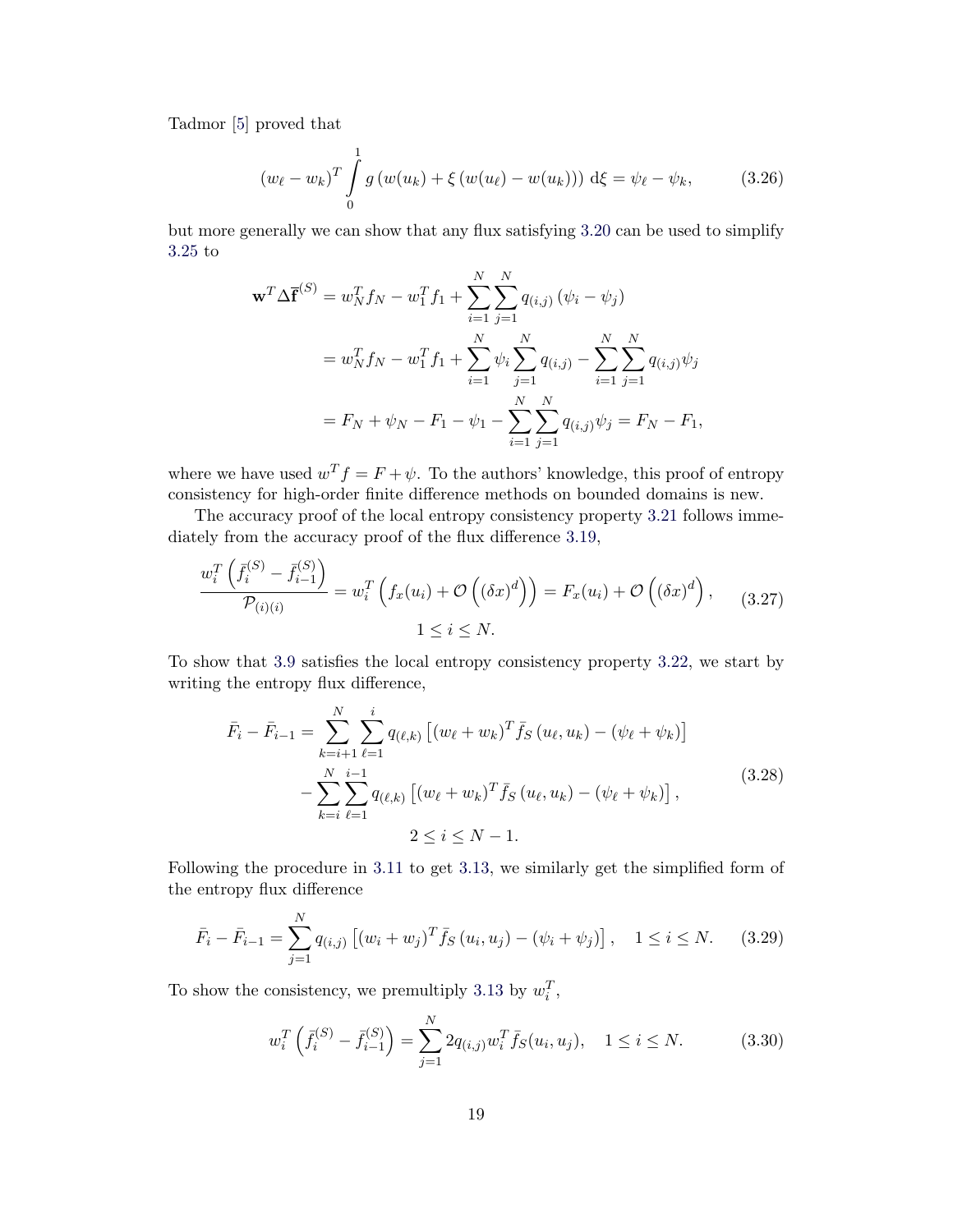Adding and subtracting

$$
\sum_{j=1}^N q_{(i,j)} w_j^T \bar{f}_S(u_i, u_j)
$$

and using [3.20,](#page-21-1) we can rewrite the difference as

$$
w_i^T \left( \bar{f}_i^{(S)} - \bar{f}_{i-1}^{(S)} \right) = \sum_{j=1}^N q_{(i,j)} \left[ (w_i + w_j)^T \bar{f}_S(u_i, u_j) + (w_i - w_j)^T \bar{f}_S(u_i, u_j) \right]
$$
  
= 
$$
\sum_{j=1}^N q_{(i,j)} \left[ (w_i + w_j)^T \bar{f}_S(u_i, u_j) + (\psi_i - \psi_j) \right].
$$

We now simply add

$$
-\psi_i\sum_{j=1}^N2q_{(i,j)}=0
$$

to get the flux difference formula consistent with [3.29,](#page-22-0)

$$
w_i^T \left( \bar{f}_i^{(S)} - \bar{f}_{i-1}^{(S)} \right) = \sum_{j=1}^N q_{(i,j)} \left[ (w_i + w_j) \bar{f}_S \left( u_i, u_j \right) - (\psi_i + \psi_j) \right] = F_i - F_{i-1},
$$
  

$$
1 \le i \le N.
$$

Using Theorems [3.1](#page-18-4) and [3.2,](#page-21-6) we are guaranteed that the extension of the twopoint flux, [3.9,](#page-18-3) is a high-order accurate entropy consistent discretization of the conservation law.

Remark. The entropy consistency proof is satisfied for all two-point fluxes that satisfy [3.20.](#page-21-1) The accuracy proof has only been proven for fluxes in the integral form [3.10.](#page-18-2) We are at this point unable to show that any flux satisfying [3.20](#page-21-1) will be design-order accurate, so such fluxes should be validated for accuracy independent of Theorem [3.1.](#page-18-4)

#### <span id="page-23-0"></span>3.2.2 Entropy Stability

For entropy stability an analogous condition to [3.3](#page-17-6) is

<span id="page-23-1"></span>
$$
\mathbf{w}^T \mathcal{P} \mathbf{u}_t + F(u_N) - F(u_1) \leq \mathbf{w}^T \mathbf{g}_b. \tag{3.31}
$$

We again substitute the semi-discrete conservation law into [3.31](#page-23-1) and show that the entropy stable inviscid fluxes must satisfy

<span id="page-23-2"></span>
$$
\mathbf{w}^T \Delta \overline{\mathbf{f}} \ge \mathbf{1}^T \Delta \overline{\mathbf{F}}.\tag{3.32}
$$

 $\Box$ 

Using the result for the entropy consistent flux in [3.4,](#page-17-2) this condition can be rewritten as

$$
\mathbf{w}^T \Delta \overline{\mathbf{f}} \geq \mathbf{w}^T \Delta \overline{\mathbf{f}}^{(S)}.
$$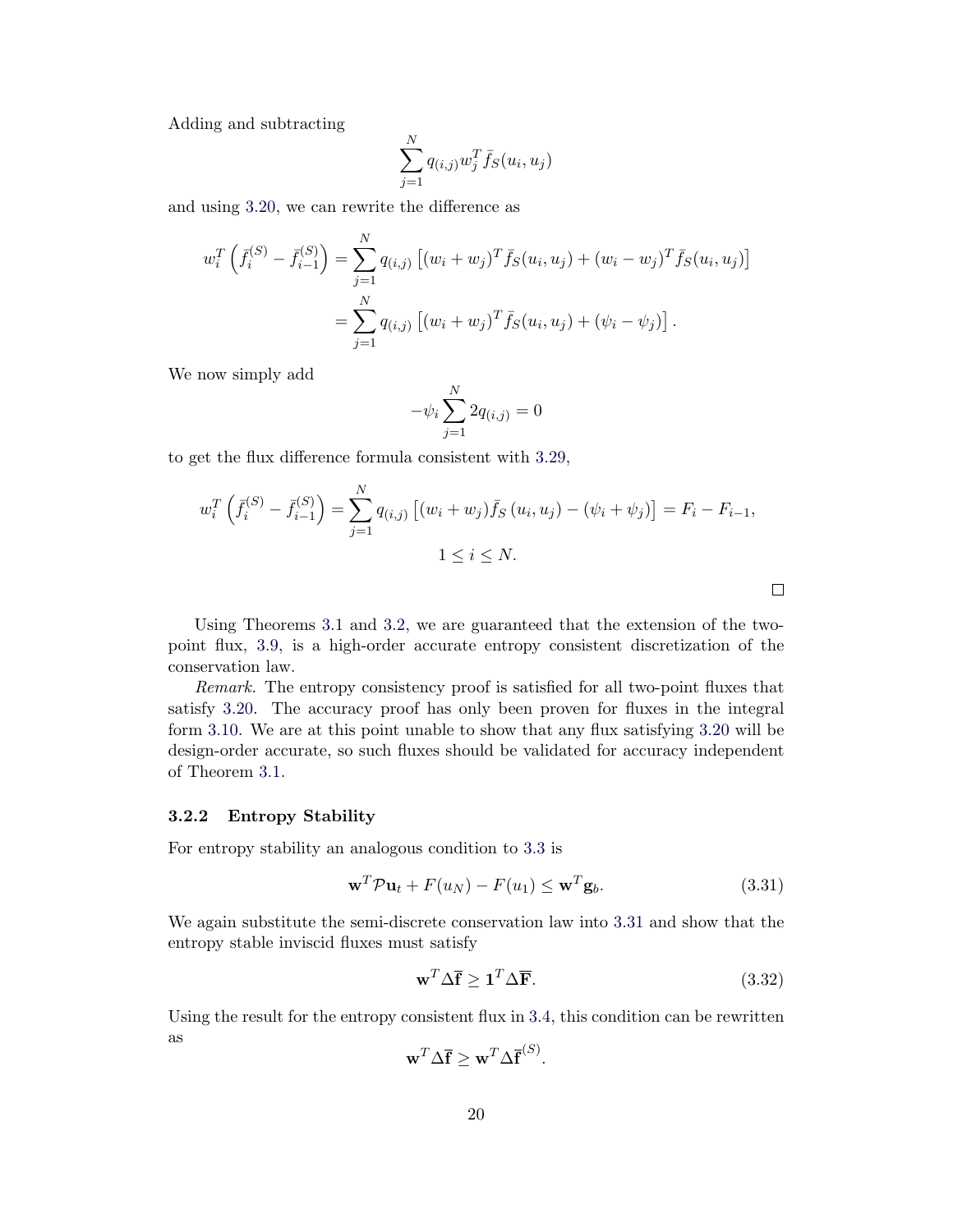Substituting the generalized summation-by-parts property,

$$
\mathbf{w}^T(\tilde{\mathcal{B}} - \tilde{\Delta})(\overline{\mathbf{f}}^{(S)} - \overline{\mathbf{f}}) = \mathbf{w}^T \tilde{\Delta}(\overline{\mathbf{f}} - \overline{\mathbf{f}}^{(S)}) = \mathbf{w}^T \tilde{\Delta}([\overline{\mathbf{f}}] - [\overline{\mathbf{f}}^{(S)}]) \overline{\mathbf{1}} \le 0,
$$
 (3.33)

the sufficient local condition for entropy stability is

$$
\mathbf{w}^T \tilde{\Delta}[\mathbf{\bar{f}}] \le \mathbf{w}^T \tilde{\Delta}[\mathbf{\bar{f}}^{(S)}],\tag{3.34}
$$

or in indicial form,

<span id="page-24-1"></span>
$$
(w_{i+1} - w_i)^T \left(\bar{f}_i - \bar{f}_i^{(S)}\right) \le 0, \quad i = 1, 2, \dots, N - 1. \tag{3.35}
$$

The development of this condition relied heavily on the formalism introduced in Section [2.3.](#page-10-0) The generalized SBP property made it possible to extend the entropy stability condition to finite domains.

Remark. The entropy stability condition is based on the global property [3.32.](#page-23-2) It has not been proved to provide a pointwise entropy stability property at this point.

The entropy stability condition in [3.35](#page-24-1) can be used to find entropy stable conditions for any type of telescopic flux operator. It only informs the upper limit of dissipation from a flux operator such that the entropy condition is satisfied. It does not inform how to add sufficient dissipation such that a non-oscillatory solution is obtained. In this work, we use the WENO finite difference method to construct dissipation and use the condition [3.35](#page-24-1) to ensure that the discretization is entropy stable. This is detailed in the following section.

## <span id="page-24-0"></span>3.3 Entropy Stable WENO Finite Differences

It is well known that non-dissipative numerical methods cannot be used to simulate shocks. The primary reason for this is that shocks dissipate energy and nondissipative numerical methods have no mechanism to mimic this. To simulate problems with shocks, dissipation needs to be added to the numerical method. There are a variety of mechanisms to achieve this, but in this work WENO finite difference methods are used. The implementation uses unique formal boundary closures from Fisher et al. [\[10\]](#page-44-4) that satisfy the SBP condition. Stencil biasing mechanics follow two papers by Yamaleev and Carpenter [\[28,](#page-45-6) [29\]](#page-45-7). The details of the generally applicable correction procedure are detailed below. The full implementation details including the WENO stencil biasing algorithm throughout the domain are available in Fisher et al. [\[10\]](#page-44-4) and Carpenter et al. [\[30\]](#page-45-8) for  $(2-4-2)$  and  $(3-6-3)$  operators, respectively. <sup>[1](#page-24-2)</sup>

The first step to construct a WENO finite difference operator is to cast the difference operator in flux form,

$$
Q\mathbf{f}=\Delta\overline{\mathbf{f}}.
$$

These fluxes that recover the non-dissipative first derivative approximation are called target fluxes. The target fluxes are broken into a sum of fluxes on smaller stencils

<span id="page-24-2"></span><sup>&</sup>lt;sup>1</sup>The nomenclature  $(2-4-2)$  signifies that boundaries/interior stencils are second- and fourthorder accurate, respectively. The resulting operators are globally third- and fourth-order accurate, respectively.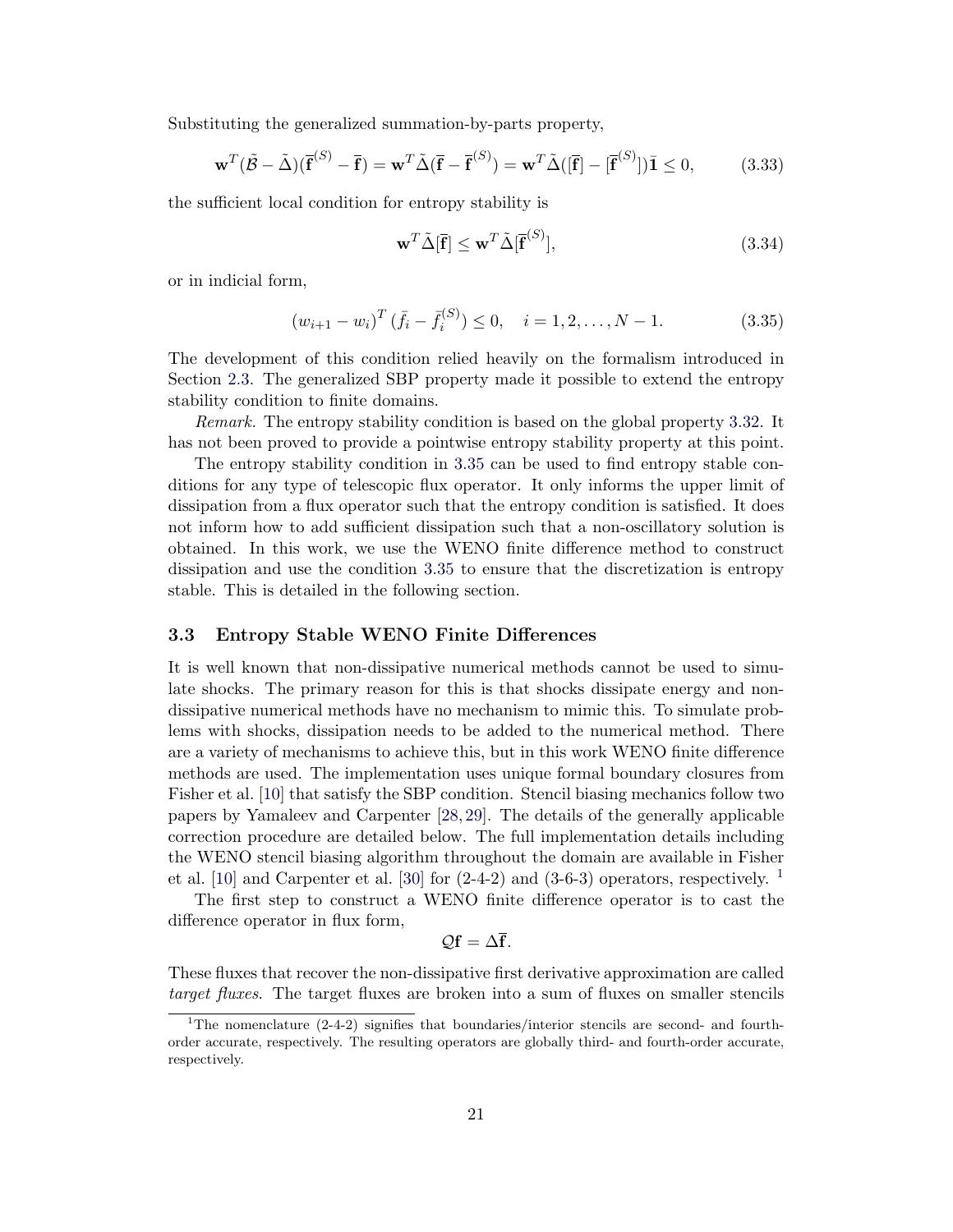of width, p, called candidate stencils,

$$
\bar{f}_j = \sum_{k=1}^{n_s} \bar{d}_j^k \bar{f}_j^{S_k}, \quad j = 1, 2, \dots, N - 1,
$$
\n(3.36)

where  $n_s$  is the number of candidate stencils needed to describe the target flux,  $\bar{f}_j^{S_k}$  are the *candidate fluxes*, and  $\bar{d}_j^k$  are the *target weights* that recover the target flux. The candidate stencil width is held constant for all fluxes in the domain. For example, fourth-order operators use  $p = 2$ , and sixth-order operators use  $p = 3$ . Figure [2](#page-25-0) shows the fourth-order case. The number of candidate stencils needed to describe the fluxes  $f_j$  can vary, as the target fluxes do not all have the same stencil size when approaching the boundary. The functional form of the candidate stencils depends on the distribution of the flux points, and thus is fully described by the norm, P, and the desired order of accuracy.



<span id="page-25-0"></span>Figure 2. The stencil for a WENO scheme with  $p = 2$  and  $n_s = 5$  candidate stencils is shown.

WENO works by preventing the interpolated fluxes,  $\bar{f}_j$ , from using data across discontinuities. This is done by replacing the target weights,  $\bar{d}_j^k$  with nonlinear weights,

$$
\bar{\omega}_j^k = \frac{\bar{\alpha}_j^k}{\sum_{\ell} \bar{\alpha}_j^{\ell}}, \quad \bar{\alpha}_j^k = \bar{d}_j^k \left( 1 + \frac{\bar{\tau}_j}{\bar{\beta}_j^k + \bar{\epsilon}_j} \right), \quad k = 1, \dots, n_s. \tag{3.37}
$$

The functional form of the nonlinear weights relies on the scaling parameter,  $\bar{\epsilon}$ , and dual stencil-biasing parameters,  $\bar{\tau}$  and  $\bar{\beta}$ .  $\bar{\tau}$  is a measure of the smoothness over the full stencil,

$$
\bar{\tau}_j = \sum_{i=1}^{n_{\tau}} \left( \frac{\partial^{2p-1} u(\bar{x}_j)}{\partial x^{2p-1}} (\delta x)^{2p-1} \right)^2, \quad n_{\tau} = n_s - p. \tag{3.38}
$$

 $\bar{\beta}$  is a measure of the smoothness over each individual candidate stencil,

$$
\bar{\beta}_j^k = \sum_{\ell=1}^{p-1} (\delta x)^{2\ell} \left( \frac{\partial^\ell \varphi_j^k(\bar{x}_j)}{\partial x^\ell} \right)^2, \tag{3.39}
$$

where  $\varphi_j^k(x)$  is the unique order  $(p-1)$  polynomial fit of the solution over the candidate stencil,  $S_k$ . The flux of the WENO scheme is calculated using the formula

$$
\bar{f}_j^{(W)} = \sum_{k=1}^{n_s} \bar{\omega}_j^k \bar{f}_j^{S_k}, \quad j = 1, 2, \dots, N - 1.
$$
 (3.40)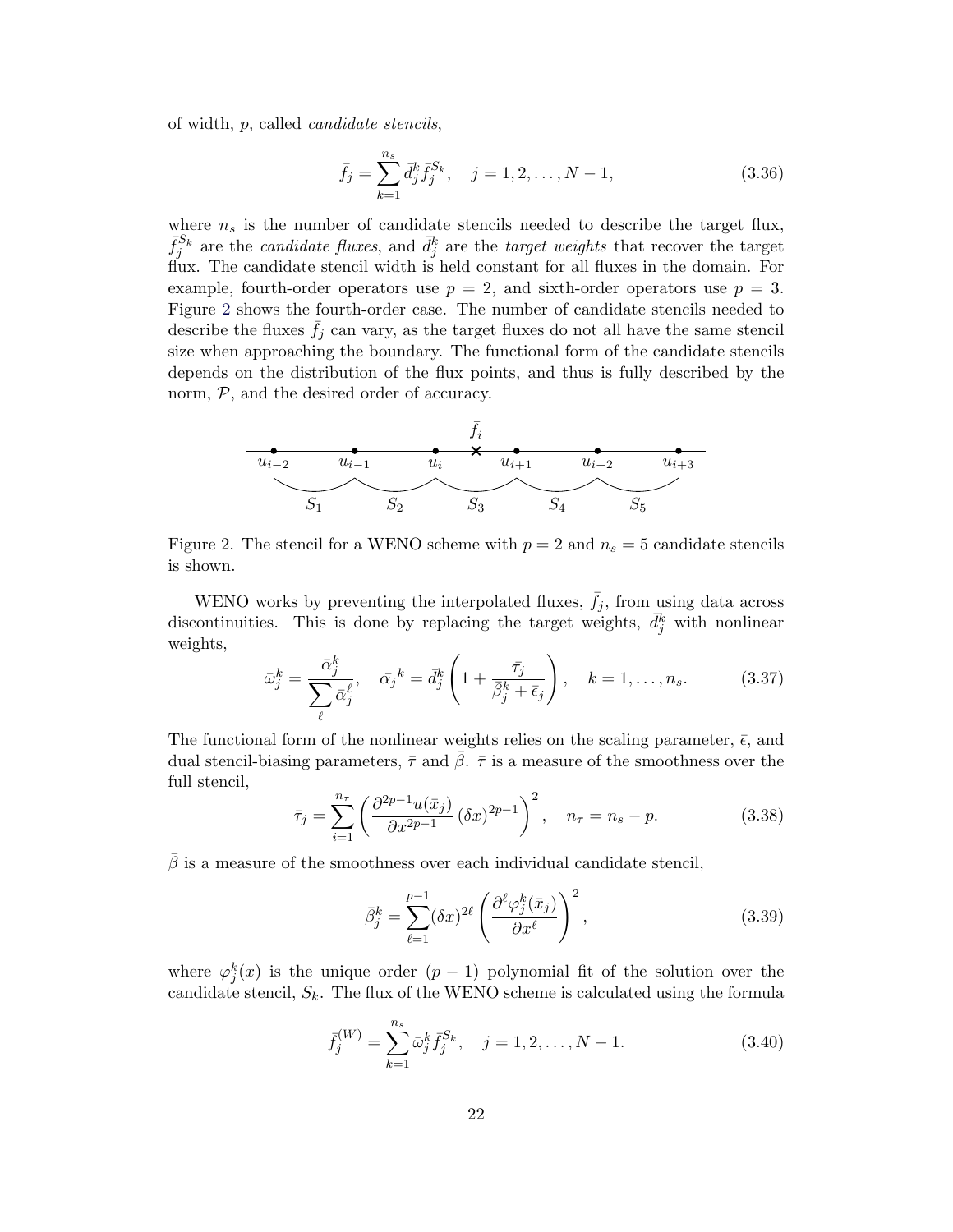The stencil biasing procedure ensures that stencils containing discontinuities result in high relative values of  $\bar{\beta}$  and are assigned negligible weights. The WENO flux becomes an interpolation that incorporates only smooth data. Away from discontinuities, the flux collapses to the target flux. Near discontinuities, the flux transforms into an upwind operator. Note that the flux consistency condition on the first and last flux point in [2.39](#page-14-1) is enforced.

The WENO method as described has no provable stability properties. We employ a limiting procedure to ensure that it satisfies entropy stability. From [3.35,](#page-24-1) we require that

$$
(w_{i+1} - w_i)^T \left( \bar{f}_i^{(SSW)} - \bar{f}_i^{(S)} \right) \le 0,
$$
\n(3.41)

where  $f^{(SSW)}$  is the entropy stable WENO flux and  $f^{(S)}$  is the entropy consistent flux. The limiter that guarantees entropy stability is chosen as

<span id="page-26-1"></span>
$$
\bar{f}_i^{(SSW)} = \bar{f}_i^{(W)} + \delta \left( \bar{f}_i^{(S)} - \bar{f}_i^{(W)} \right), \quad \delta = \frac{\sqrt{b^2 + c^2} - b}{\sqrt{b^2 + c^2}},
$$
\n
$$
b = (w_{i+1} - w_i)^T \left( \bar{f}_i^{(S)} - \bar{f}_i^{(W)} \right), \quad c = 10^{-12},
$$
\n(3.42)

where  $f_i^{(W)}$  $i^{(W)}$  is the WENO flux without the correction described above. The limiting process to get the entropy stable property is not unique. It was chosen merely because it is smooth with respect to the solution. This same limiting procedure works with fluxes other than WENO. It is shown in a later section that this minor correction to the WENO operator has a large impact.

Remark. While this limiting process can be used on other dissipative methods to ensure the entropy stability property, we note that the selected dissipative method must be cast into telescopic-flux form and satisfy the generalized summation-byparts property. In other words, the dissipative part of the method must have formal boundary closures and satisfy the entropy consistency condition.

#### <span id="page-26-0"></span>3.4 Entropy Stable Viscous Terms

Using the formalism introduced in Section [2.3.3](#page-12-1) combined with the definition of the entropy dissipative regularization in Section [2.2,](#page-8-0) we can define viscous terms such that the continuous entropy properties are mimicked by the semi-discrete equation. This is accomplished simply by requiring that the discrete viscous fluxes are written in dependence on the discrete gradients of the entropy variables,

<span id="page-26-2"></span>
$$
(\hat{c}w_x)_x = \mathcal{P}^{-1}\Delta \overline{\mathbf{f}}^{(v)} = \mathcal{D}_2(\hat{c})\mathbf{w} + \mathcal{T}_{p2pp},
$$
  
\n
$$
\mathcal{D}_2(\hat{c})\mathbf{w} = \mathcal{P}^{-1}(-\mathcal{M}(\hat{c}) + \mathcal{B}[\hat{c}]\mathcal{D})\mathbf{w},
$$
  
\n
$$
\mathcal{M}(\hat{c}) = \mathcal{D}^T \mathcal{P}[\hat{c}]\mathcal{D} + \mathcal{R}(\hat{c}), \quad \mathcal{R}(\hat{c}) = \sum_{k=1}^{n_r} \mathcal{N}_k^T[\tilde{\hat{c}}]_k \mathcal{N}_k.
$$
\n(3.43)

The accuracy requirements are automatically satisfied. The coefficient matrices  $[\hat{c}]$ and  $[\hat{c}]$  are positive semi-definite because they are constructed using block-diagonal combinations of positive semi-definite matrices.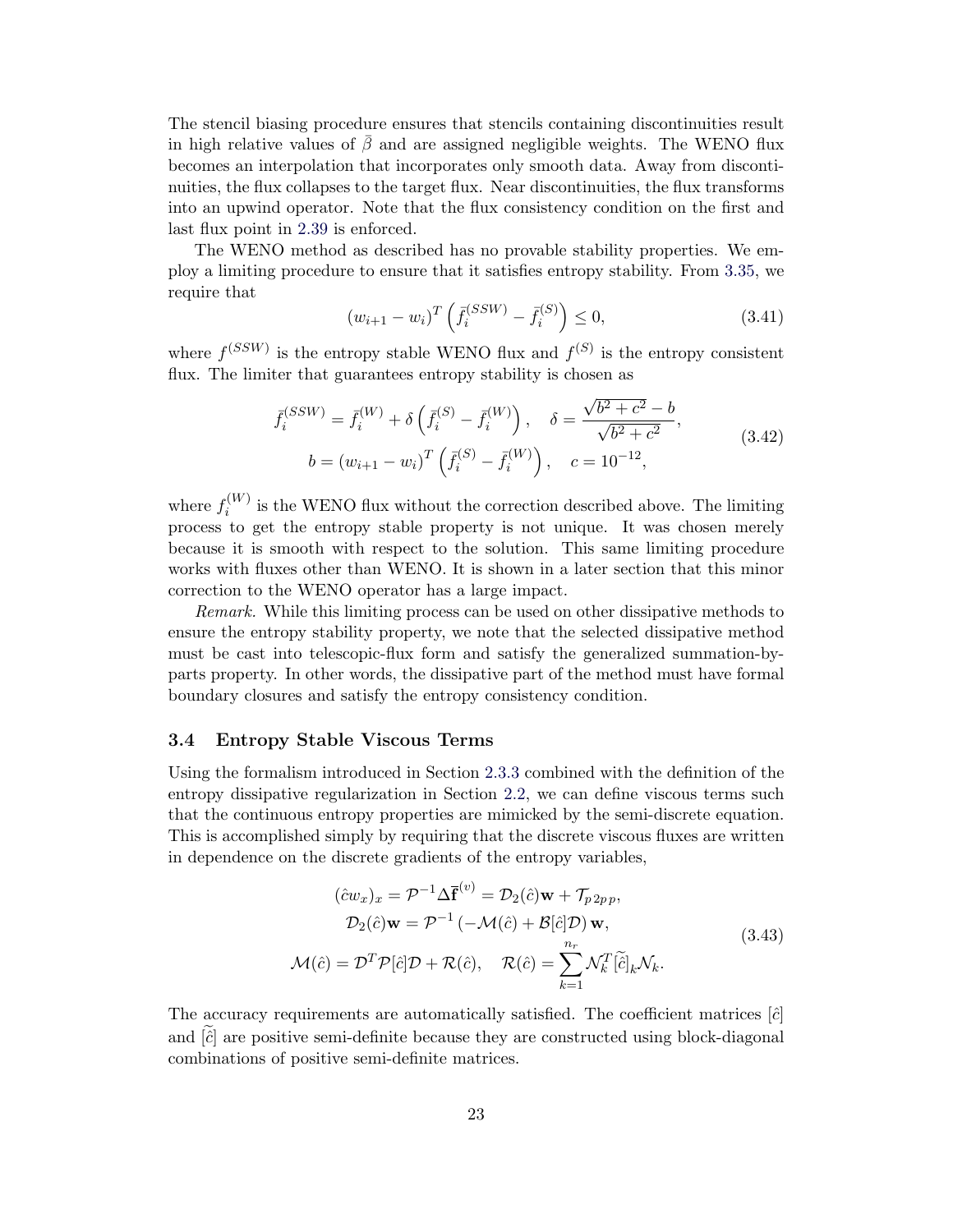The contribution of the viscous terms to the semi-discrete entropy decay rate is

$$
\mathbf{w}^T \Delta \overline{\mathbf{f}}^{(v)} = \mathbf{w} \mathcal{B}[\hat{c}] \mathcal{D} \mathbf{w} - (\mathcal{D} \mathbf{w})^T \mathcal{P}[\hat{c}] (\mathcal{D} \mathbf{w}) - \sum_{k=1}^{n_r} (\mathcal{N}_k \mathbf{w})^T [\tilde{\hat{c}}]_k (\mathcal{N}_k \mathbf{w}), \tag{3.44}
$$

where the last term is design-order small, and the last two terms are negative semidefinite. Note that no definite properties can be defined if the discrete viscous fluxes are constructed based on gradients of primitive or conservative variables. While at the continuous level,  $w_x = w_q q_x$ , at the discrete level in general we must assume  $\mathcal{D}w \neq w_{u}\mathcal{D}u$ . As in [2.18,](#page-9-1) only the boundary term will result in growth of the entropy, and thus this approximation of the viscous terms is entropy stable.

This formal definition of high-order entropy stable viscous terms with full boundary closures appears to be completely new (to our knowledge). It can be used along with the entropy consistent inviscid terms to construct a semi-discretization that mimics the properties of the continuous entropy, which is shown in the next section.

### <span id="page-27-0"></span>3.5 Entropy Stable Semi-Discretization

We substitute the entropy stable fluxes for the inviscid [3.42](#page-26-1) and viscous [3.43](#page-26-2) terms into the semi-discrete conservation law [2.43](#page-15-2) to get what we define as an entropy stable semi-discretization on the finite domain,

<span id="page-27-2"></span>
$$
\mathbf{u}_t + \mathcal{P}^{-1} \Delta \overline{\mathbf{f}}^{(SSW)} = \mathcal{P}^{-1} \Delta \overline{\mathbf{f}}^{(v)} + \mathcal{P}^{-1} \mathbf{g}_b.
$$
 (3.45)

Note that the boundary conditions imposed with the penalty  $g_b$  have not been considered. This is because we have found it necessary to specify the conservation law and the entropy-entropy flux pair to derive appropriate boundary conditions. In the case of the compressible Navier-Stokes equations, the continuous theory for entropy stable boundary conditions is lacking, and no satisfactory entropy stable boundary conditions have been derived. Instead, linearly stable boundary conditions are used in the penalties. The particular boundary conditions used for each conservation law are addressed in the next sections.

# <span id="page-27-1"></span>4 Applications

The new methodology developed herein is applied to two sets of conservation laws. Developments in Burgers equation are used to illustrate how a fully entropy stable scheme is constructed. The methodology is also extended to three dimensions for the compressible Euler and Navier-Stokes equations, which are the target application for this work. As mentioned above, full entropy stability cannot be achieved because of incomplete continuous theory at the boundaries. The entropy stable numerics are applied where possible.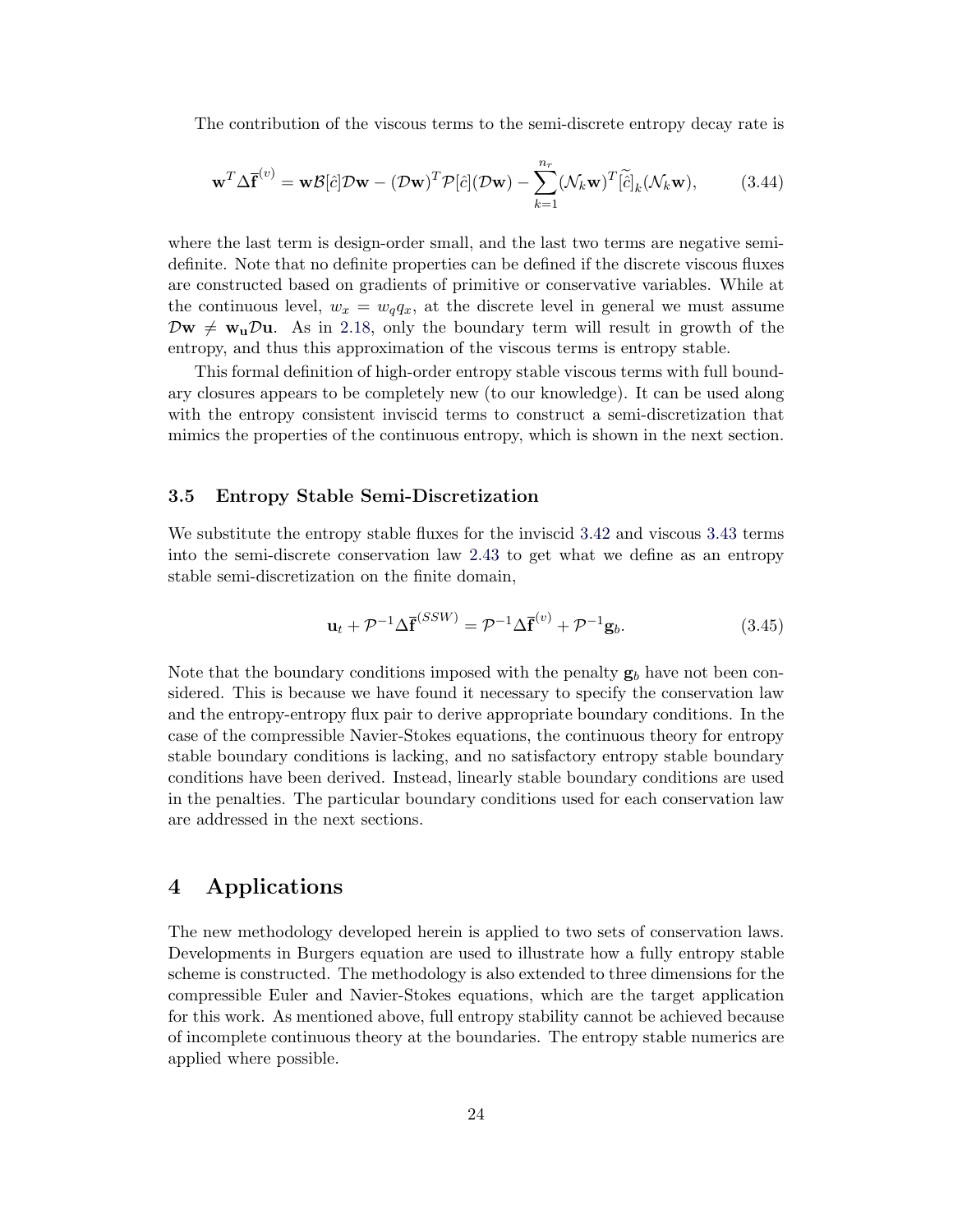## <span id="page-28-0"></span>4.1 Burgers Equation

Burgers equation is a nonlinear model problem that admits shocks in the inviscid limit,

<span id="page-28-1"></span>
$$
q_t + f(u)_x = \varepsilon f_x^{(v)}, \quad f(q) = \frac{q^2}{2}, \quad f^{(v)} = q_x, \quad x \in [x_L, x_R], \quad t \in [0, \infty),
$$

$$
\frac{q(x_L, t) + |q(x_L, t)|}{3} q(x_L, t) - \varepsilon q_x(x_L, t) - g_L(t) = 0,
$$

$$
\frac{q(x_R, t) - |q(x_R, t)|}{3} q(x_R, t) - \varepsilon q_x(x_R, t) + g_R(t) = 0,
$$

$$
q(x, 0) = g_0(x).
$$
(4.1)

The boundary conditions in [4.1](#page-28-1) are constructed such that the entropy corresponding to

$$
(S, F) = \left(\frac{q^2}{2}, \frac{q^3}{3}\right), \quad (\varphi, \psi) = \left(\frac{q^2}{2}, \frac{q^3}{6}\right), \tag{4.2}
$$

only increases with respect to the imposed data and maintains the same form in the inviscid limit  $\varepsilon \to 0$ . The entropy variables are  $w = q$ . We substitute this definition into the entropy decay rate [2.18](#page-9-1) and find

$$
\frac{d}{dt} \int_{x_L}^{x_R} \frac{q^2}{2} dx = \left[ \varepsilon q q_x - \frac{q^3}{3} \right]_{x_L}^{x_R} - \varepsilon \int_{x_L}^{x_R} q_x dx.
$$
\n(4.3)

Using the boundary condition in [4.1](#page-28-1) to replace  $\varepsilon q_x$  at the boundaries above, the entropy decay rate becomes

<span id="page-28-2"></span>
$$
\frac{d}{dt} \int_{x_L}^{x_R} S \, dx = -\frac{|q_R|}{3} q_R^2 - \frac{|q_L|}{3} q_L^2 + q_R g_R + q_L g_L - \varepsilon \int_{x_L}^{x_R} q_x^2 \, dx,\tag{4.4}
$$

where  $q_L = q(x_L, t)$  and  $q_R = q(x_R, t)$ . It is immediately clear that when  $q_L = 0$  or  $q_R = 0$ , the corresponding boundary terms do not contribute to the entropy decay. When  $q_L \neq 0$  or  $q_R \neq 0$ , the identity,

<span id="page-28-4"></span>
$$
yz = -\frac{1}{2} \left( \sqrt{a}y - \frac{1}{\sqrt{a}}z \right)^2 + \frac{a}{2}y^2 + \frac{1}{2a}z^2, \quad a > 0,
$$
 (4.5)

is used to transform the corresponding positive terms in [4.4,](#page-28-2) which yields the entropy decay rate

<span id="page-28-3"></span>
$$
\frac{d}{dt} \int_{x_L}^{x_R} S \, dx = -\varepsilon \int_{x_L}^{x_R} q_x^2 \, dx \n- \frac{1}{2} \left( \sqrt{a_R} q_R - \frac{1}{\sqrt{a_R}} g_R \right)^2 - \frac{1}{2} \left( \sqrt{a_L} q_L - \frac{1}{\sqrt{a_L}} g_L \right)^2 \n+ \left( \frac{a_R}{2} - \frac{|q_R|}{3} \right) q_R^2 + \left( \frac{a_L}{2} - \frac{|q_L|}{3} \right) q_L^2 + \frac{1}{2a_R} g_R^2 + \frac{1}{2a_L} g_L^2.
$$
\n(4.6)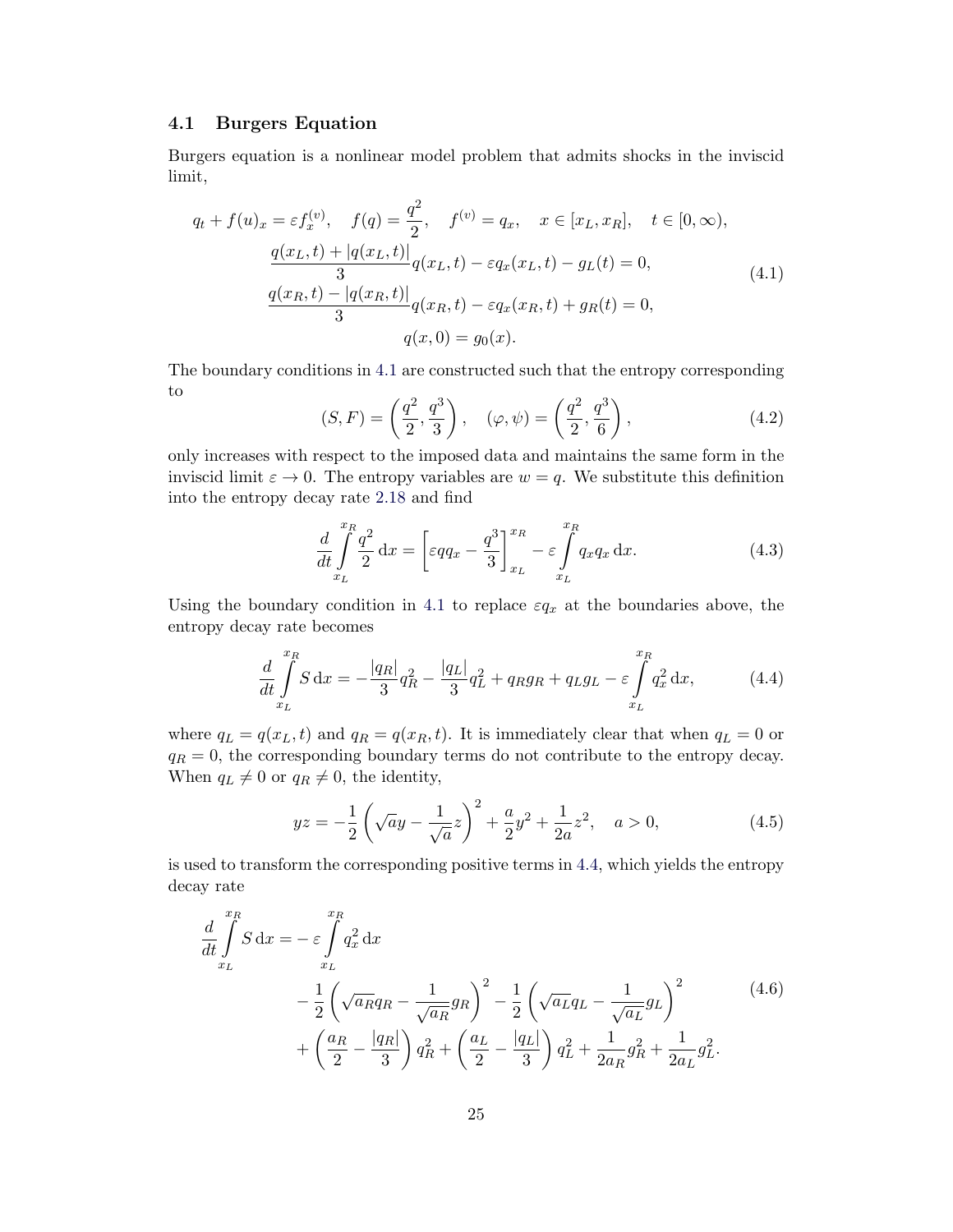The coefficients used to complete the square,  $a<sub>L</sub>$  and  $a<sub>R</sub>$ , are arbitrary, and thus it is acceptable to set them to values that satisfy the proof,

$$
0 < a_R \le \frac{2}{3}|q_R|, \quad 0 < a_L \le \frac{2}{3}|q_L|.
$$

This shows that the only terms in [4.6](#page-28-3) that will contribute to growth of the entropy are the boundary data terms,  $\frac{1}{2a_L}g_L^2$  and  $\frac{1}{2a_R}g_R^2$ . This result is independent of the value of  $\varepsilon$ .

#### <span id="page-29-0"></span>4.1.1 Entropy Stable Discretization of Burgers Equation

The inviscid terms in the discretization of Burgers equation are specified according to [3.42,](#page-26-1) [3.9,](#page-18-3) and [3.10,](#page-18-2) where the two-point entropy consistent flux simplifies to

$$
\bar{f}_S(u_k, u_\ell) = \frac{1}{6} (u_k u_k + u_k u_\ell + u_\ell u_\ell).
$$
 (4.7)

The viscous terms are approximated according to [3.43](#page-26-2) with the recognition that  $\hat{c} = 1$ . For Burgers equation, entropy stable boundary penalties can be constructed, which are equivalent to the penalties derived in [\[15\]](#page-44-9),

$$
\mathbf{g}_b = -\mathbf{e}_1 \left( \frac{u_1 + |u_1|}{3} u_1 - \varepsilon \left( D \mathbf{u} \right)_1 - g_L \right) + \mathbf{e}_N \left( \frac{u_N - |u_N|}{3} u_N - \varepsilon \left( D \mathbf{u} \right)_N + g_R \right).
$$
(4.8)

The e vectors ensure that only the first and last elements of  $g_b$  are nonzero. The contribution of the penalties to the discrete entropy is

$$
\mathbf{u}^{T}\mathbf{g}_{b} = -\left(\frac{u_{1} + |u_{1}|}{3}u_{1}^{2} - \varepsilon u_{1}(D\mathbf{u})_{1} - u_{1}g_{L}\right) + \left(\frac{u_{N} - |u_{N}|}{3}u_{N}^{2} - \varepsilon u_{N}(D\mathbf{u})_{N} + u_{N}g_{R}\right).
$$
\n(4.9)

Note that the form of the penalties matches the boundary condition specification in [4.1.](#page-28-1) The individual discrete elements are combined using [3.45.](#page-27-2) The semi-discrete entropy decay rate is

$$
\frac{d}{dt}\mathbf{u}^T \mathcal{P} \mathbf{u} \le -\frac{1}{3} \left( u_N^3 - u_1^3 \right) + \frac{1}{3} \left( u_N^3 - u_1^3 - |u_N| u_N^2 - |u_1| u_1^2 \right) \n- \varepsilon \mathbf{u}^T \mathcal{M} \mathbf{u} + u_1 g_L + u_N g_R.
$$
\n(4.10)

Using the relation in [4.5](#page-28-4) to transform the positive terms yields the entropy expression

$$
\frac{d}{dt}\mathbf{1}^T \mathcal{P} \mathbf{S} \le -\varepsilon \mathbf{u}^T \mathcal{M} \mathbf{u} + \frac{1}{2a_L} g_L^2 + \frac{1}{2a_R} g_R^2 \n- \frac{1}{2} \left( \sqrt{(a_R) u_N} - \frac{1}{\sqrt{a_R}} g_R \right) - \frac{1}{2} \left( \sqrt{(a_L) u_1} - \frac{1}{\sqrt{a_L}} g_L \right) \n+ \left( \frac{a_R}{2} - \frac{|u_N|}{3} \right) u_N^2 + \left( \frac{a_L}{2} - \frac{|u_1|}{3} \right) u_1^2, \n0 < a_L \le \frac{2}{3} |u_1|, \quad 0 < a_R \le \frac{2}{3} |u_N|.
$$
\n(4.11)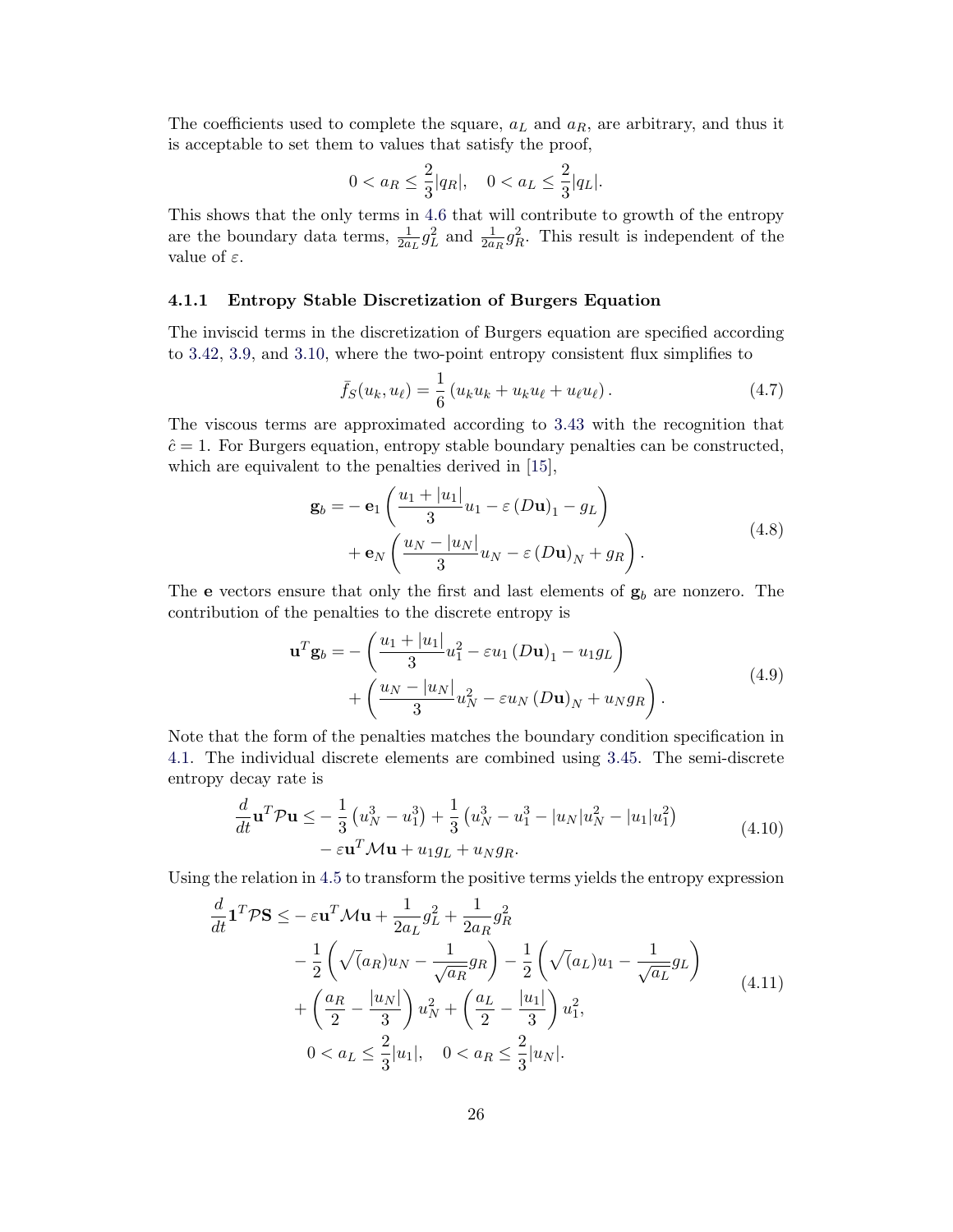Just as in [4.6,](#page-28-3) the only terms that lead to entropy growth are  $\frac{1}{2a_L}g_L^2$  and  $\frac{1}{2a_R}g_R^2$ . This ensures that the semi-discrete solution will remain bounded as long as appropriate boundary data are used.

#### <span id="page-30-0"></span>4.1.2 Advantages of Entropy Stability

We show in this section how schemes designed for linear stability may fail at shocks and illustrate how entropy stable schemes can overcome such deficiencies. A linearlystable WENO scheme, termed ESWENO, was developed in Fisher et al. [\[10\]](#page-44-4) with full SBP boundary closures. This scheme is constructed such that when the WENO operator is cast in flux form,

$$
\Delta \overline{\mathbf{f}}^{(ESW)} = (\tilde{\mathcal{Q}} + \tilde{\mathcal{R}}) \mathbf{f}, \quad \tilde{\mathcal{Q}} + \tilde{\mathcal{Q}}^T = \mathcal{B}, \quad \mathcal{R} = \mathcal{R}^T,
$$
\n(4.12)

the symmetric dissipation matrix  $\mathcal R$  is positive or negative semi-definite for waves with positive or negative propagation speeds, respectively. In comparison with the base WENO operator used in this work, the ESWENO operator incorporates an additional correction matrix,

$$
\Delta \overline{\mathbf{f}}^{(ESW)} - \Delta \overline{\mathbf{f}}^{(W)} = \mathcal{R}_c \mathbf{f},\tag{4.13}
$$

where  $\mathcal{R}_c$  is a symmetric semi-definite matrix. This correction matrix has been shown to be necessary in linear equations where the one-sided stencil biasing mechanics become poorly behaved if no correction is added and result in solutions that do not converge. However, it has been observed that the ESWENO scheme exhibits overshoots at stationary shocks, which is not surprising because it is based on linear theory. This is illustrated by recognizing that the contribution of the energy correction term to the nonlinear entropy is

$$
\mathbf{u}^T \left( \Delta \overline{\mathbf{f}}^{(ESW)} - \Delta \overline{\mathbf{f}}^{(W)} \right) = \mathbf{u}^T \mathcal{R}_c \mathbf{f} = \frac{1}{2} \mathbf{u}^T \mathcal{R}_c U \mathbf{u}, \quad U = \text{diag}(\mathbf{u}). \tag{4.14}
$$

The ESWENO procedure ensures that  $\mathcal{R}_c$  is semi-definite, but the matrix  $\mathcal{R}_c U$  may be indefinite and thus may contribute to entropy growth. The disconnect between the intended behavior and the actual behavior of the correction term illustrates the shortfalls of linear analysis. Instead, if the entropy stable WENO (SSWENO) scheme developed herein is applied, the WENO scheme will only dissipate entropy.

The above behavior is illustrated using a common example defined by

$$
x_L = -1, \quad x_R = 1, \quad \varepsilon = 0, \qquad t \in [0, 2.5],
$$
  
\n
$$
g_L(t) = 1, \quad g_R(t) = -1, \quad g_0(x) = -x.
$$
\n(4.15)

This problem is discretized using  $N = 65$  points. Figure [3](#page-31-1) compares the simulation results at  $t = 2.5$  obtained using the WENO, ESWENO, and SSWENO schemes. Clearly, the linearly stable ESWENO operator exhibits a dramatic overshoot at the shock, while the WENO and SSWENO schemes are monotone.

While the WENO solution may appear to be the best solution, that is not in general what is observed. The SSWENO scheme exhibits better stability properties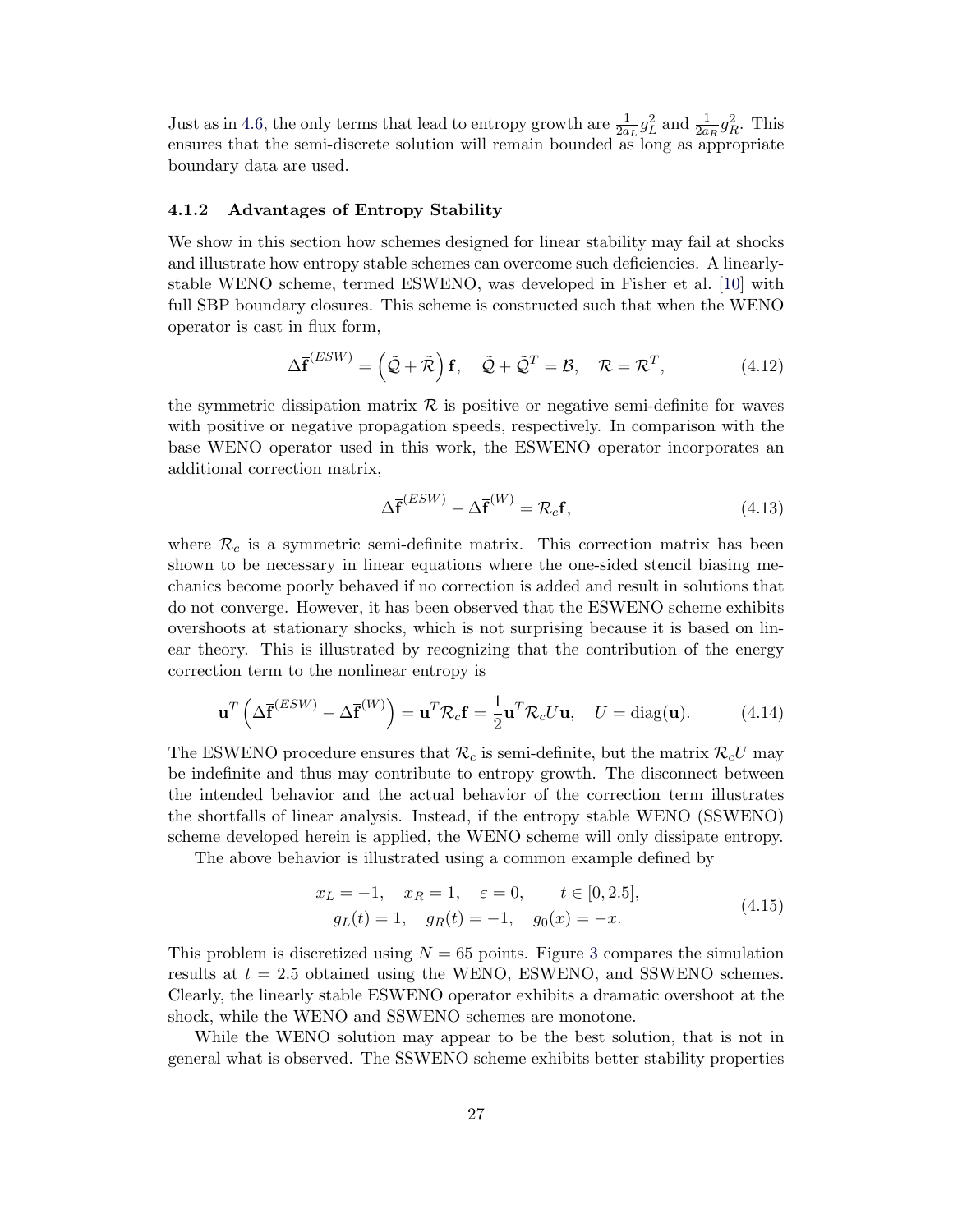

<span id="page-31-1"></span>Figure 3. SSWENO, ESWENO, and WENO results for the stationary Burgers shock case are compared for  $N = 65$  points at  $t = 2.5$ .

for more complex problems. This is demonstrated with a different test problem with time-dependent boundary conditions,

<span id="page-31-2"></span>
$$
x_L = -1, \quad x_R = 1, \quad \varepsilon = 0, \qquad t \in [0, 5],
$$
  

$$
g_L(t) = 1 + \frac{1}{2}\sin(\pi t), \quad g_R(t) = -1 - \frac{1}{2}\sin(\pi t), \quad g_i(x) = -x.
$$
 (4.16)

Multiple shocks meet at  $x = 0$  in this configuration. The problem described by [4.16](#page-31-2) was simulated with  $N = 65$  points and the SSWENO results are compared to the WENO and ESWENO results at  $t = 2.5$  (see Figure [4\)](#page-32-0). It is clear that SSWENO performs as expected. The overshoots at the shocks disappear, and the one-sided stencil biasing mechanics are well controlled. (Figure [4\)](#page-32-0). This problem also demonstrates how the WENO scheme without correction degenerates at boundaries.

#### <span id="page-31-0"></span>4.2 Euler and Navier-Stokes Equations

The end goal of this work is to simulate the Navier-Stokes equations in a stable and efficient manner. Toward this end, the application of entropy stable inviscid and viscous terms are detailed in this section. The developments for the Navier-Stokes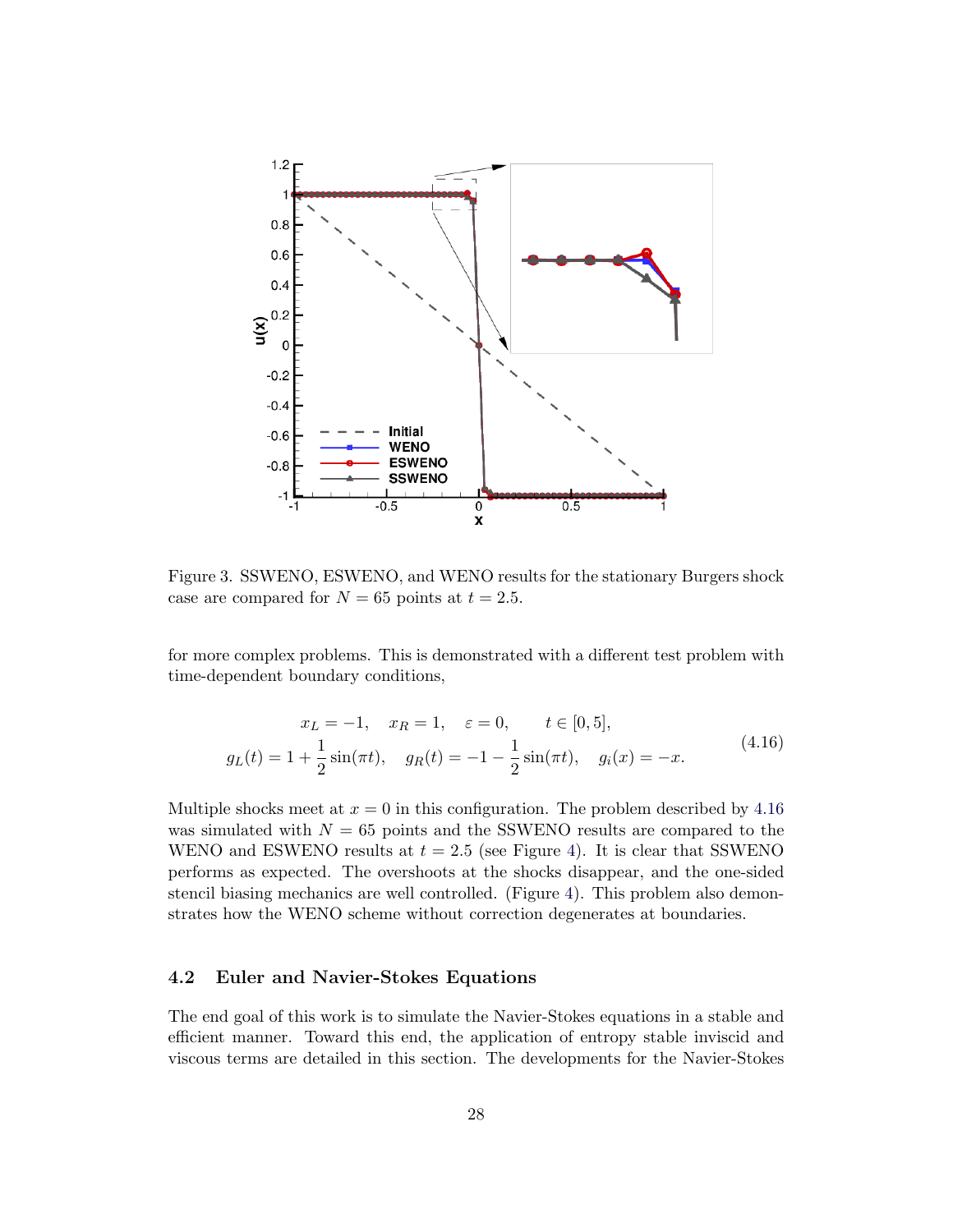

<span id="page-32-0"></span>Figure 4. The solutions using SSWENO, ESWENO, and WENO on  $N = 65$  nodes are plotted for the multiple shock problem at  $t = 2.5$ .

equations in this work are limited to the calorically perfect form,

<span id="page-32-1"></span>
$$
q_t + (f^i)_{x_i} = (f^{(v)i})_{x_i}, \quad x \in \Omega, \quad t \in [0, \infty), Bq = g_b, \quad x \in \partial\Omega, \quad t \in [0, \infty), q(x, 0) = g_0(x), \quad x \in \Omega,
$$
 (4.17)

where the Cartesian coordinates,  $x = (x_1, x_2, x_3)^T$ , and time, t, are independent variables and index sums are implied. The three dimensional domain is defined by the box

$$
\Omega = [x_1^L, x_1^H] \times [x_2^L, x_2^H] \times [x_3^L, x_3^H]
$$

and  $\partial\Omega$  represents the boundary of the domain. The conservative variables are

$$
q = (\rho, \rho v_1, \rho v_2, \rho v_3, \rho E)^T, \qquad (4.18)
$$

where  $\rho$  denotes density,  $v = (v_1, v_2, v_3)^T$  is the velocity vector, and E is the specific total energy. The convective fluxes are

$$
f^{i} = (\rho v_{i}, \rho v_{i} v_{1} + \delta_{i1} p, \rho v_{i} v_{2} + \delta_{i2} p, \rho v_{i} v_{3} + \delta_{i3} p, \rho v_{i} H)^{T}, \qquad (4.19)
$$

where p represents pressure,  $H = E + p/\rho$  is the specific total enthalpy, and  $\delta_{ij}$  is the Kronecker delta. The viscous flux terms are

$$
f^{(v)i} = (0, \tau_{i1}, \tau_{i2}, \tau_{i3}, \tau_{ji} \nu_j - q_i)^T, \qquad (4.20)
$$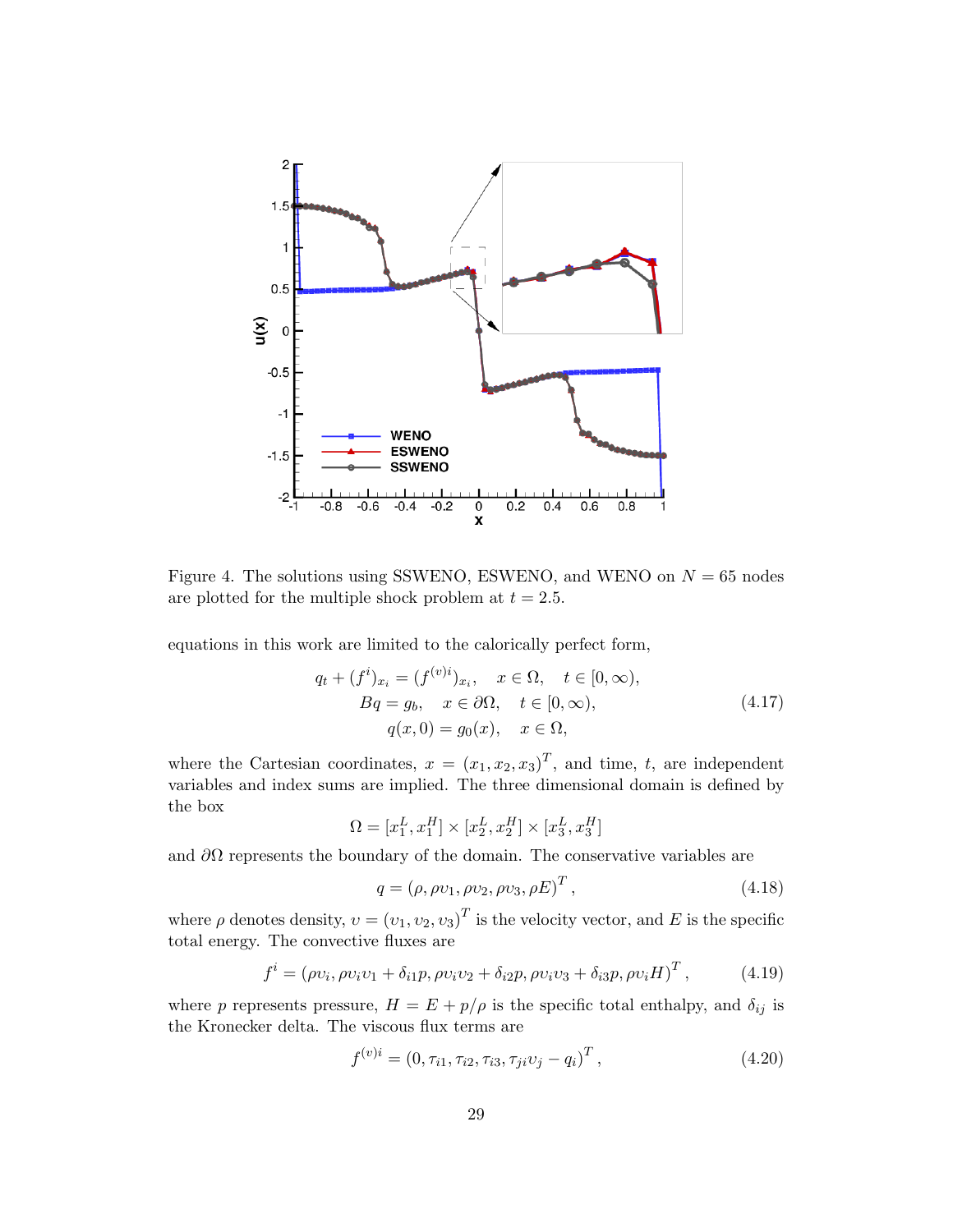where the shear stress is

$$
\tau_{ij} = \mu \left( (v_i)_{x_j} + (v_j)_{x_i} - \delta_{ij} \frac{2}{3} (v_\ell)_{x_\ell} \right), \tag{4.21}
$$

and the heat flux is

$$
q_i = -\kappa T_{x_i}.\tag{4.22}
$$

T denotes the static temperature, and  $\mu = \mu(T)$ , and  $\kappa = \kappa(T)$  are the dynamic viscosity and thermal conductivity, respectively. The viscous terms can also be expressed as

$$
f^{(v)i} = c_{ij}q_{x_j},\tag{4.23}
$$

which is a convenient form for entropy analysis. The constitutive relations for a perfect gas are

$$
h = H - \frac{1}{2}v_j v_j = c_p T,
$$
\n(4.24)

where  $c_p$  is the constant specific heat, and

$$
p = \rho RT, \quad R = \frac{R_u}{MW},\tag{4.25}
$$

where  $R_u$  is the universal gas constant and  $MW$  is the molecular weight of the gas. The speed of sound for a perfect gas is

$$
c = \sqrt{\gamma RT}, \quad \gamma = \frac{c_p}{c_p - R}.
$$
\n(4.26)

In the entropy analysis that follows, the definition of the thermodynamic entropy is the explicit form,

$$
s = \frac{R}{\gamma - 1} \log \left( \frac{T}{T_0} \right) - R \log \left( \frac{\rho}{\rho_0} \right). \tag{4.27}
$$

#### <span id="page-33-0"></span>4.2.1 Entropy Analysis

In the Navier-Stokes equations, entropy stability is not the same as full nonlinear stability. However, entropy stability gives a stronger stability estimate than linear energy stability, and in many ways is easier to apply. In this section, the continuous entropy stability is conducted first to illustrate the entropy characteristics of the governing equations at the continuous level. Then, spatial operators are derived that enable these continuous properties to be mimicked, which is shown through the semi-discrete entropy analysis.

The entropy–entropy flux pair for the Navier-Stokes equations is

<span id="page-33-1"></span>
$$
S = -\rho s, \quad F^i = -\rho v_i s,\tag{4.28}
$$

and the potential–potential flux pair is

$$
\varphi = \rho R, \quad \psi^i = \rho v_i R. \tag{4.29}
$$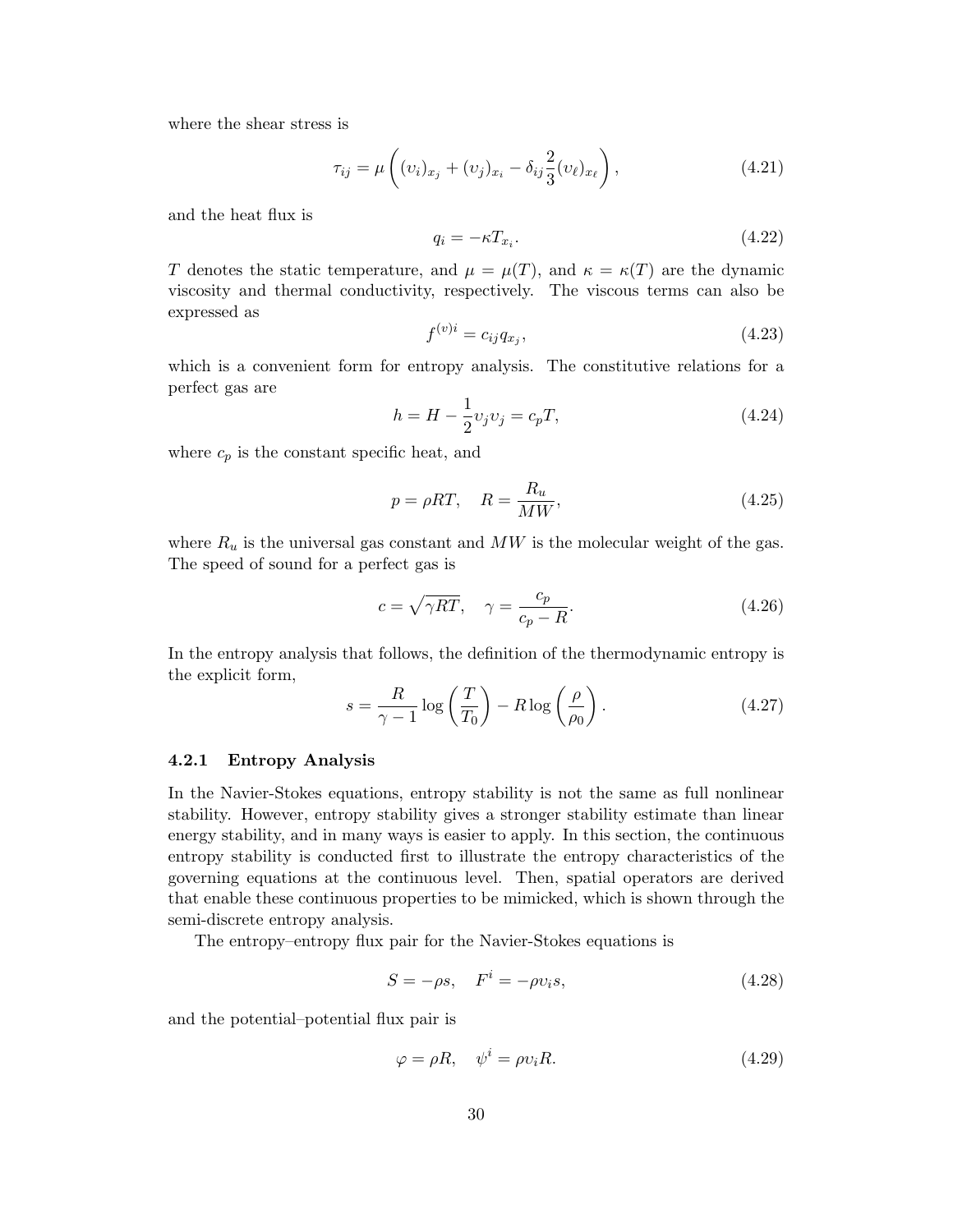Note again that the mathematical entropy has the opposite sign of the thermodynamic entropy. To avoid confusion, herein entropy refers to the mathematical entropy unless otherwise noted. The entropy variables using the pair in [4.28](#page-33-1) are

$$
w = S_q^T = \left(\frac{h}{T} - s - \frac{v_j v_j}{2T}, \frac{v_1}{T}, \frac{v_2}{T}, \frac{v_3}{T}, -\frac{1}{T}\right)^T
$$
(4.30)

and can be shown to have a one-to-one mapping with the conservative variables as long as  $\rho, T > 0$ . Expressly:

$$
\zeta^T S_{qq} \zeta^T > 0, \quad \forall \zeta \neq 0, \quad \rho, T > 0.
$$

This restriction is what makes the entropy proof fail to be a true measure of nonlinear stability. Another mechanism must be employed to bound  $\rho$  and T away from zero to ensure stability. This is not considered in the present work, but interested readers can refer to the work by Zhang and Shu [\[31\]](#page-45-9). The full derivation of the entropy variables and symmetrizing matrices are detailed in Appendix [B.1.](#page-55-1)

The entropy equation is found by premultiplying the Navier-Stokes equations with the transpose of the entropy variables,

<span id="page-34-1"></span>
$$
S_q q_t + S_q(f^i)_{x_i} = S_t + F^i_{x_i} = w^T (c_{ij} q_w w_{x_j})_{x_i}
$$
  
=  $(w^T c_{ij} q_w w_{x_j})_{x_i} - w^T_{x_i} c_{ij} q_w w_{x_j},$  (4.31)

where the viscous terms satisfy

$$
c_{ij}q_w = \hat{c}_{ij} = \hat{c}_{ji}^T, \quad \zeta_{x_i}\hat{c}_{ij}\zeta_{x_j} \ge 0, \quad \forall \zeta,
$$
\n(4.32)

requiring

$$
T > 0, \quad \mu(T) > 0, \quad \kappa(T) > 0.
$$

This requirement and the symmetric coefficient matrices,  $\hat{c}_{ij}$ , are derived in Appendix [B.2.](#page-56-0) The total entropy decay rate is found by integrating [4.31](#page-34-1) over space,

<span id="page-34-2"></span>
$$
\frac{d}{dt} \int_{\Omega} S dV = \int_{\partial \Omega} \left( w^T \hat{c}_{ij} w_{x_j} - F^i \right) \partial S^i - \int_{\Omega} w_{x_i}^T \hat{c}_{ij} w_{x_j} dV. \tag{4.33}
$$

Dutt [\[32\]](#page-46-0) used the above equation to derive well-posed boundary conditions. His procedure has not gained wide acceptance [\[33\]](#page-46-1). In this work, boundary conditions are still imposed based on linear stability theory.

#### <span id="page-34-0"></span>4.2.2 Discretization Notes

To facilitate the extension of the entropy stable methods to the three-dimensional equations, we define the three-dimensional nomenclature and examine the general form of the semi-discretization. The semi-discrete form of [4.17](#page-32-1) is

$$
\mathbf{u}_{t} + \sum_{i=1}^{3} \mathcal{P}_{x_{i}}^{-1} \Delta_{x_{i}} \left( \overline{\mathbf{f}}^{i} - \overline{\mathbf{f}}^{(v)i} \right) = \sum_{i=1}^{3} \mathcal{P}_{x_{i}}^{-1} \left( \mathbf{g}_{b}^{i} + \mathbf{g}_{I}^{i} \right).
$$
 (4.34)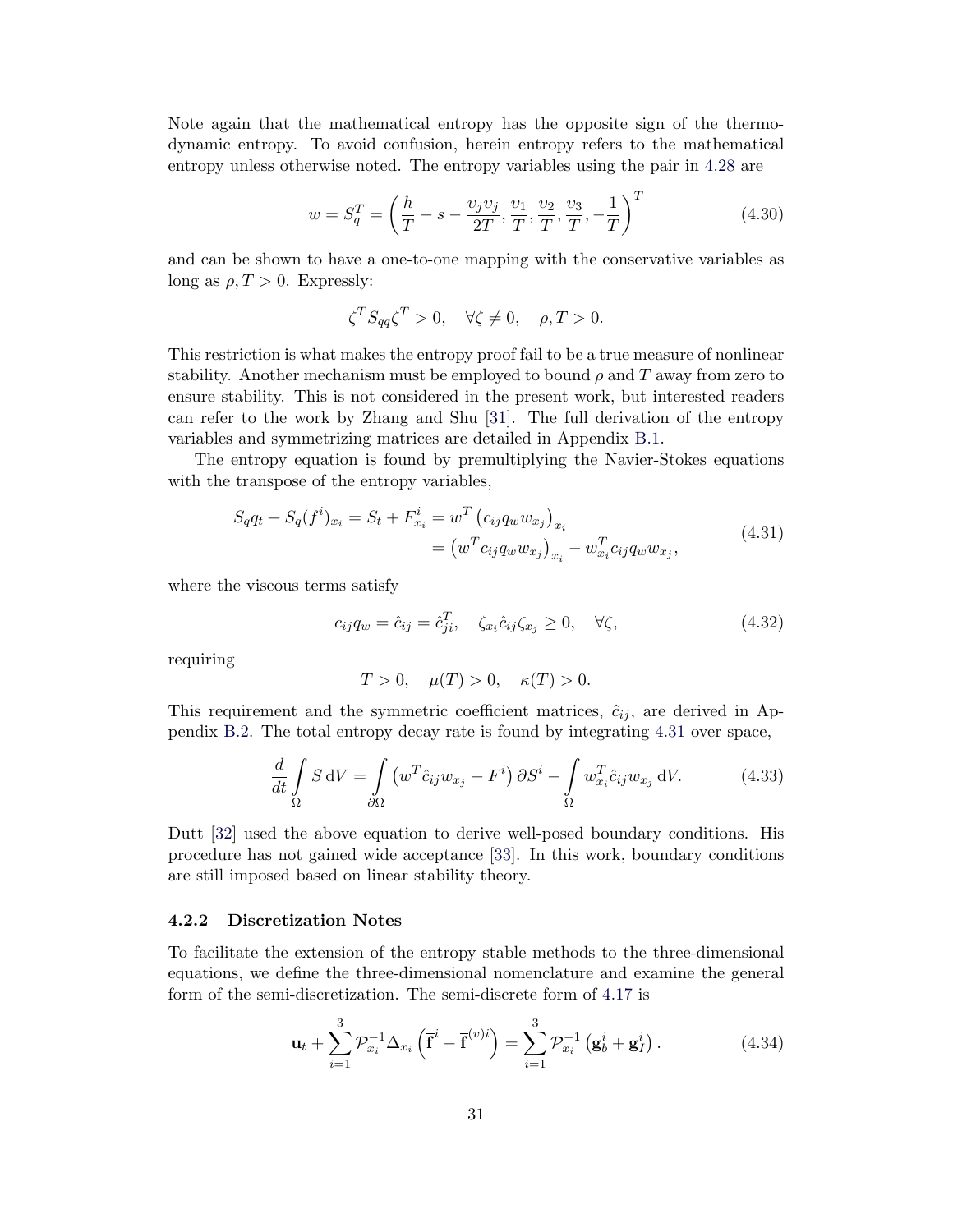The solution vector is ordered as

$$
\mathbf{u} = (u(x_{(1)(1)(1)})^T, u(x_{(1)(1)(2)})^T, \dots, u(x_{(N_1)(N_2)(N_3)})^T)^T.
$$

The roman superscript indices on the flux in [2.43](#page-15-2) indicate the direction of the flux, and parenthetic superscripts indicate the type of flux, i.e. V for viscous, W for WENO, S for entropy consistent. The multi-dimensional operator nomenclature is defined as follows:

<span id="page-35-1"></span>
$$
\mathcal{P}_{x_1} = (\mathcal{P}_{N_1} \otimes I_{N_2} \otimes I_{N_3} \otimes I_5), \quad \mathcal{P}_{x_2} = (I_{N_1} \otimes \mathcal{P}_{N_2} \otimes I_{N_3} \otimes I_5), \n\mathcal{P}_{x_3} = (I_{N_1} \otimes I_{N_2} \otimes \mathcal{P}_{N_3} \otimes I_5), \quad \mathcal{P}_{x_1x_2} = (\mathcal{P}_{N_1} \otimes \mathcal{P}_{N_2} \otimes I_{N_3} \otimes I_5), \n\mathcal{P}_{x_1x_3} = (\mathcal{P}_{N_1} \otimes I_{N_2} \otimes \mathcal{P}_{N_3} \otimes I_5), \quad \mathcal{P}_{x_2x_3} = (I_{N_1} \otimes \mathcal{P}_{N_2} \otimes \mathcal{P}_{N_3} \otimes I_5), \n\mathcal{P} = \mathcal{P}_{x_1x_2x_3} = (\mathcal{P}_{N_1} \otimes \mathcal{P}_{N_2} \otimes \mathcal{P}_{N_3} \otimes I_5),
$$
\n(4.35)

where ⊗ represents the Kronecker product;  $\mathcal{P}_N$  represents the one-dimensional norm defined with N solution points;  $I_N$  is the one-dimensional identity operator defined with N solution points; and the other operators,  $\mathcal{B}, \mathcal{Q}, \Delta, \mathcal{M}, \mathcal{R}$ , extend in an identical fashion. Note that transposition and inverse operations applied to these operators are distributive. When applying these operators to the scalar entropy equation in space, a hat will be used to differentiate the scalar operator from the full vector operator. For example,

$$
\hat{\mathcal{P}} = (\mathcal{P}_{N_1} \otimes \mathcal{P}_{N_2} \otimes \mathcal{P}_{N_3}). \tag{4.36}
$$

Expressly, [4.35](#page-35-1) states that one subscript on an operator means the operator applies in one direction, two subscripts apply in two-directions, and three subscripts or boldface apply in all three directions. This nomenclature is used throughout the following analyses and definitions.

### <span id="page-35-0"></span>4.2.3 Entropy Stable Spatial Discretization

The inviscid terms in the discretization of the Navier-Stokes equations are calculated according to [3.42,](#page-26-1) [3.9,](#page-18-3) and [3.10,](#page-18-2) where the two-point entropy consistent flux was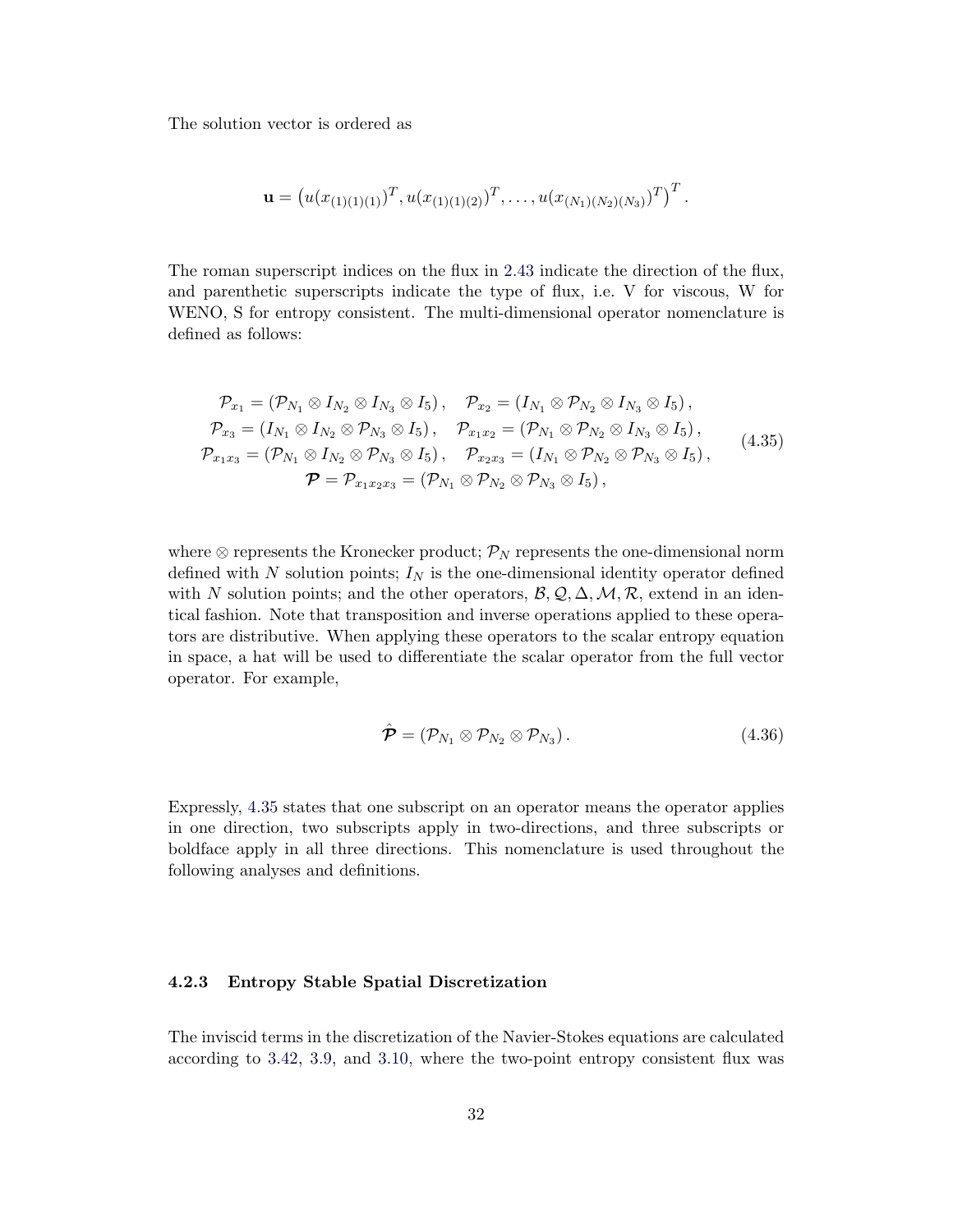derived by Ismail and Roe [\[8\]](#page-44-2),

$$
\bar{f}_{S}^{j}(u_{i}, u_{i+1}) = (\hat{\rho}\hat{v}_{j}, \hat{\rho}\hat{v}_{j}\hat{v}_{1} + \delta_{j1}\hat{p}, \hat{\rho}\hat{v}_{j}\hat{v}_{2} + \delta_{j2}\hat{p}, \hat{\rho}\hat{v}_{j}\hat{v}_{3} + \delta_{j3}\hat{p}, \hat{\rho}\hat{v}_{j}\hat{H}) )^{T},
$$
\n
$$
\hat{v} = \frac{\frac{\hat{v}_{i}}{\sqrt{T_{i}}} + \frac{\hat{v}_{i+1}}{\sqrt{T_{i+1}}}}{\frac{1}{\sqrt{T_{i}}} + \frac{1}{\sqrt{T_{i+1}}}}, \quad \hat{p} = \frac{\frac{\hat{p}_{i}}{\sqrt{T_{i}}} + \frac{\hat{p}_{i+1}}{\sqrt{T_{i+1}}}}{\frac{1}{\sqrt{T_{i}}} + \frac{1}{\sqrt{T_{i+1}}}} ,
$$
\n
$$
\hat{h} = R - \frac{\log\left(\frac{\sqrt{T_{i}}\rho_{i}}{\sqrt{T_{i+1}}\rho_{i+1}}\right)}{\frac{1}{\sqrt{T_{i}}} + \frac{1}{\sqrt{T_{i+1}}}} \left(\frac{\sqrt{T_{i}}\rho_{i} + \sqrt{T_{i+1}}\rho_{i+1}}{\frac{1}{\sqrt{T_{i}}} + \frac{1}{\sqrt{T_{i+1}}}}\right) \left(\sqrt{T_{i}}\rho_{i} - \sqrt{T_{i+1}}\rho_{i+1}\right)} + \frac{\gamma + 1}{\gamma - 1} \frac{\log\left(\sqrt{\frac{T_{i}}{T_{i}}} + \frac{\rho_{i}}{\sqrt{T_{i}}} \right)}{\log\left(\sqrt{\frac{T_{i}}{T_{i}}} + \frac{\rho_{i}}{\sqrt{T_{i}}} \right) \left(\frac{1}{\sqrt{T_{i}}} - \frac{1}{\sqrt{T_{i+1}}} \right)} \right),
$$
\n
$$
\hat{H} = \hat{h} + \frac{1}{2} \hat{v}_{\ell} \hat{v}_{\ell}, \quad \hat{\rho} = \frac{\left(\frac{1}{\sqrt{T_{i}}} + \frac{1}{\sqrt{T_{i+1}}} \right) \left(\sqrt{T_{i}}\rho_{i} - \sqrt{T_{i+1}}\rho_{i+1}\right)}{2 \left(\log(\sqrt{T_{i}}\rho_{i}) - \log(\sqrt{T_{i+1}}\rho_{i+1})\right)}.
$$
\n(4.37)

This somewhat complicated explicit form is the first entropy consistent flux for the convective terms with low enough computational cost to be implemented in a practical simulation code. Previously, Tadmor [\[5\]](#page-43-5) derived an entropy consistent flux form that required integration through phase space, but this was deemed too expensive to be practical.

The resulting entropy stable WENO scheme for the Navier-Stokes equations satisfies

$$
\mathbf{w}^T \Delta_{x_i} \overline{\mathbf{f}}^{(SSW)i} \ge \hat{\mathcal{B}}_{x_i} \mathbf{F}^i,\tag{4.38}
$$

in each direction. This new version of WENO is more robust than ESWENO for the Navier-Stokes equations and easier to implement. The current major limitation is that it has only been derived for the calorically perfect equations.

The definitions in [4.35](#page-35-1) are used to extend the viscous operator in [3.43](#page-26-2) to a system of equations in three dimensions. Recall that to demonstrate the entropy decay resulting from the viscous terms, the discrete viscous fluxes must be written in terms of entropy variable gradients,

$$
(\hat{c}_{ii}w_{x_i})_{x_i} = \mathcal{D}_{x_ix_i}(\hat{c}_{ii})\mathbf{w} + \mathcal{T}_{p2pp},
$$
  

$$
\mathcal{D}_{x_ix_i}(\hat{c}_{ii})\mathbf{w} = \mathcal{P}_{x_i}^{-1}(-\mathcal{M}_{x_i}(\hat{c}_{ii}) + \mathcal{B}_{x_i}[\hat{c}_{ii}]\mathcal{D}_{x_i})\mathbf{w},
$$
  

$$
\mathcal{M}_{x_i}(\hat{c}_{ii}) = \mathcal{D}_{x_i}^T \mathcal{P}_{x_i}[\hat{c}_{ii}]\mathcal{D}_{x_i} + \mathcal{R}_{x_i}(\hat{c}_{ii}), \quad \mathcal{R}_{x_i}(\hat{c}_{ii}) = \sum_{k=1}^{n_r} \mathcal{N}_{kx_i}^T[\widetilde{c}_{ii}]_k \mathcal{N}_{kx_i}.
$$
  
(4.39)

The definition above only considers the approximation of the diagonal viscous terms, where two derivative operators are applied in the same direction. Cross terms can be incorporated into the same form using the SBP property,  $\mathcal{Q} = \mathcal{B} - \mathcal{Q}^T$ , yielding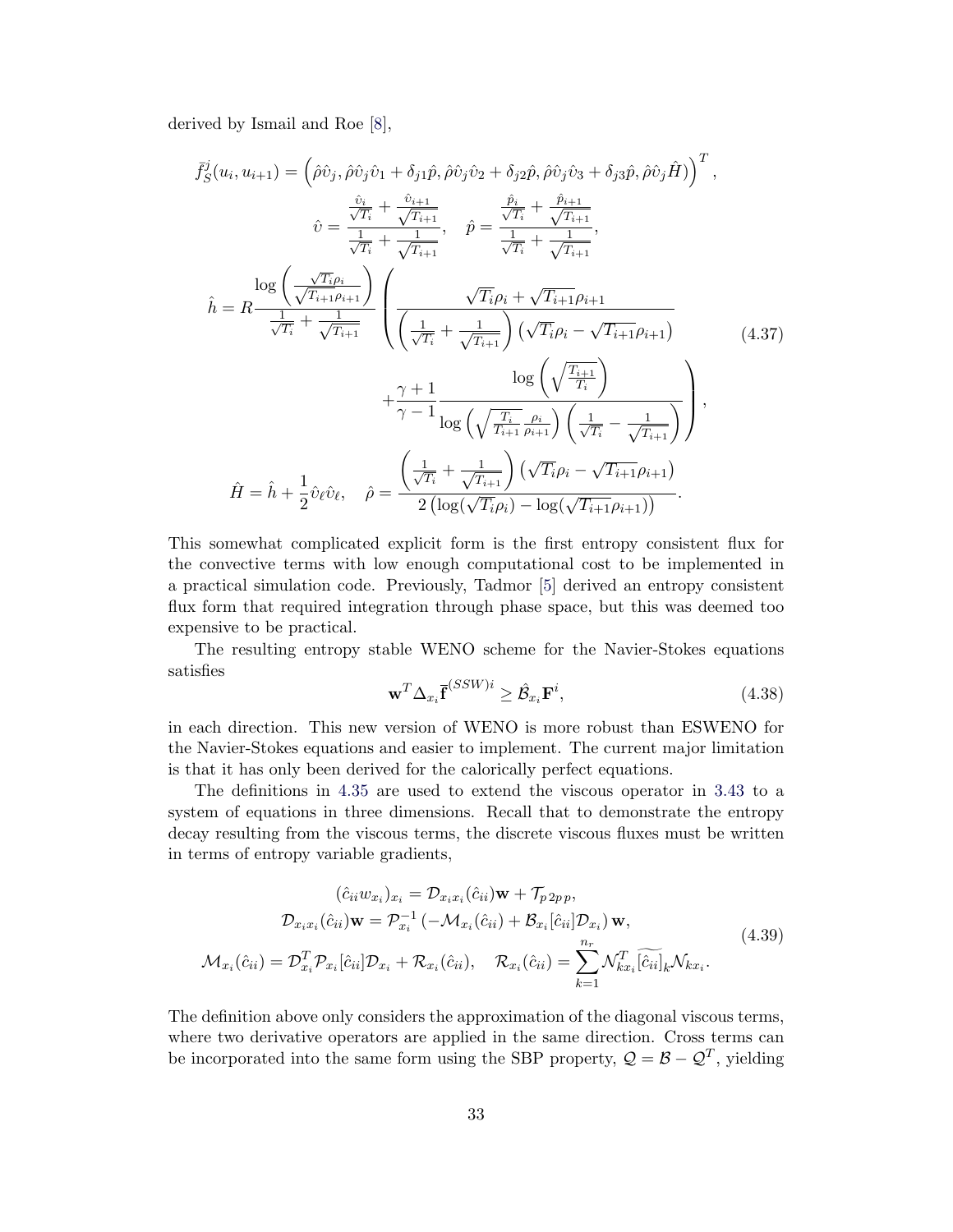the full viscous flux gradient,

<span id="page-37-0"></span>
$$
(\hat{c}_{ij}w_{x_i})_{x_j} = \mathcal{D}_{x_ix_j}(\hat{c}_{ij})\mathbf{w} + \mathcal{T}_e,
$$
  

$$
\mathcal{D}_{x_ix_j}(\hat{c}_{ij})\mathbf{w} = \mathcal{P}_{x_i}^{-1} \left( -\mathcal{D}_{x_i}^T \mathcal{P}_{x_i}[\hat{c}_{ij}]\mathcal{D}_{x_j} - \delta_{ij}\mathcal{R}_{x_j}(\hat{c}_{ij}) + \mathcal{B}_{x_i}[\hat{c}_{ij}]\mathcal{D}_{x_j}\right)\mathbf{w},
$$
  

$$
\mathcal{R}_{x_j}(\hat{c}_{ij}) = \sum_{k=1}^{n_r} \mathcal{N}_{kx_j}^T[\hat{c}_{ij}]_k \mathcal{N}_{kx_j}.
$$
 (4.40)

We recast the viscous gradient in [4.40](#page-37-0) into a flux difference form. The equivalent viscous flux differences are defined by

<span id="page-37-1"></span>
$$
\Delta_{x_i} \overline{\mathbf{f}}^{(v)i} = \sum_{\ell=1}^3 \left( \mathcal{B}[\hat{c}_{i\ell}] \mathcal{D}_{x_\ell} - \mathcal{D}_{x_i}^T \mathcal{P}_{x_i}[\hat{c}_{i\ell}] \mathcal{D}_{x_\ell} \right) \mathbf{w} - \sum_{\ell=1}^{n_r} \mathcal{N}_{\ell x_i}^T [\widetilde{\hat{c}_{i i}}]_\ell \mathcal{N}_{\ell x_i} \mathbf{w}.
$$
(4.41)

The derivation of the actual flux form,  $\bar{f}^{(v)}$ , is somewhat complicated and long, including two parts. The procedure to calculate the contribution of the diagonal viscous terms to  $\bar{\mathbf{f}}^{(v)}$  is detailed in Appendix [A.2.1.](#page-51-0) The procedure to calculate the contribution of the cross terms to  $\bar{\mathbf{f}}^{(v)}$  follows from Appendix [A.1.1,](#page-48-0) where the transverse gradients, calculated using SBP finite differences, are simply interpolated to the flux point using the high-order interpolation formulas.

We calculate the contribution of the viscous terms to the semi-discrete entropy decay rate by premultiplying the flux difference in [4.41](#page-37-1) by  $\mathbf{w}^T \mathcal{P}$ ,

<span id="page-37-2"></span>
$$
\mathbf{w}^T \boldsymbol{\mathcal{P}} \sum_{i=1}^3 \mathcal{P}_{x_i}^{-1} \Delta_{x_i} \overline{\mathbf{f}}^{(v)i} = \sum_{i=1}^3 \sum_{\ell=1}^3 \mathbf{w}^T \boldsymbol{\mathcal{P}} \mathcal{P}_{x_i}^{-1} \mathcal{B}_{x_i} [\hat{c}_{i\ell}] \mathcal{D}_{x_\ell} \mathbf{w}
$$

$$
- \sum_{i=1}^3 \sum_{\ell=1}^3 (\mathcal{D}_{x_i} \mathbf{w})^T \boldsymbol{\mathcal{P}} [\hat{c}_{i\ell}] (\mathcal{D}_{x_\ell} \mathbf{w})
$$

$$
- \sum_{i=1}^{n_r} \sum_{\ell=1}^{n_r} (\mathcal{N}_{\ell x_i} \mathbf{w})^T \boldsymbol{\mathcal{P}} \mathcal{P}_{x_i}^{-1} [\hat{c}_{i\ell}]_{\ell} (\mathcal{N}_{\ell x_i} \mathbf{w}).
$$
(4.42)

Reorganizing the gradient terms into a long vector, we show in Appendix [B.2](#page-56-0) that the latter two terms in [4.42](#page-37-2) are always negative semidefinite as long as temperature, viscosity, and thermal conductivity are positive everywhere in the domain.

The multidimensional form of the semi-discrete entropy decay is found by combining the contributions from the entropy stable WENO flux in [3.42](#page-26-1) and the entropy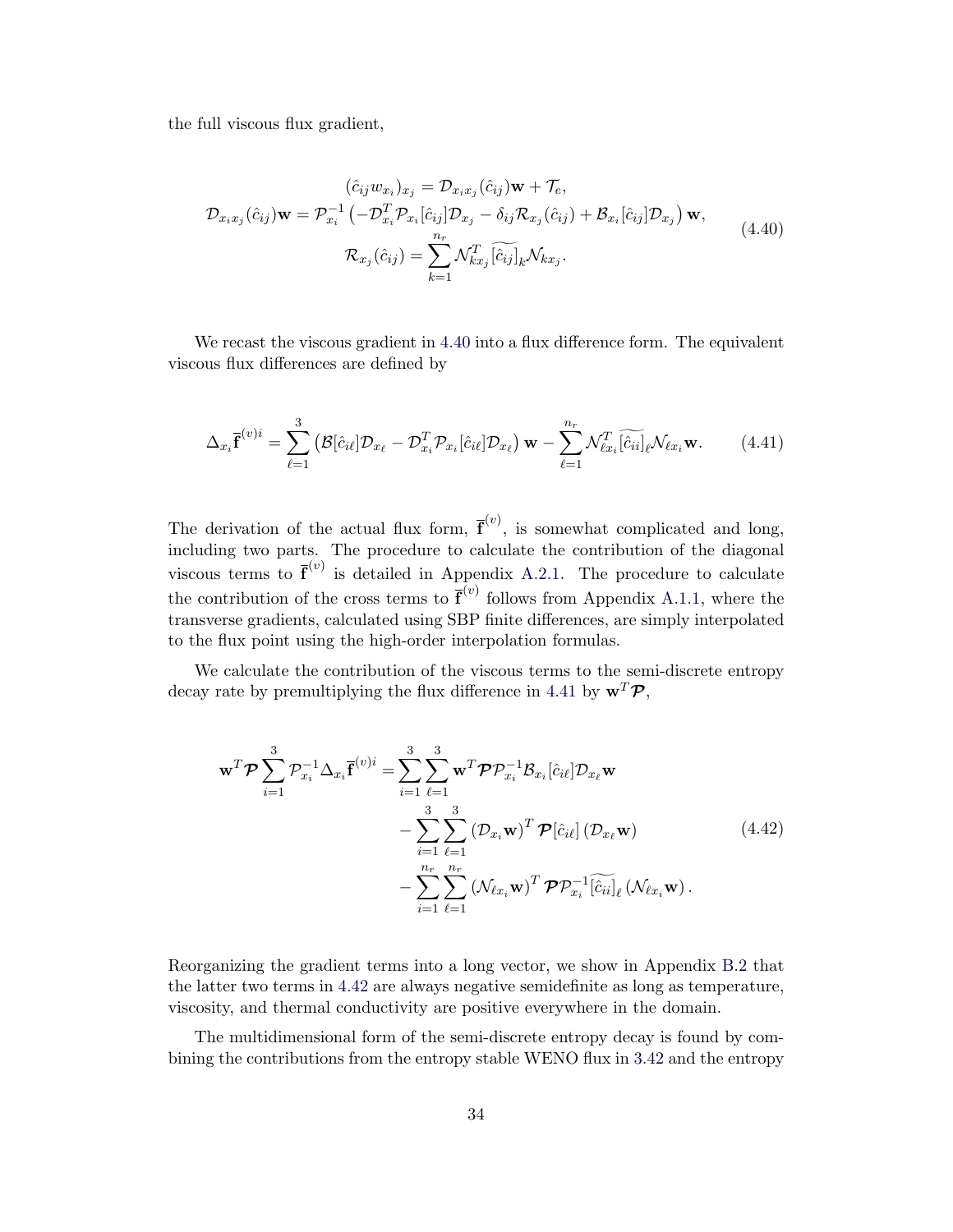stable viscous terms in [4.42.](#page-37-2) The resulting semi-discrete entropy decay rate is

$$
\mathbf{w}\mathcal{P}\mathbf{u}_{t} = \frac{d}{dt}\mathbf{1}^{T}\hat{\mathcal{P}}\mathbf{S} \leq \sum_{i=1}^{3}\mathbf{1}^{T}\hat{\mathcal{P}}\hat{\mathcal{P}}_{x_{i}}^{-1}\hat{\mathcal{B}}_{x_{i}}\mathbf{F}^{i} + \sum_{i=1}^{3}\mathbf{w}^{T}\mathcal{P}\mathcal{P}_{x_{i}}^{-1}\mathbf{g}_{b}^{i} + \sum_{i=1}^{3}\sum_{\ell=1}^{3}\mathbf{w}^{T}\mathcal{P}\mathcal{P}_{x_{i}}^{-1}\mathcal{B}_{x_{i}}[\hat{c}_{i\ell}]\mathcal{D}_{x_{\ell}}\mathbf{w} - \sum_{i=1}^{3}\sum_{\ell=1}^{3}(\mathcal{D}_{x_{i}}\mathbf{w})^{T}\mathcal{P}[\hat{c}_{i\ell}](\mathcal{D}_{x_{\ell}}\mathbf{w}) - \sum_{i=1}^{n_{r}}\sum_{\ell=1}^{n_{r}}(\mathcal{N}_{\ell x_{i}}\mathbf{w})^{T}\mathcal{P}\mathcal{P}_{x_{i}}^{-1}[\widetilde{\hat{c}_{i i}}]_{\ell}(\mathcal{N}_{\ell x_{i}}\mathbf{w}).
$$
\n(4.43)

The last term is design-order small and vanishes as the grid is refined. The other terms are analogous to the terms in [4.33.](#page-34-2) For high-order finite-difference (HOFD) methods, this is the first known implementation that satisfies this property.

#### <span id="page-38-0"></span>4.2.4 Energy Stable Boundary Conditions

All the problems we have studied in this work have been limited to open boundary conditions, which are implemented in the form of Svärd et al. [\[22\]](#page-45-10) Extensions of these energy stable boundary conditions to walls are detailed in Berg and Nordström  $[24]$ .

# <span id="page-38-1"></span>5 Accuracy Validation and Robustness

The accuracy and robustness of the algorithms developed herein are tested using two smooth and two discontinuous problems. The smooth problems are the propagation of an isentropic vortex, and the propagation of the viscous shock. Both problems demonstrate the design-order convergence of the new entropy consistent formulation and of the SSWENO scheme. The final two problems (the Sod and Lax shock tube problems) have discontinuous solutions, and test the efficacy of the entropy stable correction terms used in the SSWENO formulation. It is demonstrated that the corrections do not adversely affect the desirable stencil biasing properties of the baseline WENO scheme.

## <span id="page-38-2"></span>5.1 Isentropic Vortex

The isentropic vortex is an exact solution to the Euler equations that has proven to be an excellent test of the accuracy and functionality of the inviscid components of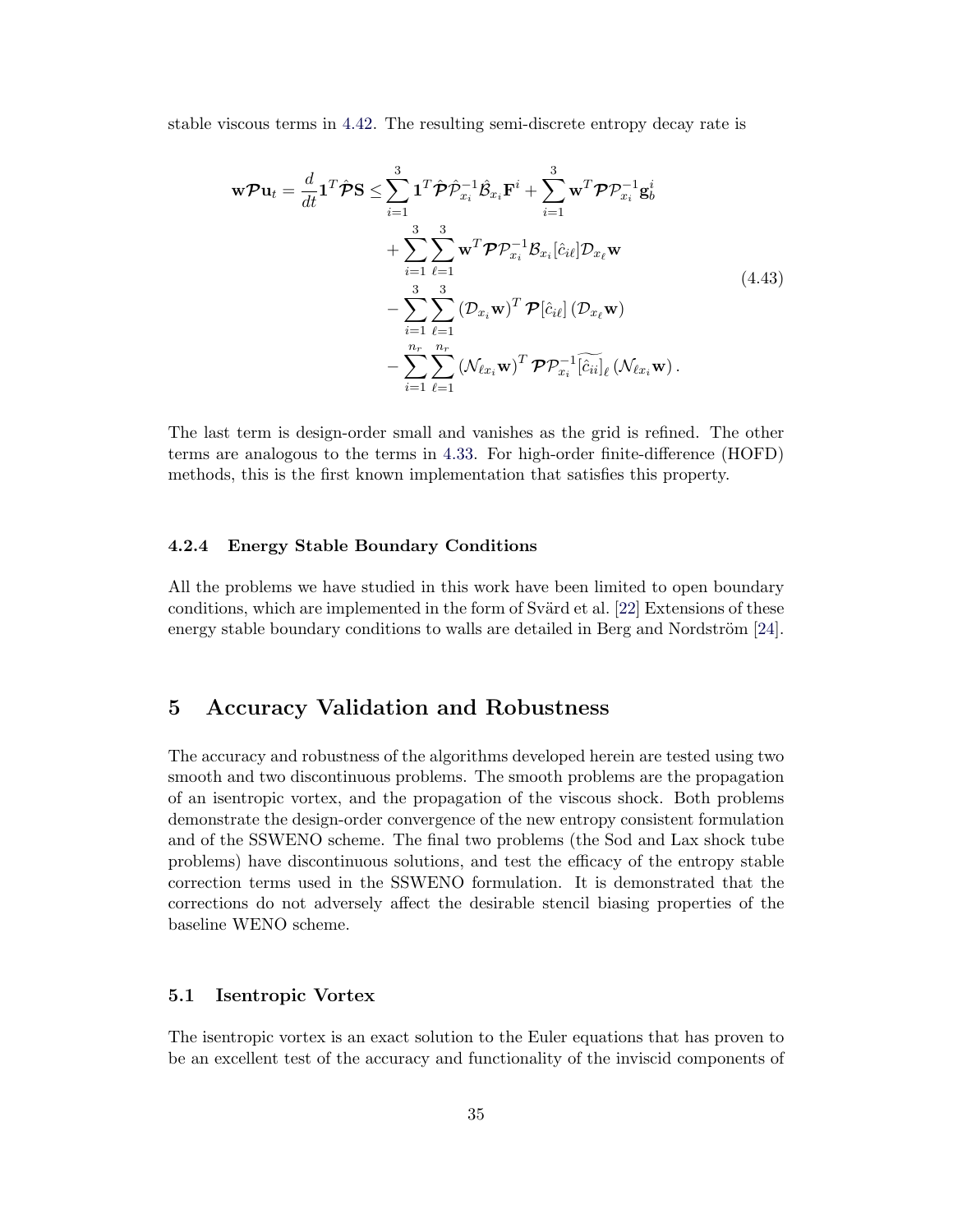a Navier-Stokes solver. It is fully described by

$$
f(x, y, z, t) = 1 - \left[ (x - x_0 - U_\infty \cos(\alpha) t)^2 + (y - y_0 - U_\infty \sin(\alpha) t)^2 \right],
$$
  
\n
$$
T(x, y, z, t) = \left[ 1 - \epsilon_v^2 M_\infty^2 \frac{\gamma - 1}{8\pi^2} \exp(f(x, y, z, t)) \right], \quad \rho(x, y, z, t) = T^{\frac{1}{\gamma - 1}},
$$
  
\n
$$
u(x, y, z, t) = U_\infty \cos(\alpha) - \epsilon_v \frac{y - y_0 - U_\infty \sin(\alpha) t}{2\pi} \exp\left(\frac{f(x, y, z, t)}{2}\right),
$$
  
\n
$$
v(x, y, z, t) = U_\infty \sin(\alpha) - \epsilon_v \frac{x - x_0 - U_\infty \cos(\alpha) t}{2\pi} \exp\left(\frac{f(x, y, z, t)}{2}\right),
$$
  
\n
$$
w(x, y, z, t) = 0.
$$
\n(5.1)

In this study the values  $U_{\infty} = M_{\infty} c_{\infty}$ ,  $\epsilon_v = 5.0$ ,  $M_{\infty} = 0.5$ , and  $\gamma = 1.4$  are used.

#### <span id="page-39-0"></span>5.1.1 Optimal Accuracy: A Periodic Cartesian Grid Test Case

Theorem [3.1](#page-18-4) proves that design order entropy consistent fluxes can be constructed using a linear combination of two-point entropy fluxes. A critical assumption used in the proof is that the two-point non-dissipative fluxes satisfy Tadmor's integral relation given in equation [3.10.](#page-18-2) Herein, the non-dissipative Euler fluxes of Ismail and Roe [\[8\]](#page-44-2) are used, which to our knowledge have not been shown to satisfy Tadmor's integral relation. The first study is designed to detect the presence of order reduction resulting from the use of the Ismail and Roe fluxes in the entropy consistent formulation. A periodic domain is used to eliminate the order reduction associated with  $p^{th}$ -order boundary closures in the diagonal norm operators, thus enabling the potential of fully  $2p^{th}$ -order convergence.

The Cartesian grid test case is described by

$$
x \in (-15, 15), y \in (-15, 15), (x_0, y_0) = (0, 0), \alpha = 0.0, t \ge 0.
$$

Although periodic boundary conditions were used, note that the actual propagating vortex solution is not periodic. For this domain and the chosen vortex strength, the deviation from periodicity is exponentially small. Discrete error is compared with the exact solution after one full flow through time.

Three grid resolutions are examined using both the fourth- and sixth-order entropy consistent target finite difference schemes and the entropy stable WENO schemes. The error decay, shown in Tables [1](#page-40-1) and [2,](#page-40-2) asymptotes towards the designed rate in each case (i.e., fourth-order and sixth-order respectively). The error for the SSWENO scheme approaches the target central scheme as the grid is refined. The increase in the SSWENO error constant is more pronounced in the sixth-order case, although still within about a factor two of the target entropy consistent FD scheme.

The study provides evidence that the the non-dissipative Euler fluxes of Ismail and Roe [\[8\]](#page-44-2) do not degrade the formal accuracy of the high-order entropy consistent fluxes.

#### <span id="page-39-1"></span>5.1.2 Finite Domain Cartesian Grid Test

Theorems [3.1](#page-18-4) and [3.2](#page-21-6) provide a recipe to construct design-order entropy consistent fluxes on a finite domain, including points with biased stencils close to each boundary. Having established fully  $2p^{th}$ -order convergence for the interior operator, now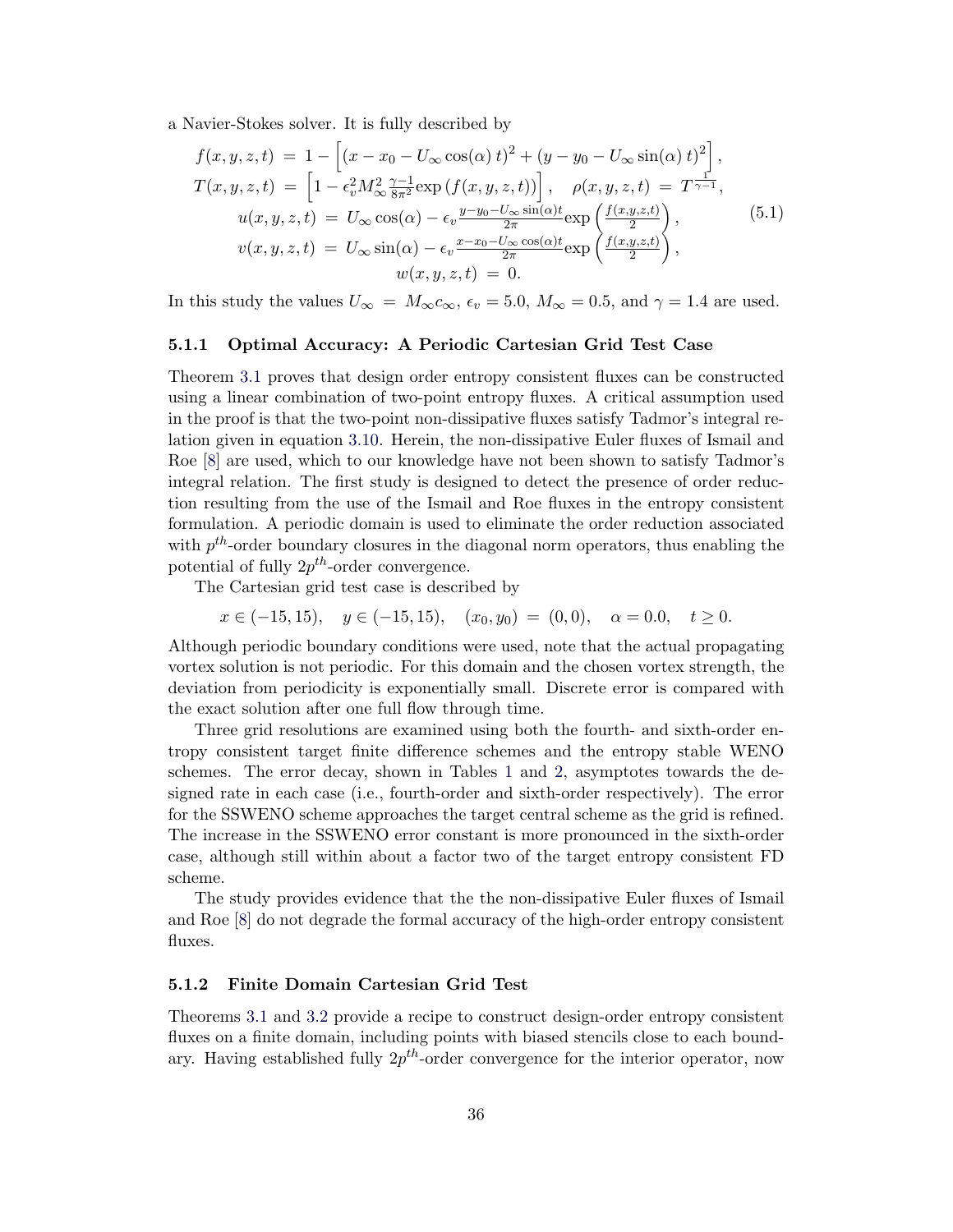<span id="page-40-1"></span>

|                     | Table 1. Error convergence is shown for the fourth-order simulation of the periodic |  |  |  |  |  |  |
|---------------------|-------------------------------------------------------------------------------------|--|--|--|--|--|--|
| is entropic vortex. |                                                                                     |  |  |  |  |  |  |

|                  | Entropy Consistent FD |                    |                    |                          | Entropy Stable WENO FD |                          |                    |                   |  |
|------------------|-----------------------|--------------------|--------------------|--------------------------|------------------------|--------------------------|--------------------|-------------------|--|
| Resolution       | $L^2$ error           | $L^2$ rate $\perp$ | $L^{\infty}$ error | $L^{\infty}$ rate        | $L^2$ error            | $L^2$ rate $\perp$       | $L^{\infty}$ error | $L^{\infty}$ rate |  |
| $60 \times 60$   | $1.05\,$              | $\sim$             | 0.38               | $\overline{\phantom{a}}$ | 0.88                   | $\overline{\phantom{a}}$ | 0.29               |                   |  |
| $120 \times 120$ | 7.60e-02              | 3.79               | $3.19e-02$         | 3.58                     | 8.85e-02               | 3.32                     | 3.38e-02           | 3.12              |  |
| $240 \times 240$ | $5.01e-03$            | 3.92               | $2.11e-03$         | 3.92                     | 5.97e-03               | 3.89                     | $2.81e-03$         | 3.59              |  |

<span id="page-40-2"></span>Table 2. Error convergence is shown for the sixth-order simulation of the periodic isentropic vortex.

|                  | Entropy Consistent FD |            |                    | Entropy Stable WENO FD   |             |            |                    |                          |
|------------------|-----------------------|------------|--------------------|--------------------------|-------------|------------|--------------------|--------------------------|
| Resolution       | $L^2$ error           | $L^2$ rate | $L^{\infty}$ error | $L^{\infty}$ rate        | $L^2$ error | $L^2$ rate | $L^{\infty}$ error | $L^{\infty}$ rate        |
| $60 \times 60$   | 0.31                  | $\sim$     | 0.13               | $\overline{\phantom{a}}$ | 0.30        | -          | 0.11               | $\overline{\phantom{a}}$ |
| $120 \times 120$ | $6.05e-03$            | 5.67       | $2.50e-03$         | 5.69                     | $1.20e-02$  | 4.63       | 5.58e-03           | 4.34                     |
| $240 \times 240$ | 9.76e-05              | 5.95       | 3.81e-05           | 6.04                     | 2.46e-04    | 5.60       | 1.83e-04           | 4.93                     |

a finite-domain Euler vortex test case is used to establish convergence rates for the boundary closures when using a diagonal norm, finite-domain operator.

The finite domain Cartesian grid test is described by

$$
x \in (-5, 5), y \in (-5, 5), (x_0, y_0) = (0, 0), \alpha = 0.0, t \ge 0.
$$

Three different grid resolutions are examined, with the vortex located precisely on the boundary when the error measure is evaluated. This measures the effect of the boundary closure, the penalty boundary condition, and the interior scheme. Both the (2-4-2) and (3-6-3) entropy stable WENO finite difference schemes are evaluated. The designed order of accuracy  $(p + 1)$  is observed for all algorithms as indicated in Tables [3](#page-40-3) and [4,](#page-41-1) in accordance with the classical theorem of Gustafsson [\[34\]](#page-46-2). The reduction in order from  $2p$  to  $p+1$  relative to the periodic test case results from the order  $p$  boundary closures. No explanation is currently available for why the  $(3-6-3)$ scheme appears to converge at a super-optimal rate

<span id="page-40-3"></span>Table 3. Error convergence is shown for the (2-4-2) simulation of the finite domain isentropic vortex.

|                  |             | Entropy Consistent FD    |                       |                          | Entropy Stable WENO FD |                          |                    |                   |
|------------------|-------------|--------------------------|-----------------------|--------------------------|------------------------|--------------------------|--------------------|-------------------|
| Resolution       | error       | $L^2$ rate               | $L^{\infty}$<br>error | $L^{\infty}$ rate        | $L^2$ error            | $L^2$ rate               | $L^{\infty}$ error | $L^{\infty}$ rate |
| $32 \times 32$   | 5.37e-02    | $\overline{\phantom{a}}$ | $3.17e-02$            | $\overline{\phantom{a}}$ | 5.44e-02               | $\overline{\phantom{a}}$ | 3.49e-02           |                   |
| $64 \times 64$   | $6.14e-03$  | 3.13                     | $3.51e-03$            | 3.18                     | $6.26e-03$             | 3.12                     | $3.51e-03$         | 3.31              |
| $128 \times 128$ | 7.43e-04    | 3.05                     | $4.63e-04$            | 2.92                     | 7.46e-04               | 3.07                     | $4.72e-04$         | 2.90              |
| $256 \times 256$ | $9.01e-0.5$ | 3.04                     | 5.95e-05              | 2.96                     | 8.39e-05               | 3.15                     | $5.52e-0.5$        | 3.10              |

## <span id="page-40-0"></span>5.2 Viscous Shock

The entropy consistent Navier-Stokes formulation developed herein, relies on newly derived narrow stencil viscous terms. In principle, design order convergence should be achieved for all terms including the nonlinear viscous terms in the energy equation. The convection of the viscous shock (an exact solution to the Navier-Stokes equations) is used to test this assertion as well as the functionality of the viscous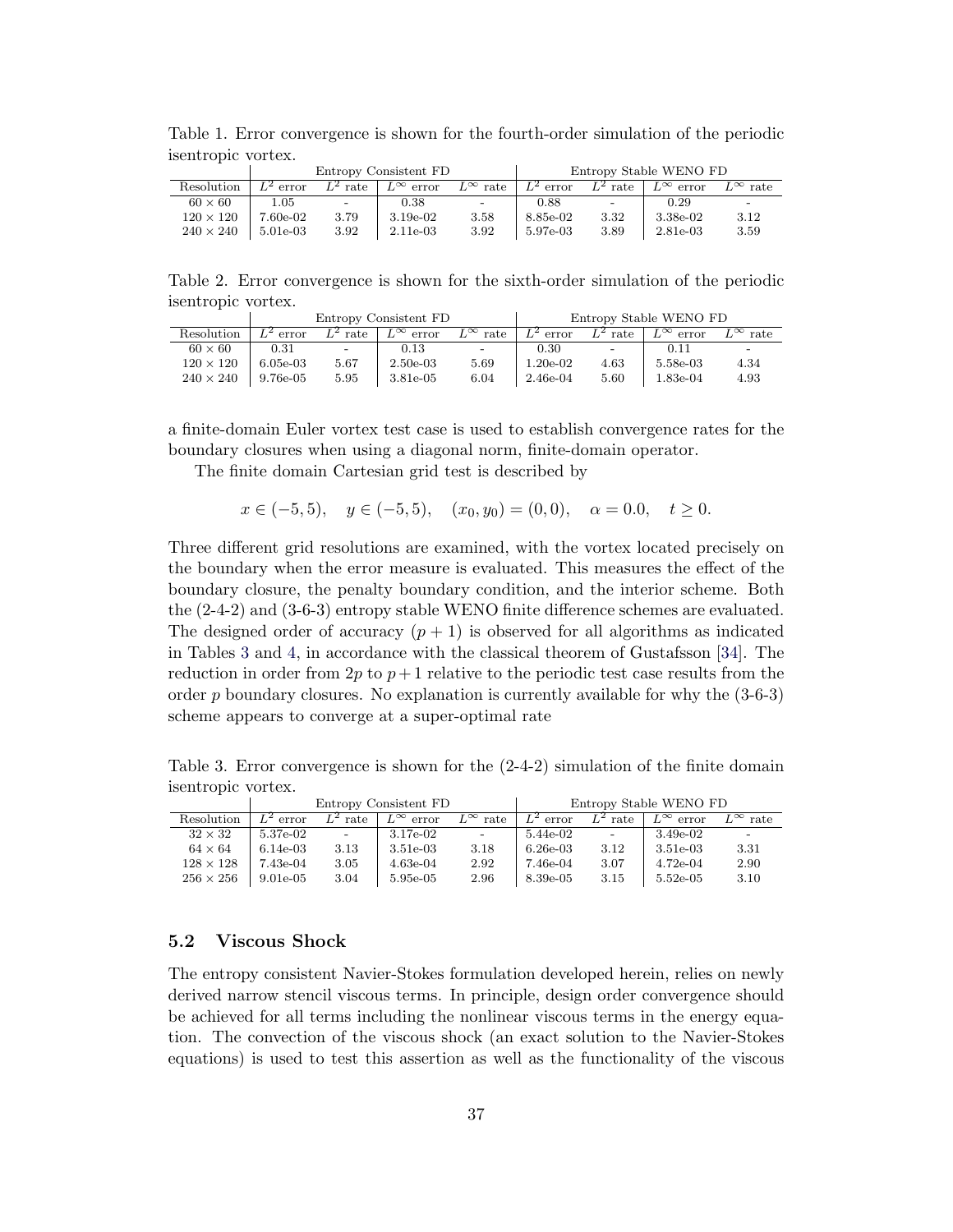|                  |                |            | Entropy Consistent FD |                          |             |                          | Entropy Stable WENO FD |                   |  |
|------------------|----------------|------------|-----------------------|--------------------------|-------------|--------------------------|------------------------|-------------------|--|
| Resolution       | $L^2$<br>error | $L^2$ rate | $L^{\infty}$ error    | $L^{\infty}$<br>rate     | $L^2$ error | $L^2$ rate               | $L^{\infty}$<br>error  | $L^{\infty}$ rate |  |
| $32 \times 32$   | 7.33e-02       |            | 3.65e-02              | $\overline{\phantom{a}}$ | 7.32e-02    | $\overline{\phantom{a}}$ | 3.73e-02               |                   |  |
| $64 \times 64$   | $4.30e-03$     | 4.09       | $2.10e-03$            | 4.12                     | $4.95e-03$  | 3.89                     | $3.03e-03$             | 3.62              |  |
| $128 \times 128$ | 1.94e-04       | 4.47       | $2.08e-04$            | 3.34                     | $2.53e-04$  | 4.29                     | 3.80e-04               | 3.00              |  |
| $256 \times 256$ | $7.72e-06$     | 4.65       | $1.79e-05$            | 3.54                     | $1.09e-05$  | 4.54                     | $3.09e-0.5$            | 3.62              |  |
| $512 \times 512$ | 2.83e-07       | 4.77       | $1.01e-06$            | 4.15                     | $4.19e-07$  | 4.70                     | 1.71e-06               | 4.18              |  |
|                  |                |            |                       |                          |             |                          |                        |                   |  |

<span id="page-41-1"></span>Table 4. Error convergence is shown for the (3-6-3) simulation of the finite domain isentropic vortex.

terms in the solver. The nonlinear convection and viscous terms are perfectly balanced in this computation, and thus the shock thickness remains constant, and the shock front is simply advected. The derivation of this problem is available in Fisher [\[35\]](#page-46-3).

The convergence rate for the viscous shock is evaluated on a Cartesian grid, described by

$$
x \in (-1, 1) \times (-0.5, 0.5).
$$

The shock flow is rotated  $\alpha = 20^{\circ}$  with respect to the x-axis. The shock profile is initially located at  $x_s = -0.5$  with respect to the origin and is simulated until  $t = 0.25$ . The Reynolds number was  $Re = 10$ , and the reference Mach number was  $M = 2.5$  $M = 2.5$ . Table 5 shows the errors for the Cartesian grid. Because the Navier-Stokes equations are incompletely parabolic in type, the design order convergence rate for the (2-4-2) and (3-6-3) operators should be 3 and 4, respectively. Once again, super-optimal convergence is observed for this test case. No explanation is currently available for why the schemes converge at a super-optimal rate.

All smooth test cases demonstrate the validity of the Theorems [3.1](#page-18-4) and [3.2.](#page-21-6) Furthermore, the SSWENO formulation achieves design order in all cases with only marginal loss in accuracy relative to the baseline target operator.

<span id="page-41-2"></span>Table 5. Error convergence is shown for (2-4-2) and (3-6-3) simulations of the viscous shock.

|                 | Entropy Stable $(2-4-2)$ |                    |                    |                          | Entropy Stable (3-6-3) |                          |                    |                   |
|-----------------|--------------------------|--------------------|--------------------|--------------------------|------------------------|--------------------------|--------------------|-------------------|
| Resolution      | $L^2$ error              | $L^2$ rate $\perp$ | $L^{\infty}$ error | $L^{\infty}$ rate        | $L^2$ error            | $L^2$ rate               | $L^{\infty}$ error | $L^{\infty}$ rate |
| $48 \times 24$  | $1.74e-03$               | $\sim$             | 5.60e-03           | $\overline{\phantom{a}}$ | 3.36e-04               | $\overline{\phantom{a}}$ | $1.57e-03$         |                   |
| $96 \times 48$  | 1.10e-04                 | 3.97               | $4.24e-04$         | 3.72                     | 7.62e-06               | 5.46                     | $6.51e-0.5$        | 4.59              |
| $192 \times 96$ | 7.30e-06                 | 3.92               | 3.38e-05           | 3.65                     | $2.53e-07$             | 4.91                     | $3.42e-06$         | 4.25              |

#### <span id="page-41-0"></span>5.3 Shock Tube Problems

All WENO schemes including those used herein [\[10,](#page-44-4) [28,](#page-45-6) [29\]](#page-45-7), incorporate elaborate stencil biasing mechanics to achieve nearly monotone solutions in the vicinity of shocks and other discontinuities. It is critically important that the additional dissipation provided by the entropy stabilization terms does not contaminate the desirable attributes of the baseline WENO scheme. To date, all evidence suggests that this it indeed the case (including test cases run on non-Cartesian meshes on curvilinear grids, but not reported here). The shock tube problems shown below are representative of the observed behavior of the SSWENO scheme.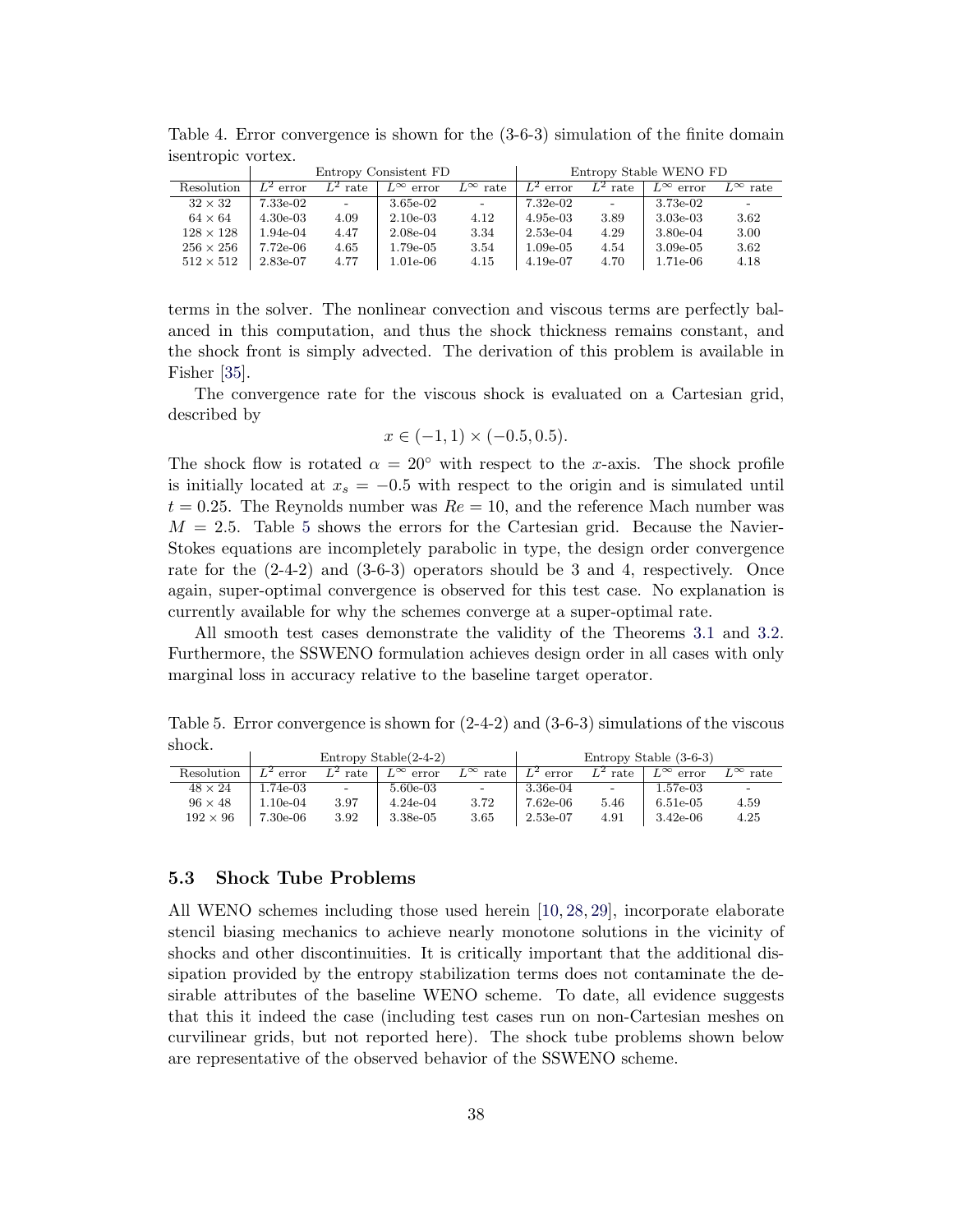<span id="page-42-2"></span>

<span id="page-42-3"></span>Figure 5. Shock tube solutions are plotted for the entropy stable WENO methods developed in this work and compared to reference solutions.

#### <span id="page-42-0"></span>5.3.1 Sod Shock Tube

Sod's shock tube problem evaluates the behavior of a numerical method when a shock, expansion, and contact discontinuity are present. Of particular interest is additional observed smearing in the shock and contact, or oscillations at any of the discontinuities. These would be indications of adverse side-effects of the entropy stabilization term, since the baseline operator performs adequately on this problems.

The domain is

$$
x \in (0, 1), \quad y \in (-0.1, 0.1), \quad t \ge 0,
$$

and is initialized with

$$
\rho(x, y, z) = \begin{cases}\n1 & x < 0.5, \\
1/8 & x \ge 0.5,\n\end{cases} \quad p(x, y, z) = \begin{cases}\n\gamma & x < 0.5, \\
\gamma/10 & x \ge 0.5,\n\end{cases} \quad (5.2)
$$
\n
$$
u(x, y, z) = 0, \quad v(x, y, z) = 0, \quad w(x, y, z) = 0,
$$

where  $\gamma = 7/5$ . The problem is simulated with the (2-4-2) and (3-6-3) entropy stable WENO operators using  $N = 100$  uniform cells. The solution is plotted for  $t = 0.2$ in Figure  $5(a)$ . The solutions do not exhibit oscillations and the shock smearing is nearly equivalent between the two schemes, with slightly less diffusion observed in the (3-6-3) scheme. All profiles are essentially equivalent to those obtained with the baseline WENO operator.

#### <span id="page-42-1"></span>5.3.2 Lax Shock Tube

Lax's shock tube problem is used to show that no entropy problems are observed using the current methodology and that the correct shock location is observed. The reference solution uses  $N = 800$  points with the (2-4-2) WENO operator.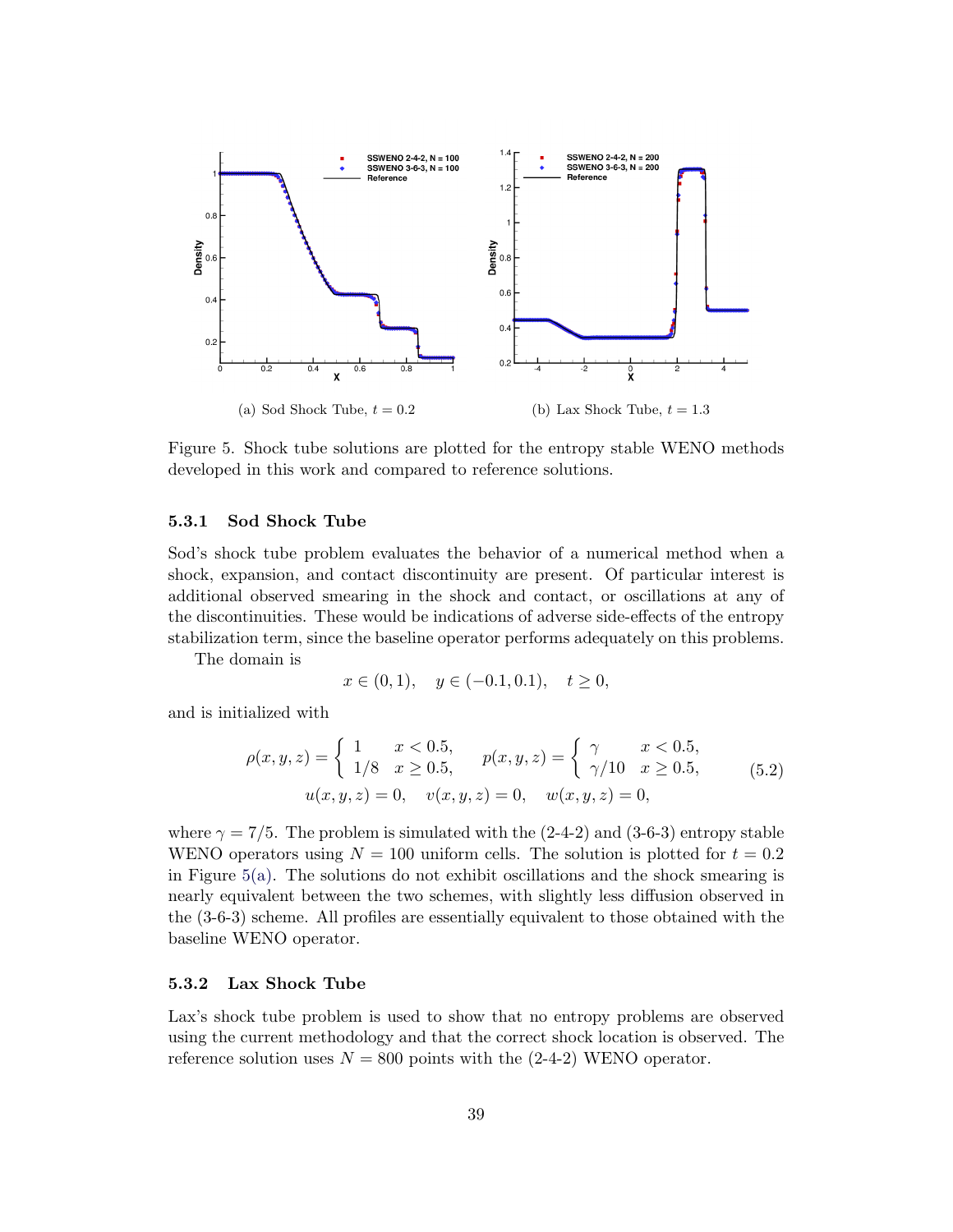The simulated domain is

$$
x \in (-5, 5), \quad y \in (-0.5, 0.5), \quad t \ge 0,
$$

initialized with

$$
\rho(x, y, z) = \begin{cases}\n0.445 & x < 0.0, \\
0.5 & x \ge 0.0,\n\end{cases} \quad p(x, y, z) = \begin{cases}\n3.528\gamma & x < 0.0, \\
0.571\gamma & x \ge 0.0,\n\end{cases}
$$
\n
$$
u(x, y, z) = \begin{cases}\n0.698 & x < 0.0, \\
0.0 & x \ge 0.0,\n\end{cases} \quad v(x, y, z) = 0, \quad w(x, y, z) = 0,
$$
\n(5.3)

where again  $\gamma = 7/5$ . The simulation used  $N = 200$  uniform cells and the solution is plotted in Figure [5\(b\)](#page-42-3) for  $t = 1.3$ . Again the solutions do not exhibit oscillations.

# <span id="page-43-0"></span>6 Conclusions

High-order entropy stable finite difference methods have been derived for conservation laws on finite domains. These methods use formal boundary closures to satisfy a generalized summation-by-parts property. A new method was developed to ensure that dissipative inviscid approximations for shock capturing are guaranteed to be entropy stable. This was shown for WENO but is more generally applicable. A new high-order entropy stable viscous approximation method was also developed using narrow-stencil finite difference operators. These new methods were shown to fix deficiencies observed in linearly stable methods and do not adversely affect shock capturing capability in Burgers equation or the Euler equations. The approach was shown to preserve design-order accuracy of diagonal SBP finite difference operators on simulations of the Euler equations and the Navier-Stokes equations.

# References

- <span id="page-43-1"></span>1. Shu, C.-W.: High Order Weighted Essentially Nonoscillatory Schemes for Convection Dominated Problems. SIAM Review, vol. 51, 2009, pp. 82–126.
- <span id="page-43-2"></span>2. Kawai, S.; Shankar, S. K.; and Lele, S. K.: Assessment of localized artificial diffusivity scheme for large-eddy simulation of compressible turbulent flows. Journal of Computational Physics, vol. 229, 2010, pp. 1739–1762.
- <span id="page-43-3"></span>3. Hill, D. J.; and Pullin, D. I.: Hybrid tuned center-difference-WENO method for large eddy simulations in the presence of strong shocks. Journal of Computational Physics, vol. 194, 2004, pp. 435–450.
- <span id="page-43-4"></span>4. Lax, P.; and Wendroff, B.: Systems of Conservation Laws. Communications on Pure and Applied Mathematics, vol. 13, 1960, pp. 217–237.
- <span id="page-43-5"></span>5. Tadmor, E.: The Numerical Viscosity of Entropy Stable Schemes for Systems of Conservation Laws. I. Mathematics of Computation, vol. 49, 1987, pp. 91–103.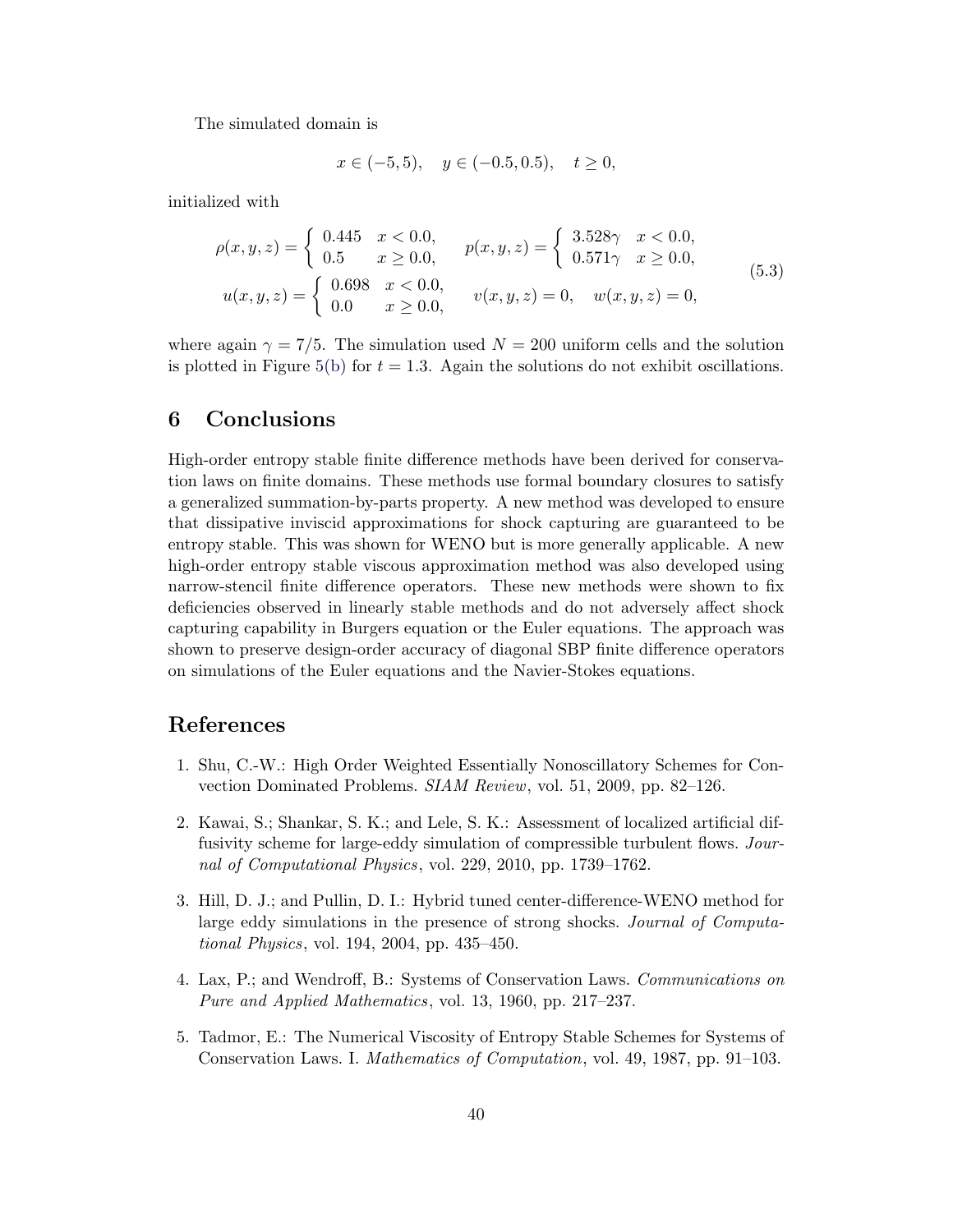- <span id="page-44-0"></span>6. Tadmor, E.: Entropy stability theory for difference approximations of nonlinear conservation laws and related time-dependent problems. Acta Numerica, vol. 12, 2003, pp. 451–512.
- <span id="page-44-1"></span>7. LeFloch, P. G.; Mercier, J. M.; and Rohde, C.: Fully discrete, entropy conservative schemes of arbitrary order. SIAM Journal on Numerical Analysis, vol. 40, 2002, pp. 1968–1992.
- <span id="page-44-2"></span>8. Ismail, F.; and Roe, P. L.: Affordable, entropy-consistent Euler flux functions II: Entropy production at shocks. Journal of Computational Physics, vol. 228, 2009, pp. 5410–5436.
- <span id="page-44-3"></span>9. Fjordholm, U. S.; Mishra, S.; and Tadmor, E.: Arbitrarily High-Order Accurate Entropy Stable Essentially Nonoscillatory Schemes for Systems of Conservation Laws. SIAM Journal on Numerical Analysis, vol. 50, 2012, pp. 544–573.
- <span id="page-44-4"></span>10. Fisher, T. C.; Carpenter, M. H.; Yamaleev, N. K.; and Frankel, S. H.: Boundary closures for fourth-order energy stable weighted essentially non-oscillatory finitedifference schemes. Journal of Computational Physics, vol. 230, 2011, pp. 3727– 3752.
- <span id="page-44-5"></span>11. Lax, P. D.: Hyperbolic Systems of Conservation Laws and the Mathematical Theory of Shock Waves. SIAM, Philadelphia, 1973.
- <span id="page-44-6"></span>12. LeFloch, P. G.: Hyperbolic Systems of Conservation Laws: The Theory of Classical and Nonclassical Shock Waves. Birkhäuser Verlag, Basel, 2002.
- <span id="page-44-7"></span>13. Harten, A.: On the Symmetric Form of Systems of Conservation Laws with Entropy. Journal of Computational Physics, vol. 49, 1983, pp. 151–164.
- <span id="page-44-8"></span>14. Hauke, G.; Landaberea, A.; Garmendia, I.; and Canales, J.: On the thermodynamics, stability, and hierarchy of entropy functions in fluid flow. Computer Methods in Applied Mechanics and Engineering, vol. 195, 2006, pp. 4473–4489.
- <span id="page-44-9"></span>15. Fisher, T. C.; Carpenter, M. H.; Nordström, J.; Yamaleev, N. K.; and Swanson, R. C.: Discretely Conservative Finite-Difference Formulations for Nonlinear Conservation Laws in Split Form: Theory and Boundary Conditions. TM 2011- 217307, NASA, 2011.
- <span id="page-44-10"></span>16. Gustafsson, B.: High Order Finite Difference Methods for Time Dependent PDE. Springer-Verlag, Berlin, 2008.
- <span id="page-44-11"></span>17. Mattsson, K.; and Nordström, J.: Summation by parts operators for finite difference approximations of second derivatives. Journal of Computational Physics, vol. 199, 2004, pp. 503–540.
- 18. Mattsson, K.; Svärd, M.; and Shoeybi, M.: Stable and accurate schemes for the compressible Navier-Stokes equations. Journal of Computational Physics, vol. 227, 2008, pp. 2293–2316.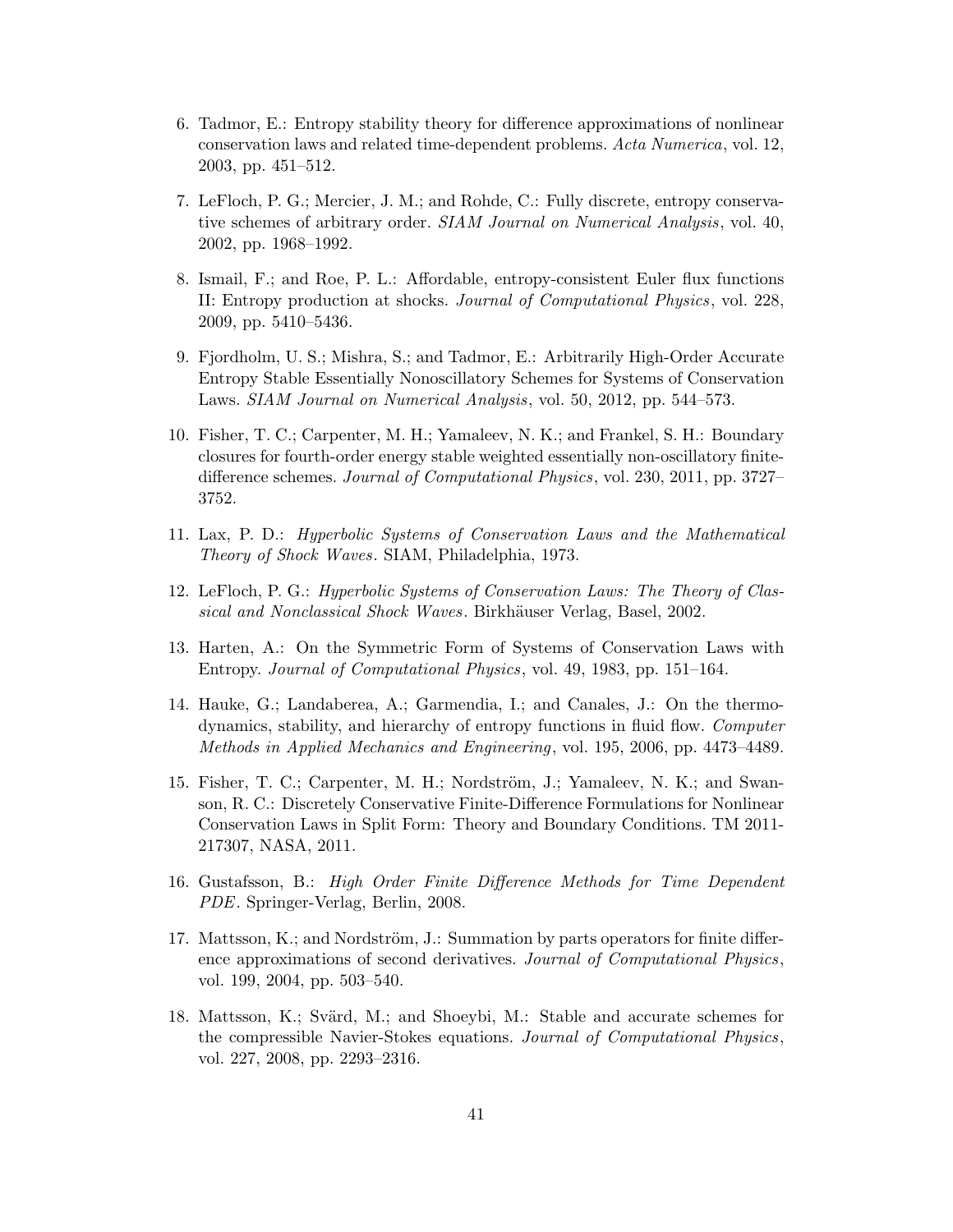- <span id="page-45-0"></span>19. Mattsson, K.: Summation by Parts Operators for Finite Difference Approximations of Second-Derivatives with Variable Coefficients. Journal of Scientific Computing, vol. 51, 2012, pp. 650–682.
- <span id="page-45-1"></span>20. Carpenter, M. H.; Gottlieb, D.; and Abarbanel, S.: Time-Stable Boundary Conditions for Finite-Difference Schemes Solving Hyperbolic Systems: Methodology and Application to High-Order Compact Schemes. Journal of Computational Physics, vol. 111, 1994, pp. 220–236.
- 21. Svärd, M.; and Nordström, J.: On the order of accuracy for difference approximations of initial-boundary value problems. Journal of Computational Physics, vol. 218, 2006, pp. 333–352.
- <span id="page-45-10"></span>22. Svärd, M.; Carpenter, M. H.; and Nordström, J.: A stable high-order finite difference scheme for the compressible Navier-Stokes equations, far-field boundary conditions. Journal of Computational Physics, vol. 225, 2007, pp. 1020–1038.
- 23. Nordström, J.; Gong, J.; van der Weide, E.; and Svärd, M.: A stable and conservative high order multi-block method for the compressible Navier-Stokes equations. Journal of Computational Physics, vol. 228, 2009, pp. 9020–9035.
- <span id="page-45-2"></span>24. Berg, J.; and Nordström, J.: Stable Robin solid wall boundary conditions for the Navier-Stokes equations. Journal of Computational Physics, vol. 230, 2011, pp. 7519–7532.
- <span id="page-45-3"></span>25. Randall LeVeque: Numerical Methods for Conservation Laws. Birkhauser, Basel, 1992.
- <span id="page-45-4"></span>26. Carpenter, M. H.; and Kennedy, C. A.: Fourth-Order 2N-Storage Runge-Kutta Schemes. TM 109112, NASA, 1994.
- <span id="page-45-5"></span>27. Gottlieb, S.; Shu, C.; and Tadmor, E.: Strong Stability-Preserving High-Order Time Discretization Methods. SIAM Review, vol. 43, no. 1, 2001, pp. 89–112.
- <span id="page-45-6"></span>28. Yamaleev, N. K.; and Carpenter, M. H.: Third-order Energy stable WENO Scheme. Journal of Computational Physics, vol. 228, 2009, pp. 3025–3047.
- <span id="page-45-7"></span>29. Yamaleev, N. K.; and Carpenter, M. H.: A systematic methodology for constructing high-order energy stable WENO schemes. Journal of Computational Physics, vol. 228, 2009, pp. 4248–4272.
- <span id="page-45-8"></span>30. Carpenter, M. H.; Fisher, T. C.; and Yamaleev, N. K.: Boundary Closures for Sixth-Order Energy-Stable Weighted Essentially Non-Oscillatory Finite-Difference Schemes. Advances in Applied Mathematics, Modeling, and Computational Science, R. Melnik and I. S. Kotsireas, eds., Springer, 2013, pp. 117–160.
- <span id="page-45-9"></span>31. Zhang, X.; and Shu, C.-W.: On positivity-preserving high order discontinuous Galerkin schemes for compressible Euler equations on rectangular meshes. Journal of Computational Physics, vol. 229, 2010, pp. 8918–8934.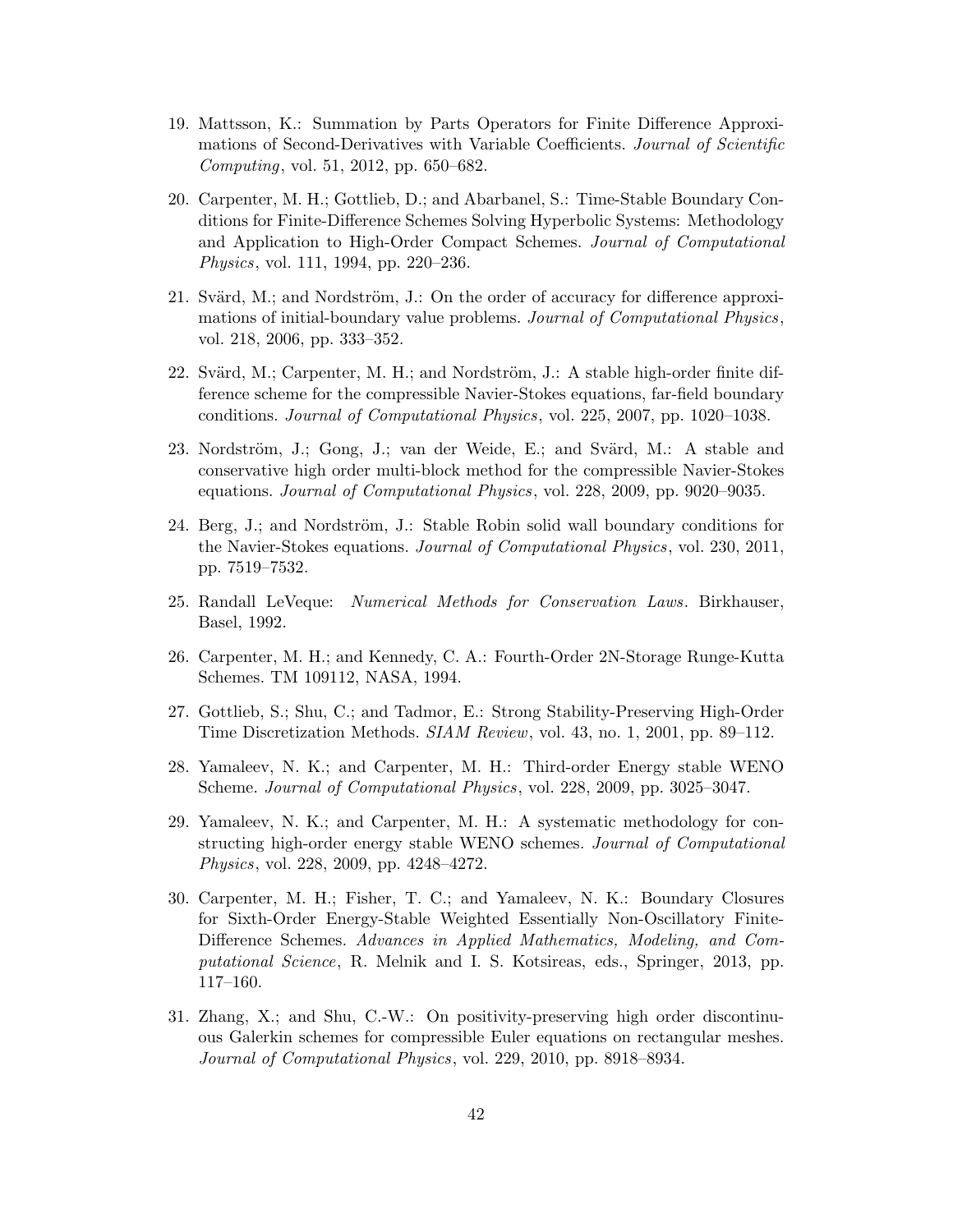- <span id="page-46-0"></span>32. Dutt, P.: Stable Boundary Conditions and Difference Schemes for Navier-Stokes Equations. SIAM Journal on Numerical Analysis, vol. 25, 1988, pp. 245–267.
- <span id="page-46-1"></span>33. Merriam, M. L.: An Entropy-Based Approach to Nonlinear Stability. TM 101086, NASA, 1989.
- <span id="page-46-2"></span>34. Gustafsson, B.: The convergence rate for difference approximations to mixed initial boundary value problems. Mathematics of Computation, vol. 29, 1975, pp. 396–406.
- <span id="page-46-3"></span>35. Fisher, T. C.: High-Order  $L^2$  Stable Multi-Domain Finite Difference Method for Compressible Flows. Ph.D. Thesis, Purdue University, 2012.
- <span id="page-46-4"></span>36. Stein, W.; et al.: Sage Mathematics Software (Version 5.0.1). The Sage Development Team, 2012. http://www.sagemath.org.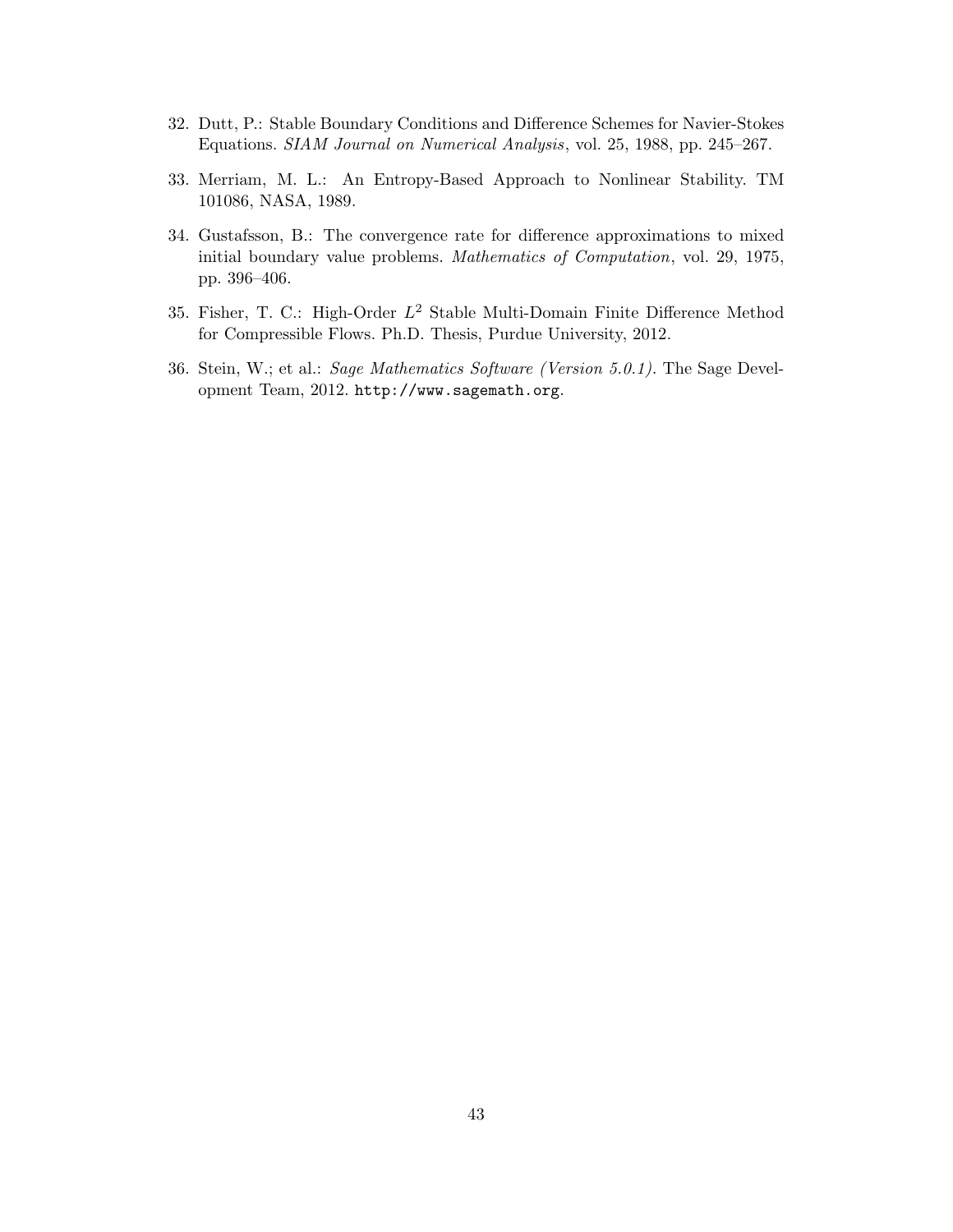# <span id="page-47-0"></span>Appendix A

# Summation-by-parts operators–(2-4-2)

The (2-4-2) family of finite difference operators used in this work is specified in this section. This operator set enables the Navier-Stokes equations to be simulated with third-order accuracy. Another important note is that energy and entropy stability proofs require a common diagonal  $P$  norm to be used for all terms in an approximation. The number of special boundary points for this operator is  $s = 2p = 4$ . With this specification, the diagonal P norm for the (2-4-2) operator is unique,

$$
\mathcal{P} = \text{diag}\left(\frac{17}{48}, \frac{59}{48}, \frac{43}{48}, \frac{49}{48}, 1, 1, \dots, 1, 1, \frac{49}{48}, \frac{43}{48}, \frac{59}{48}, \frac{17}{48}\right)\delta x,\tag{A1}
$$

where  $P$  is an  $(N \times N)$  matrix, and thus has N elements on the diagonal. This form follows immediately from the accuracy requirement and form of the first derivative operator.

## <span id="page-47-1"></span>A.1 First Derivative

Recall that the summation-by-parts operator approximating the first derivative has the form,

$$
\mathcal{D}=\mathcal{P}^{-1}\mathcal{Q}.
$$

When using a diagonal norm,  $P$ , and  $s = 2p$  boundary points, this operator is unique. The matrix elements at the left boundary have the structure,

$$
Q = \begin{pmatrix} -\frac{1}{2} & \frac{59}{96} & -\frac{1}{12} & -\frac{1}{32} & 0 & 0 & 0 & 0 & 0 & \cdots \\ -\frac{59}{96} & 0 & \frac{59}{96} & 0 & 0 & 0 & 0 & 0 & 0 & \cdots \\ \frac{1}{12} & -\frac{59}{96} & 0 & \frac{59}{96} & -\frac{1}{12} & 0 & 0 & 0 & 0 & \cdots \\ \frac{1}{32} & 0 & -\frac{59}{96} & 0 & \frac{2}{3} & -\frac{1}{12} & 0 & 0 & 0 & \cdots \\ 0 & 0 & \frac{1}{12} & -\frac{2}{3} & 0 & \frac{2}{3} & -\frac{1}{12} & 0 & 0 & \cdots \\ 0 & 0 & 0 & \frac{1}{12} & -\frac{2}{3} & 0 & \frac{2}{3} & -\frac{1}{12} & 0 & \cdots \\ \vdots & \vdots & \vdots & \vdots & \ddots & \vdots & \ddots & \ddots & \ddots & \ddots \end{pmatrix} . (A2)
$$

 $\mathcal Q$  is an  $(N \times N)$  matrix and elements corresponding to the right boundary have the property,

$$
q_{(i,j)} = -q_{(N+1-i,N+1-j)}, \quad 1 \le i, j \le N. \tag{A3}
$$

Each interior row has the form

$$
q_{(i,i-2)} = \frac{1}{12}, \quad q_{(i,i-1)} = -\frac{2}{3}, q_{(i,i+1)} = \frac{2}{3}, \quad q_{(i,i+2)} = -\frac{1}{12},
$$
  
\n
$$
i = s+1, \dots, N-s.
$$
 (A4)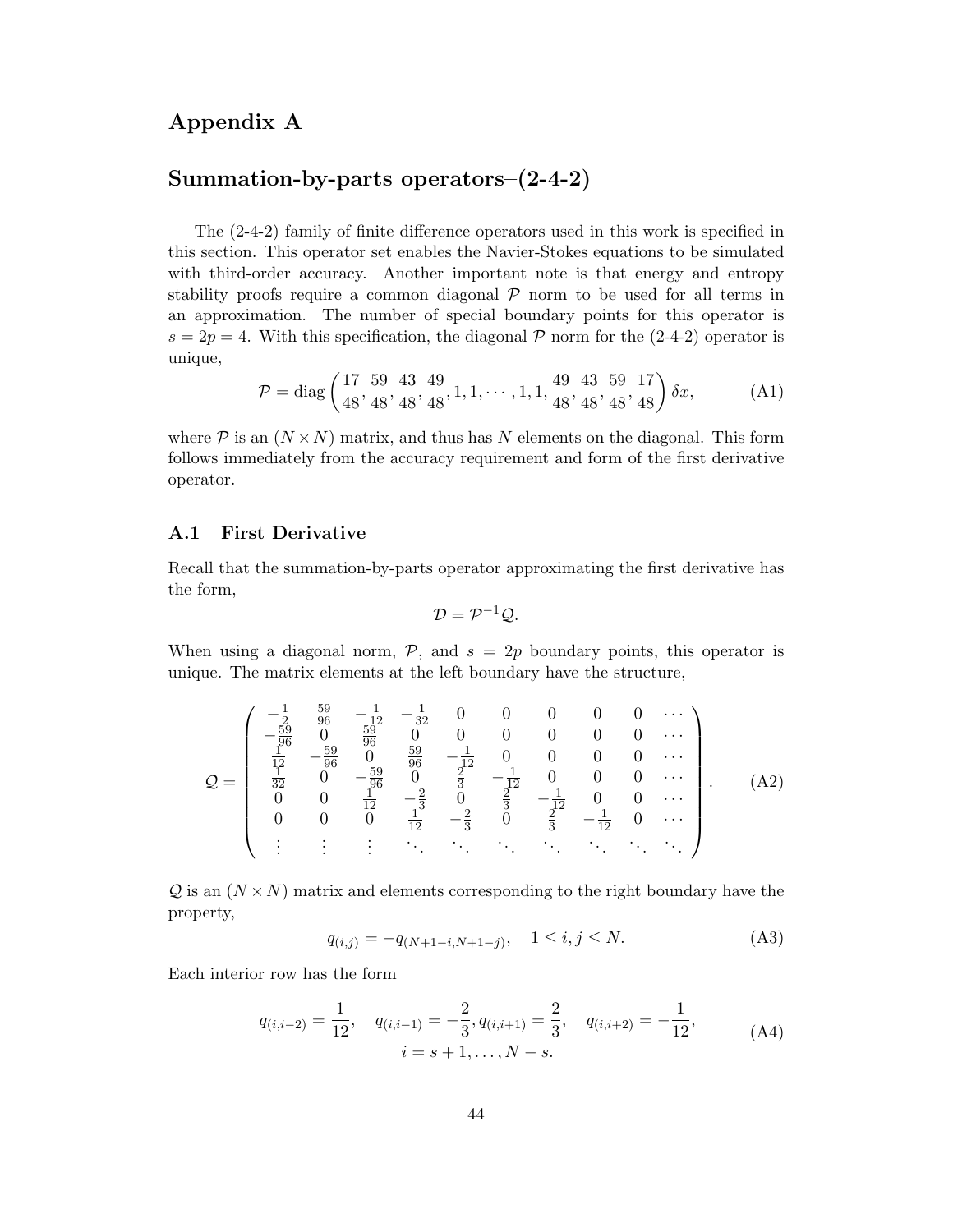#### <span id="page-48-0"></span>A.1.1 Flux Form

The first derivative SBP operator above can be recast into the flux form,

$$
Qf = \Delta \overline{f} = \Delta \overline{\mathcal{I}}f. \tag{A5}
$$

The interpolation matrix,  $\overline{\mathcal{I}}$ , is an  $(N + 1 \times N)$  matrix where each row sums to 1. The matrix elements near the left boundary are

$$
\bar{\mathcal{I}} = \begin{pmatrix}\n1 & 0 & 0 & 0 & 0 & 0 & 0 & 0 & 0 \\
\frac{1}{2} & \frac{59}{96} & -\frac{1}{12} & -\frac{1}{32} & 0 & 0 & 0 & 0 & 0 & \cdots \\
-\frac{11}{96} & \frac{59}{96} & \frac{17}{32} & -\frac{1}{32} & 0 & 0 & 0 & 0 & 0 & \cdots \\
-\frac{1}{32} & 0 & \frac{17}{32} & \frac{7}{12} & -\frac{1}{12} & 0 & 0 & 0 & 0 & \cdots \\
0 & 0 & -\frac{1}{12} & \frac{7}{12} & \frac{7}{12} & -\frac{1}{12} & 0 & 0 & 0 & \cdots \\
0 & 0 & 0 & -\frac{1}{12} & \frac{7}{12} & \frac{7}{12} & -\frac{1}{12} & 0 & 0 & \cdots \\
0 & 0 & 0 & 0 & -\frac{1}{12} & \frac{7}{12} & \frac{7}{12} & -\frac{1}{12} & 0 & \cdots \\
\vdots & \vdots & \vdots & \vdots & \vdots & \vdots & \vdots & \vdots & \vdots\n\end{pmatrix}.
$$
\n(A6)

The flux consistency condition is imposed in the first row of  $\overline{I}$ . The right boundary terms satisfy the matrix property,

$$
\bar{h}_{(i,j)} = \bar{h}_{(N-i,N+1-j)}, \quad 0 \le i \le N, \quad 1 \le j \le N,
$$
\n(A7)

where  $\bar{h}_{(i,j)}$  is the element in row i and column j in  $\bar{\mathcal{I}}$ . Note that for the interpolation matrix the first row is indexed at 0 to be consistent with the flux point nomenclature used throughout this document. The interior elements have the formula,

$$
\bar{h}_{(i,i-1)} = -\frac{1}{12}, \quad \bar{h}_{(i,i)} = \frac{7}{12}, \quad \bar{h}_{(i,i+1)} = \frac{7}{12}, \quad \bar{h}_{(i,i+2)} = -\frac{1}{12}, \tag{A8}
$$
\n
$$
i = s, \dots, n - s.
$$

## <span id="page-48-1"></span>A.2 Variable Coefficient Second Derivative

To find the matrices specified in [2.37,](#page-13-1)  $\mathcal{N}_k$  and  $[\tilde{\vartheta}]_k$ , only  $\vartheta(x) = 1$  must be considered. Then, for variable coefficients and nonlinear problems, the structure of  $[\tilde{\vartheta}]_k$ ensures the accuracy and stability of the full operator. The structure of  $\mathcal{M}(1)$  is a pentadiagonal matrix with  $(s \times s)$  block matrices superimposed on the diagonal at the two boundaries. The first constraint is to require  $\mathcal{M}(1)$  to satisfy the optimal accuracy,

$$
\phi_{xx}(\mathbf{x}) = \mathcal{P}^{-1}(-\mathcal{M}(1) + \mathcal{B}\mathcal{D})\,\phi + \mathcal{T}_{2-4-2}.
$$

At fourth-order, this leaves one free parameter in the matrix  $\mathcal{M}(1)$ . The remainder is constructed using the matrices:

$$
\mathcal{N}_1 = \left( \begin{array}{ccccccccc} -1 & 3 & -3 & 1 & 0 & 0 & 0 & 0 & \dots & 0 \\ 0 & -1 & 3 & -3 & 1 & 0 & 0 & 0 & \dots & 0 \\ 0 & 0 & -1 & 3 & -3 & 1 & 0 & 0 & \dots & 0 \\ \vdots & \dots & \ddots & \ddots & \ddots & \ddots & \ddots & \ddots & \ddots & \vdots \\ 0 & \dots & 0 & 0 & -1 & 3 & -3 & 1 & 0 & 0 \\ 0 & \dots & 0 & 0 & 0 & -1 & 3 & -3 & 1 & 0 \\ 0 & \dots & 0 & 0 & 0 & 0 & -1 & 3 & -3 & 1 \end{array} \right), \quad (A9)
$$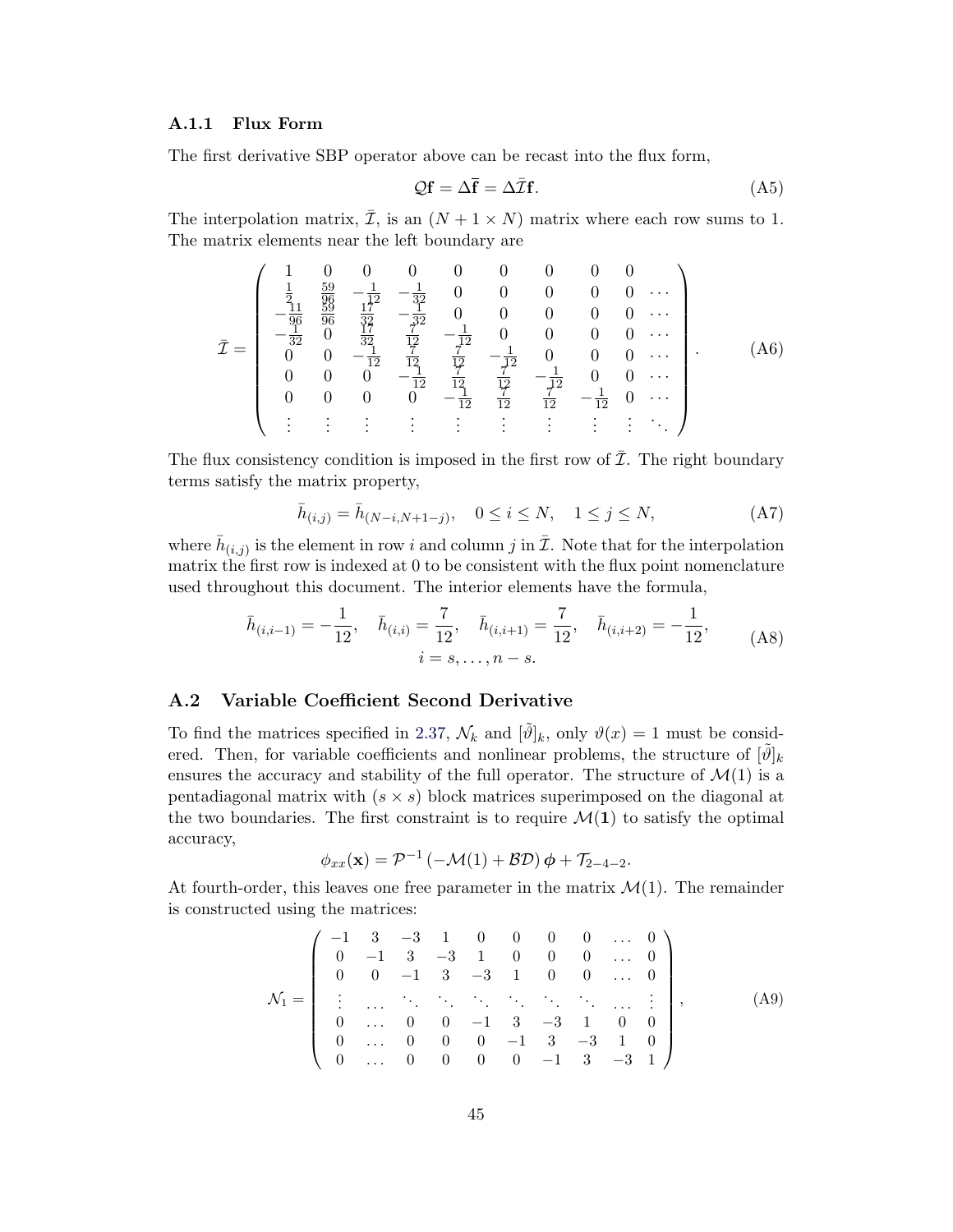which is a  $(N - 3 \times N)$  matrix,

$$
\mathcal{N}_2 = \left( \begin{array}{cccccccccc} 1 & -4 & 6 & -4 & 1 & 0 & 0 & 0 & 0 & \dots & 0 \\ 0 & 1 & -4 & 6 & -4 & 1 & 0 & 0 & 0 & \dots & 0 \\ 0 & 0 & 1 & -4 & 6 & -4 & 1 & 0 & 0 & \dots & 0 \\ \vdots & \vdots & \vdots & \ddots & \ddots & \ddots & \ddots & \ddots & \ddots & \ddots & \vdots \\ 0 & \dots & 0 & 0 & 1 & -4 & 6 & -4 & 1 & 0 \\ 0 & \dots & 0 & 0 & 0 & 1 & -4 & 6 & -4 & 1 \\ 0 & \dots & 0 & 0 & 0 & 0 & 1 & -4 & 6 & -4 & 1 \end{array} \right), \quad (A10)
$$

which is a  $(N - 4 \times N)$  matrix, and

$$
\mathcal{N}_3 = \left( \begin{array}{rrrrrrrrrrrrr} -1 & 5 & -10 & 10 & -5 & 1 & 0 & 0 & 0 & 0 & \dots & 0 \\ 0 & -1 & 5 & -10 & 10 & -5 & 1 & 0 & 0 & 0 & \dots & 0 \\ 0 & 0 & -1 & 5 & -10 & 10 & -5 & 1 & 0 & 0 & \dots & 0 \\ \vdots & \vdots & \vdots & \ddots & \vdots & \ddots & \vdots & \ddots & \ddots & \vdots & \ddots & \vdots & \vdots \\ 0 & \dots & 0 & 0 & -1 & 5 & -10 & 10 & -5 & 1 & 0 & 0 \\ 0 & \dots & 0 & 0 & 0 & -1 & 5 & -10 & 10 & -5 & 1 & 0 \\ 0 & \dots & 0 & 0 & 0 & 0 & -1 & 5 & -10 & 10 & -5 & 1 \end{array} \right), (A11)
$$

which is a  $(N - 5 \times N)$  matrix. If only these matrices are used to construct the remainder, a proof that the remainder is positive semi-definite will not be possible. We find that an additional  $(N \times N)$  matrix,  $\mathcal{N}_4$  is required with only the first and last rows containing nonzero terms,

$$
\tilde{n}_{(1,1)}^{(4)} = -a_1 + a_2 - a_3, \quad \tilde{n}_{(1,2)}^{(4)} = 3a_1 - 4a_2 + 5a_3,
$$
\n
$$
\tilde{n}_{(1,3)}^{(4)} = -3a_1 + 6a_2 - 10a_3, \quad \tilde{n}_{(1,4)}^{(4)} = a_1 - 4a_2 + 10a_3,
$$
\n
$$
\tilde{n}_{(1,5)}^{(4)} = a_2 - 5a_3, \quad \tilde{n}_{(1,6)}^{(4)} = a_3, \quad \tilde{n}_{(N,j)} = \tilde{n}_{(1,N+1-j)}, \quad j = 1, 2, \dots, N.
$$
\n(A12)

This introduces nonlinearity into the derivation of the operator, which is addressed differently in our methodology below. The form of the variable coefficient matrices is

<span id="page-49-0"></span>
$$
([\tilde{\vartheta}]_1)_{(i,i)} = -c_i^{(1)} \frac{1}{2} (\vartheta_{i+1} + \vartheta_{i+2}), \quad i = 1, 2, ..., N-3,
$$
  

$$
([\tilde{\vartheta}]_2)_{(i,i)} = -c_i^{(2)} \vartheta_{i+2}, \quad i = 1, 2, ..., N-4,
$$
  

$$
([\tilde{\vartheta}]_3)_{(i,i)} = -c_i^{(3)} \frac{1}{2} (\vartheta_{i+2} + \vartheta_{i+3}), \quad i = 1, 2, ..., N-5,
$$
  

$$
([\tilde{\vartheta}]_4)_{(i,i)} = \vartheta_i, \quad i = 1, 2, ..., N,
$$
 (A13)

and for the operator to be provably stable, all coefficients,  $c_i^{(j)} \leq 0$ . For  $\vartheta(x) = 1$ , only these coefficients are left in  $[\tilde{\vartheta}]_k$ . The coefficients,  $c_i^{(j)}$  $i^{(j)}$  can be solved for linearly as nonlinear functions of the free parameter left in  $\mathcal{M}(1)$ ,  $a_1$ ,  $a_2$ , and  $a_3$ , such that the remainder term recovers the narrow form of  $\mathcal{M}(1)$  with the accuracy constraints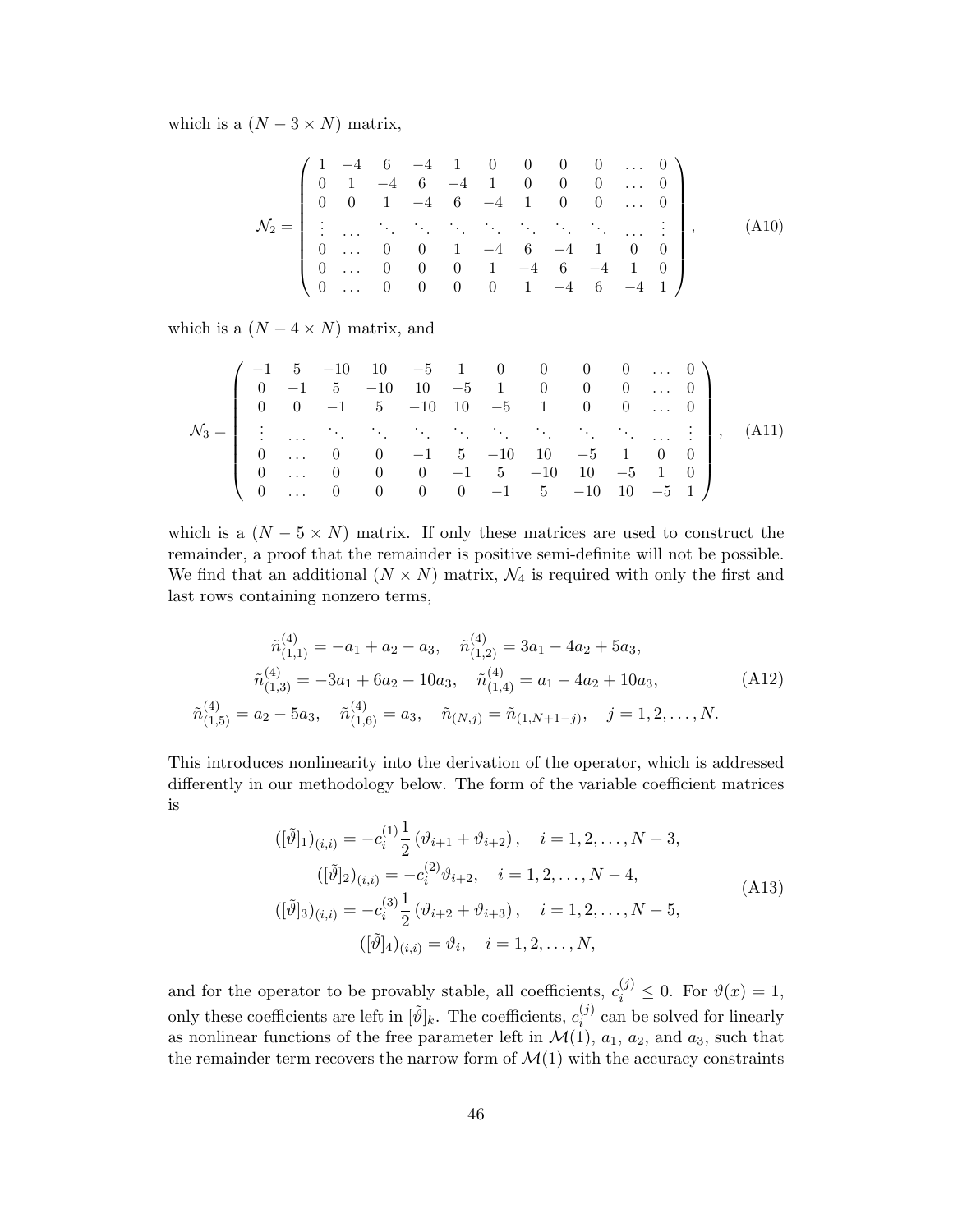satisfied. The resulting coefficients, organized into vectors are:

$$
c^{(1)} = \begin{pmatrix} a_1^2 - a_1 a_2 + a_1 a_3 + \frac{1}{3} m_{(2,4)} - \frac{181507}{1719312} \\ a_1 a_2 - 2a_1 a_3 - \frac{293}{4214} \\ a_1 a_3 - \frac{185}{3528} \\ -\frac{1}{18} \\ -\frac{1}{18} \\ -\frac{1}{18} \\ -\frac{1}{18} \\ -\frac{1}{18} \\ -\frac{1}{18} \\ -\frac{1}{18} \\ -\frac{1}{18} \\ -\frac{1}{18} \\ -\frac{1}{18} \\ -\frac{1}{18} \\ -\frac{1}{18} \\ a_1 a_3 - \frac{185}{3528} \\ a_1 a_2 - 2a_1 a_3 - \frac{293}{4214} \\ a_1^2 - a_1 a_2 + a_1 a_3 + \frac{1}{3} m_{(2,4)} - \frac{181507}{1719312} \end{pmatrix}
$$
\n(A14)

and

$$
c^{(2)} = \begin{pmatrix} -a_1a_2 + a_2^2 - a_2a_3 - \frac{5}{50568} \\ -(2a_1 - a_2)a_3 - \frac{1}{392} \\ -\frac{1}{144} \\ -\frac{1}{144} \\ -\frac{14}{144} \\ -\frac{14}{144} \\ -\frac{1}{144} \\ -\frac{1}{144} \\ -\frac{1}{144} \\ -\frac{1}{144} \\ -\frac{1}{144} \\ -\frac{1}{144} \\ -\frac{14}{144} \\ -\frac{14}{144} \\ 0 \\ -\frac{14}{144} \\ 0 \\ -\frac{14}{144} \\ 0 \\ -\frac{14}{144} \\ 0 \\ -a_1a_2 + a_2^2 - a_2a_3 - \frac{5}{392} \\ -a_1a_2 + a_2^2 - a_2a_3 - \frac{5}{50568} \end{pmatrix} (A15)
$$

To eliminate the remaining nonlinear terms such that  $c_i^{(j)} \leq 0$ , a nonlinear optimization problem is solved, where the functional is

$$
r = \sum_{i} \sum_{j} \sqrt{(c_i^{(j)})^2 + \delta} + c_i^{(j)},
$$
 (A16)

which is very small as long as all  $c_i^{(j)}$  $i_j^{(j)}$  are negative or zero. The functional is minimized using a conjugate gradient method in the open-source computational mathe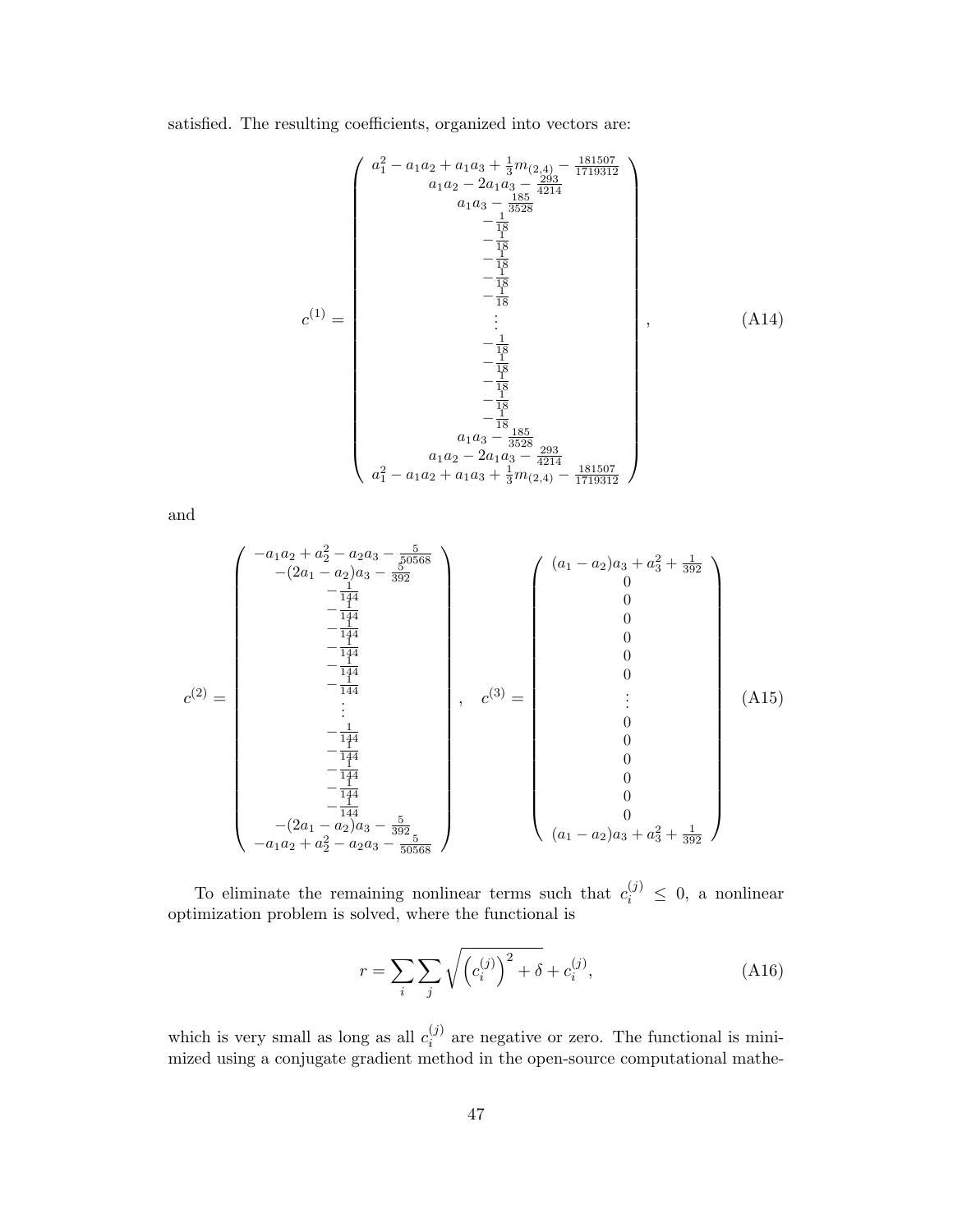matics package SAGE [\[36\]](#page-46-4),

$$
m_{(2,4)} = \frac{16815244}{410099621}, \quad a_1 = -\frac{88998127}{304807400},
$$
  
\n
$$
a_2 = \frac{6823462}{373821039}, \quad a_3 = -\frac{20751280}{551691433}.
$$
 (A17)

The constant coefficient narrow stencil matrix has the form,

$$
\mathcal{M}(\mathbf{1}) = \begin{pmatrix} -\frac{1}{3}m_{(2,4)} + \frac{9}{8} & m_{(2,4)} - \frac{59}{48} & -m_{(2,4)} + \frac{1}{12} & \frac{1}{3}m_{(2,4)} + \frac{1}{48} & 0 & 0 & 0 & \cdots \\ m_{(2,4)} - \frac{59}{48} & -3m_{(2,4)} + \frac{59}{24} & 3m_{(2,4)} - \frac{59}{48} & -m_{(2,4)} & 0 & 0 & 0 & \cdots \\ -m_{(2,4)} + \frac{1}{12} & 3m_{(2,4)} - \frac{59}{48} & -3m_{(2,4)} + \frac{59}{24} & m_{(2,4)} - \frac{59}{48} & \frac{1}{12} & 0 & 0 & \cdots \\ \frac{1}{3}m_{(2,4)} + \frac{1}{48} & -m_{(2,4)} & m_{(2,4)} - \frac{59}{48} & -\frac{1}{3}m_{(2,4)} + \frac{59}{24} & -\frac{1}{3} & \frac{1}{2} & 0 & \cdots \\ 0 & 0 & 0 & \frac{1}{12} & -\frac{4}{3} & -\frac{1}{3}m_{(2,4)} + \frac{59}{24} & -\frac{1}{3} & \frac{1}{2} & 0 & \cdots \\ \vdots & \vdots & \vdots & \vdots & \vdots & \vdots & \vdots & \vdots & \ddots \end{pmatrix},
$$
  
\n
$$
m_{(i,j)} = m_{(N+1-i,N+1-j)}, \quad i, j = 1, 2, \ldots, N.
$$

While thus far only the constant coefficient case has been considered, the variable coefficient viscous gradient operator has been fully specified. It is noted, however, that the number of special boundary points has increased from  $s = 4$  to  $s_{\theta} = 6$ because the form used here is not optimal for the boundaries. This was deemed appropriate for the time being but will be revisited in the future. The accuracy of the variable coefficient gradient is guaranteed by using only undivided third derivative approximations and above. The lowest-order remainder term is  $\mathcal{O}(\delta x^4)$ . Higherorder methods can follow in a similar way.

#### <span id="page-51-0"></span>A.2.1 Flux Form

The operators above are inconvenient for implementation. Instead, the viscous flux gradient is calculated using the flux form,

$$
\mathcal{D}_2(\boldsymbol{\vartheta})\mathbf{v} = \mathcal{P}^{-1}\Delta\overline{\mathbf{f}}^{(v)},\tag{A18}
$$

where  $\bar{\mathbf{f}}^{(v)}$  is consistent with the viscous flux to design order. To calculate the fluxes, a coefficient array is needed for each flux point, and a three-dimensional array is required to describe the full operator. To reduce confusion, a compressed sparse row structure is used below to show coefficients. The pointer for the beginning of each row is denoted by  $z$ . The two column pointers corresponding to the coefficient and the variable are denoted by  $o^{(1)}$  and  $o^{(2)}$ , respectively. Note that there are two because of the three-dimensional coefficient array. The coefficients are denoted by b. The form of the viscous flux is

$$
\bar{f}_i^{(v)} = \sum_{j=1}^N \sum_{k=1}^N C_{(i,j,k)} \vartheta_j v_k = \sum_{\ell=z_i}^{z_{i+1}-1} b_\ell \vartheta_{o_\ell^{(1)}} v_{o_\ell^{(2)}}, \quad 0 \le i \le N. \tag{A19}
$$

Note that the structure of the coefficients is such that

$$
C_{(i,j,k)} = C_{(N+1-i,N+1-j,N+1-k)}, \quad 0 \le i \le N, \quad 1 \le j,k \le N. \tag{A20}
$$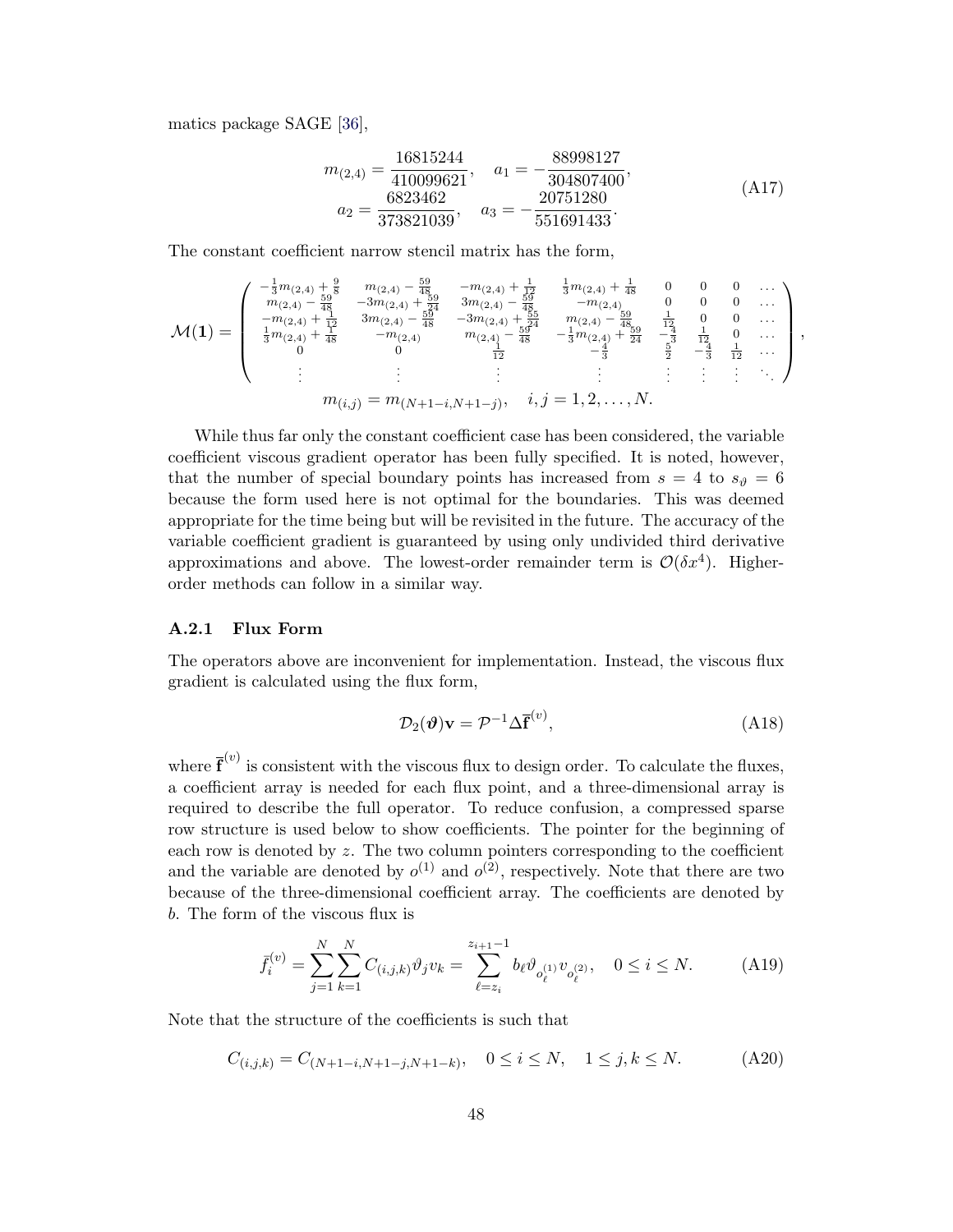The left boundary and first interior points are described by

$$
z = (1, 5, 27, 49, 75, 100, 130, 144), \tag{A21}
$$

and

| $_{k}$         | $o_k^{(1)}$    | $o_k^{(2)}$    | $b_k$                      |
|----------------|----------------|----------------|----------------------------|
| 1              | 1              | 1              | $-1.8333333333333333$      |
| $\overline{2}$ | 1              | $\overline{2}$ | 3.00000000000000000        |
| 3              | 1              | 3              | $-1.50000000000000000$     |
| 4              | 1              | 4              | 0.333333333333333333       |
| 5              | 1              | 1              | $-0.761632318953671114$    |
| 6              | 2              | 1              | -0.318772132024516656      |
| 7              | 3              | 1              | -0.0290918865391788973     |
| 8              | 4              | 1              | $-0.00183605333033583864$  |
| 9              | $\mathbf 1$    | $\overline{2}$ | 1.01739604757603651        |
| 10             | $\overline{2}$ | $\overline{2}$ | 0.0344413960735499694      |
| 11             | 3              | 2              | 0.131929292173814632       |
| 12             | 4              | $\overline{2}$ | 0.00439710338637307075     |
| 13             | 1              | 3              | $-0.228084367243370364$    |
| 14             | $\overline{2}$ | 3              | 0.272850270593116697       |
| 15             | 3              | 3              | $-0.0971159779636451267$   |
| 16             | 4              | 3              | 0.0100195687374579401      |
| 17             | 1              | 4              | $-0.0537999941893968519$   |
| 18             | 2              | 4              | 0.0114804653578499898      |
| 19             | 3              | 4              | $-0.000975620426830106209$ |
| 20             | 4              | 4              | 0.00879420677274614150     |
| 21             | $\overline{1}$ | 5              | 0.0304304945731143092      |
| 22             | 3              | 5              | $-0.00562522792143511602$  |
| 23             | 4              | 5              | -0.0248052666516791932     |
| 24             | 1              | 6              | $-0.00430986176271249361$  |
| 25             | 3              | 6              | 0.000879420677274614150    |
| 26             | 4              | 6              | 0.00343044108543787946     |
| 27             | 1              | 1              | 0.255763728622365400       |
| 28             | $\overline{2}$ | 1              | $-0.284330735950966687$    |
| 29             | 3              | 1              | 0.102837405634635735       |
| 30             | 4              | 1              | 0.00256105005603723211     |
| 31             | 1              | $\overline{2}$ | $-0.451324881722072318$    |
| 32             | 2              | 2              | $-0.0688827921470999388$   |
| 33             | 3              | 2              | $-0.582638326788311979$    |
| 34             | 4              | $\overline{2}$ | $-0.0443150110953974708$   |
| 35             | $\mathbf 1$    | 3              | 0.213167159097448528       |
| 36             | $\overline{2}$ | 3              | 0.376174458813766606       |
| 37             | 3              | 3              | 0.337533229266219984       |
| 38             | 4              | 3              | 0.136952831242113255       |
| 39             | 1              | 4              | 0.0264355268164343218      |
| 40             | 2              | 4              | $-0.0229609307156999796$   |
| 41             | 3              | 4              | 0.126731216584854573       |
| 42             | 4              | 4              | $-0.123703927714327261$    |
| 43             | 1              | 5              | $-0.0513083138154186242$   |
| 44             | 3              | 5              | 0.0190541580117001441      |
| 45             | 4              | 5              | 0.0322541558037184802      |
| 46             | 1              | 6              | 0.00726678100124269184     |
| 47             | 3              | 6              | $-0.00351768270909845660$  |
| 48             | $\overline{4}$ | 6              | $-0.00374909829214423523$  |
| 49             | 1              | 1              | 0.0276793613789950362      |
| 50             | $\overline{2}$ | $\mathbf 1$    | $-0.0114804653578499898$   |
| 51             | 3              | $\mathbf 1$    | 0.00572142767099060808     |
| 52             | 4              | $\mathbf 1$    | 0.0125806187934951722      |
| 53             | 1              | $\overline{2}$ | $-0.0100733553812534256$   |
| 54             | $\overline{2}$ | $\overline{2}$ | 0.0344413960735499694      |
| 55             | 3              | $\overline{2}$ | $-0.147989119558446868$    |
| 56             | 4              | $\overline{2}$ | 0.0826182514092578440      |
|                |                |                |                            |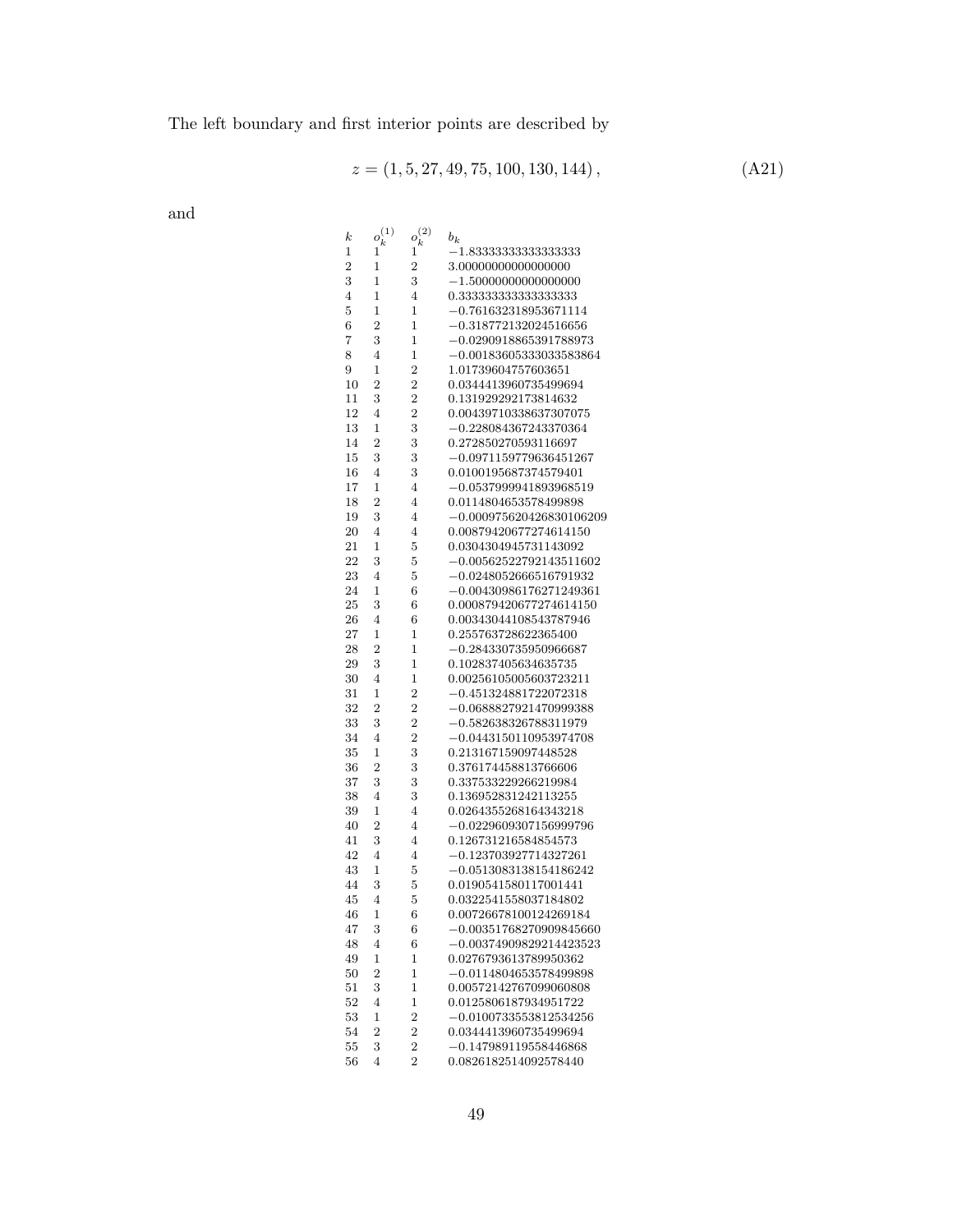| $_{k}$   | (1)<br>$o_k^{\scriptscriptstyle \vee}$ | (2)<br>$o_k$            | $b_k$                                                 |
|----------|----------------------------------------|-------------------------|-------------------------------------------------------|
| 57       | 1                                      | 3                       | $-0.0252103078326823143$                              |
| 58       | 2                                      | 3                       | $-0.0344413960735499694$                              |
| 59       | 3                                      | 3                       | $-0.392512731414250729$                               |
| 60       | 4                                      | 3                       | $-0.609893549870353691$                               |
| 61       | 5                                      | 3                       | -0.0427725206856041496                                |
| 62       | 1                                      | 4                       | $-0.0000975580043828657740$                           |
| 63       | 2                                      | 4                       | 0.0114804653578499898                                 |
| 64       | 3                                      | 4                       | 0.680133634883527315                                  |
| 65       | 4                                      | 4                       | 0.333164953220562285                                  |
| 66       | 5                                      | 4                       | 0.169984228723479116                                  |
| 67       | 1                                      | 5                       | 0.00897265413685119573                                |
| 68       | 3                                      | 5                       | $-0.150629735645468011$                               |
| 69       | 4                                      | 5                       | 0.186641310232095931                                  |
| 70       | 5                                      | 5                       | $-0.128317562056812449$                               |
| 71       | 1                                      | 6                       | $-0.00127079429752762628$                             |
| 72       | 3                                      | 6                       | 0.00527652406364768490                                |
| 73       | 4                                      | 6                       | $-0.00511158378505754159$                             |
| 74       | 5                                      | 6                       | 0.00110585401893748296                                |
| 75       | 1                                      | 1                       | $-0.0261206328104018156$                              |
| 76       | 3                                      | 1                       | 0.00474580724416050187                                |
| 77       | 4                                      | 1                       | 0.0213748255662413137                                 |
| 78       | 1                                      | $\overline{2}$          | 0.0701621656245777480                                 |
| 79       | 3                                      | 2                       | $-0.0202822825467621893$                              |
| 80       | 4                                      | $\overline{2}$          | -0.0498798830778155587                                |
| 81       | 1                                      | 3                       | $-0.0517433926534995019$                              |
| 82       | 3                                      | 3                       | 0.160889686884422013                                  |
| 83       | 4                                      | 3                       | $-0.153024668935464144$                               |
| 84       | 5                                      | 3                       | 0.127211708037874966                                  |
| 85       | 1                                      | 4                       | $-0.00453648768294982641$                             |
| 86       | 3                                      | 4                       | $-0.200100104480964590$                               |
| 87       | 4                                      | 4                       | -0.330394950389127353                                 |
| 88       | 5                                      |                         | $-0.673301790780291564$                               |
| 89       | 6                                      | 4<br>4                  | $-0.041666666666666667$                               |
| 90       | 1                                      | 5                       | 0.0142576548800962444                                 |
|          |                                        |                         |                                                       |
| 91       | 3                                      | 5                       | 0.0582645756082427202                                 |
| 92       | 4                                      | 5                       | 0.629175978731369471                                  |
| 93       | 5                                      | 5                       | 0.381635124113624898                                  |
| 94       | 6                                      | 5                       | 0.16666666666666667                                   |
| 95       | 1                                      | 6                       | $-0.00201930735782284852$                             |
| 96       | 3<br>4                                 | 6                       | $-0.00351768270909845660$                             |
| 97<br>98 | 5                                      | 6                       | -0.117251301895203729<br>0.164454958628791701         |
| 99       | 6                                      | 6<br>6                  |                                                       |
|          |                                        |                         | $-0.125000000000000000$                               |
| 100      | 1                                      | 1                       | 0.00430986176271249361                                |
| 101      | 3<br>4                                 | 1                       | -0.000879420677274614150<br>$-0.00343044108543787946$ |
| 102      |                                        | 1                       |                                                       |
| 103      | T                                      | $\mathbf{z}$            | –0.0115766427639551854                                |
| 104      | 3                                      | $\overline{\mathbf{c}}$ | 0.00439710338637307075<br>0.00717953937758211469      |
| 105      | 4                                      | $\overline{\mathbf{2}}$ |                                                       |
| 106      | $\mathbf 1$                            | 3                       | 0.00853757529877031811                                |
| 107      | 3                                      | 3                       | $-0.00879420677274614150$                             |
| 108      | 4                                      | 3                       | 0.00136248549291330635                                |
| 109      | 5                                      | 3                       | $-0.00110585401893748296$<br>0.000748513060295222244  |
| 110      | 1                                      | $\overline{4}$          |                                                       |
| 111      | 3                                      | $\overline{4}$          | 0.00879420677274614150                                |
| 112      | 4                                      | $\overline{4}$          | 0.112139718110146187                                  |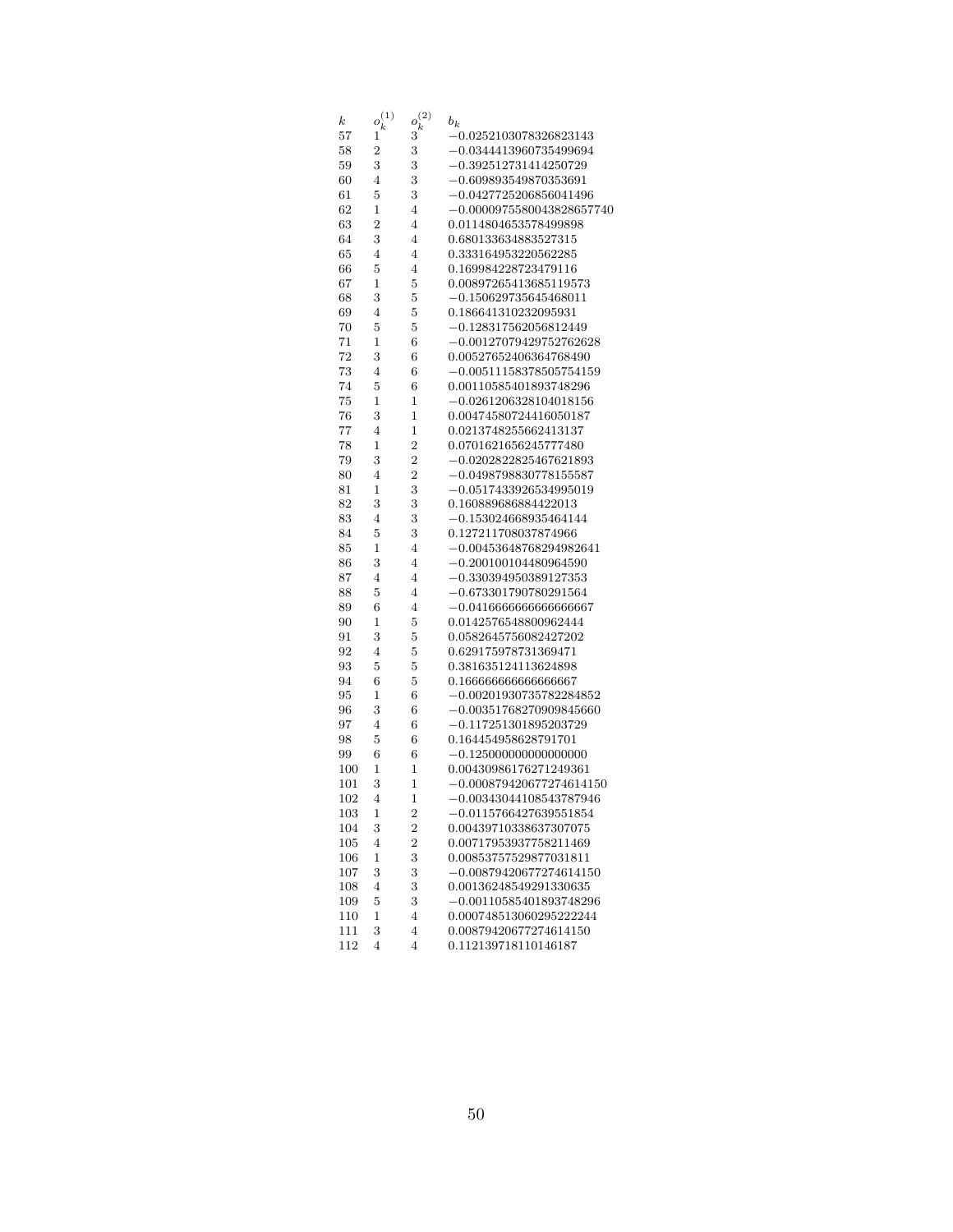| k.  | $o_{\cdot}^{(1)}$<br>k | $o_k^{(2)}$ | $b_k\,$                   |
|-----|------------------------|-------------|---------------------------|
| 113 | 5                      | 4           | $-0.163349104609854218$   |
| 114 | 6                      | 4           | 0.125000000000000000      |
| 115 | 1                      | 5           | $-0.00235248977464312509$ |
| 116 | 3                      | 5           | $-0.00439710338637307075$ |
| 117 | $\overline{4}$         | 5           | $-0.156599511448838022$   |
| 118 | 5                      | 5           | $-0.378317562056812449$   |
| 119 | 6                      | 5           | $-0.6666666666666667$     |
| 120 | 7                      | 5           | $-0.041666666666666667$   |
| 121 | 1                      | 6           | 0.000333182416820276572   |
| 122 | 3                      | 6           | 0.000879420677274614150   |
| 123 | $\overline{4}$         | 6           | 0.0393482095536342930     |
| 124 | 5                      | 6           | 0.667772520685604150      |
| 125 | 6                      | 6           | 0.375000000000000000      |
| 126 | 7                      | 6           | 0.16666666666666667       |
| 127 | 5                      | 7           | $-0.125000000000000000$   |
| 128 | 6                      | 7           | 0.16666666666666667       |
| 129 | 7                      | 7           | $-0.125000000000000000$   |
| 130 | 5                      | 5           | 0.125000000000000000      |
| 131 | 6                      | 5           | $-0.16666666666666667$    |
| 132 | 7                      | 5           | 0.125000000000000000      |
| 133 | 5                      | 6           | $-0.16666666666666667$    |
| 134 | 6                      | 6           | $-0.375000000000000000$   |
| 135 | 7                      | 6           | $-0.6666666666666667$     |
| 136 | 8                      | 6           | $-0.041666666666666667$   |
| 137 | 5                      | 7           | 0.041666666666666667      |
| 138 | 6                      | 7           | 0.66666666666666667       |
| 139 | 7                      | 7           | 0.375000000000000000      |
| 140 | 8                      | 7           | 0.16666666666666667       |
| 141 | 6                      | 8           | $-0.125000000000000000$   |
| 142 | 7                      | 8           | 0.16666666666666667       |
| 143 | 8                      | 8           | $-0.125000000000000000$   |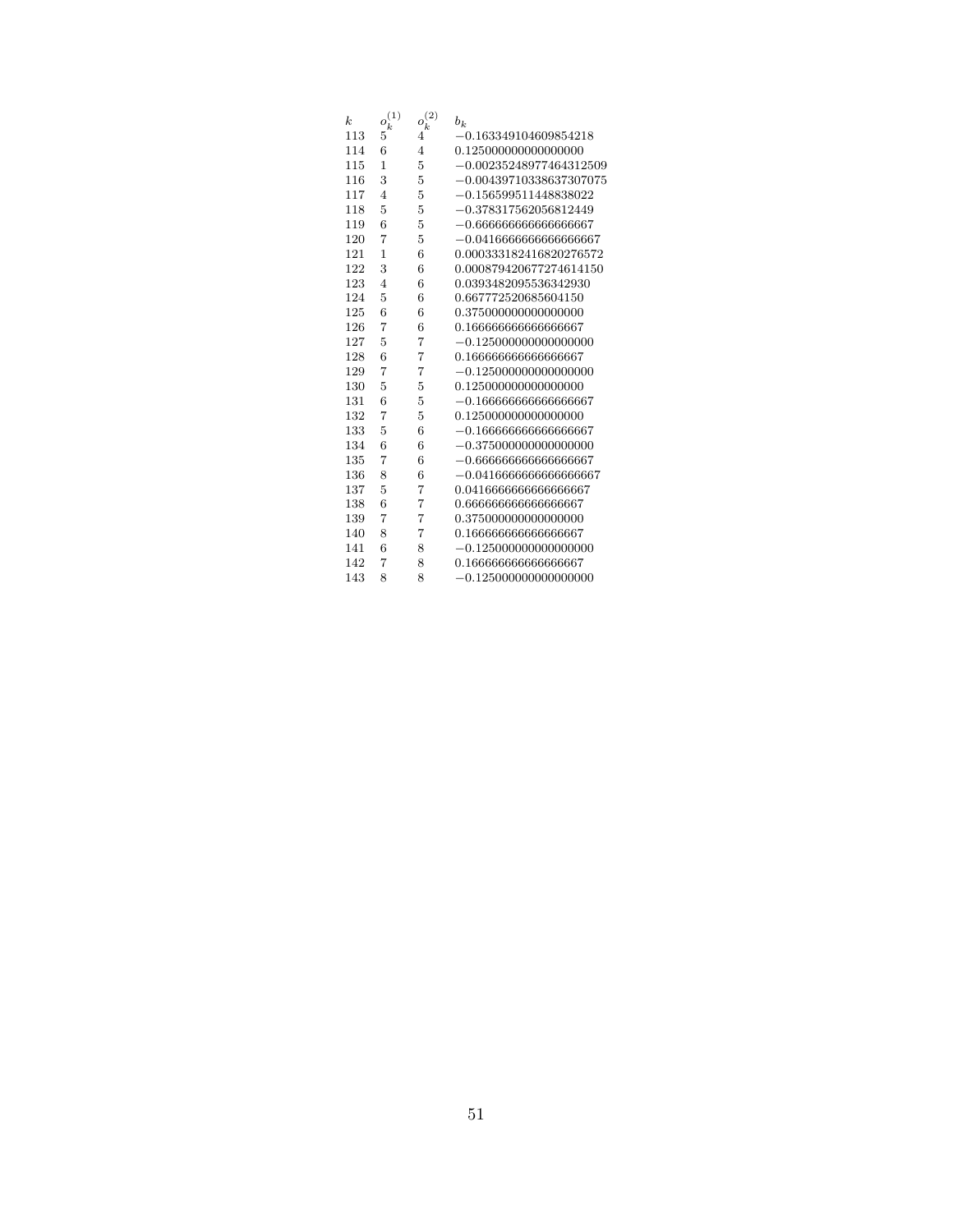# <span id="page-55-0"></span>Appendix B

# Navier-Stokes Equations–Supplemental Details

## <span id="page-55-1"></span>B.1 Derivation of Entropy Variables

Recall that the entropy variables are defined as  $w^T = S_q$ . While this can be calculated directly for the calorically perfect equations, in general it is more convenient to use the primitive variables to aid in the derivation. To accomplish this, the standard differential relations for pressure, enthalpy, internal energy, and entropy are used,

$$
dp = \rho R dT + RT d\rho,
$$
  
\n
$$
dh = \frac{\gamma R}{\gamma - 1} dT, \quad de = \frac{R}{\gamma - 1} dT
$$
  
\n
$$
ds = \frac{dh}{T} - \frac{dp}{\rho T} = \frac{R dT}{(\gamma - 1)T} - R \frac{d\rho}{\rho}.
$$
\n(B1)

A set of primitive variables,

$$
v = (\rho, v_1, v_2, v_3, T)^T, \tag{B2}
$$

is selected for the derivation. The expansion  $S_q = S_v v_q$  is used, where

$$
S_v = \left(R - s, 0, 0, 0, -\frac{\rho R}{(\gamma - 1)T}\right),\tag{B3}
$$

is combined with

$$
v_q = \begin{pmatrix} 1 & 0 & 0 & 0 & 0 \\ -\frac{\upsilon_1}{\rho} & \frac{1}{\rho} & 0 & 0 & 0 \\ -\frac{\upsilon_2}{\rho} & 0 & \frac{1}{\rho} & 0 & 0 \\ -\frac{\upsilon_3}{\rho} & 0 & 0 & \frac{1}{\rho} & 0 \\ \frac{(\gamma - 1)(2RT + \upsilon_1^2 + \upsilon_2^2 + \upsilon_3^2 - 2h)}{2R\rho} & -\frac{(\gamma - 1)\upsilon_1}{R\rho} & -\frac{(\gamma - 1)\upsilon_2}{R\rho} & -\frac{(\gamma - 1)\upsilon_3}{R\rho} & \frac{\gamma - 1}{R\rho} \end{pmatrix} (B4)
$$

yielding

$$
S_q = w^T = \left(\frac{h}{T} - s - \frac{v_k v_k}{2T}, \frac{v_1}{T}, \frac{v_2}{T}, \frac{v_3}{T}, -\frac{1}{T}\right).
$$

A similar procedure is followed to find the matrix  $w_q = S_{qq} = w_v v_q$ , where

$$
w_v = \begin{pmatrix} \frac{R}{\rho} & -\frac{u_1}{T} & -\frac{u_2}{T} & -\frac{u_3}{T} & \frac{R}{T} + \frac{u_1^2}{2T^2} + \frac{u_2^2}{2T^2} + \frac{u_3^2}{2T^2} - \frac{h}{T^2} \\ 0 & \frac{1}{T} & 0 & 0 & -\frac{u_1}{T^2} \\ 0 & 0 & \frac{1}{T} & 0 & -\frac{u_2}{T^2} \\ 0 & 0 & 0 & \frac{1}{T} & -\frac{u_3}{T^2} \\ 0 & 0 & 0 & 0 & \frac{1}{T^2} \end{pmatrix} . \tag{B5}
$$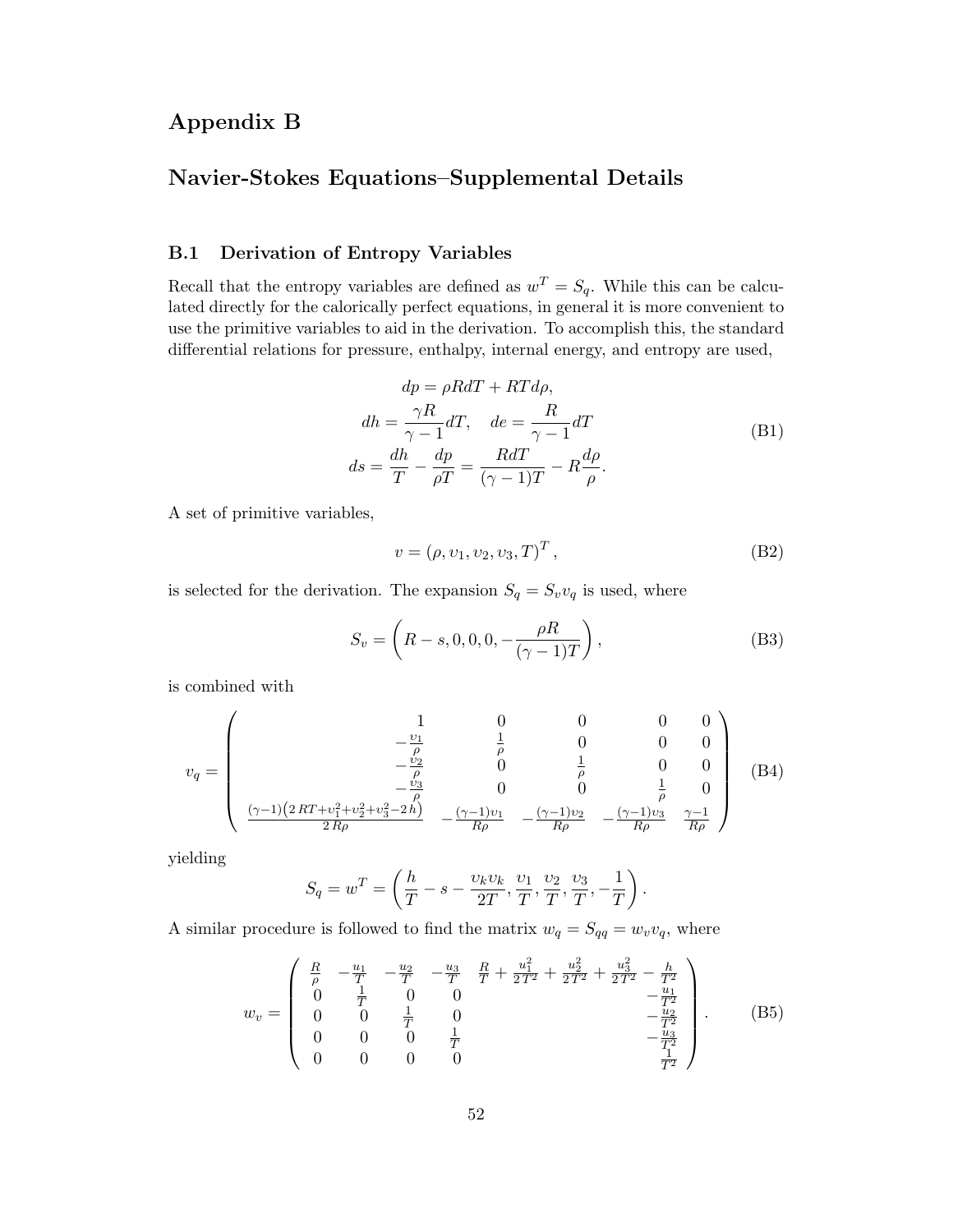To illustrate why  $\rho, T > 0$  are required for the convexity of the entropy function to hold, the symmetric matrix  $w_q$  is diagonalized by

$$
D = q_v^T w_q q_v = q_v^T w_v = \text{diag}\left(\frac{R}{\rho}, \frac{\rho}{T}, \frac{\rho}{T}, \frac{\rho}{T}, \frac{\rho R}{(\gamma - 1)T^2}\right),\tag{B6}
$$

where

$$
q_v = \begin{pmatrix} 1 & 0 & 0 & 0 & 0 \\ v_1 & \rho & 0 & 0 & 0 \\ v_2 & 0 & \rho & 0 & 0 \\ v_3 & 0 & 0 & \rho & 0 \\ -RT + \frac{1}{2}v_1^2 + \frac{1}{2}v_2^2 + \frac{1}{2}v_3^2 + h & \rho v_1 & \rho v_2 & \rho v_3 & \frac{R\rho}{\gamma - 1} \end{pmatrix} .
$$
 (B7)

A sufficient condition to ensure that  $\zeta^T w_q \zeta > 0$  is to ensure that all diagonal terms above are positive. This is satisfied by  $\rho, T > 0$ . The inverse,  $S_{qq}^{-1}$  is also calculated using an expansion,  $q_w = q_v v_w$ , where

$$
v_w = \begin{pmatrix} \frac{\rho}{R} & \frac{\rho u_1}{R} & \frac{\rho u_2}{R} & \frac{\rho u_3}{R} & -\frac{2RT\rho - \rho u_1^2 - \rho u_2^2 - \rho u_3^2 - 2h\rho}{2R} \\ 0 & T & 0 & 0 & Tu_1 \\ 0 & 0 & T & 0 & Tu_2 \\ 0 & 0 & 0 & T & Tu_3 \\ 0 & 0 & 0 & 0 & T^2 \end{pmatrix} .
$$
 (B8)

## <span id="page-56-0"></span>B.2 Viscous Stability

To develop the viscous coefficient matrices used to define the viscous fluxes, the definition of the Cartesian viscous fluxes based on the primitive variable gradients is examined,

$$
f^{(v)i} = (0, \tau_{i1}, \tau_{i2}, \tau_{i3}, \tau_{ji} v_j - q_i)^T, \quad i = 1, 2, 3.
$$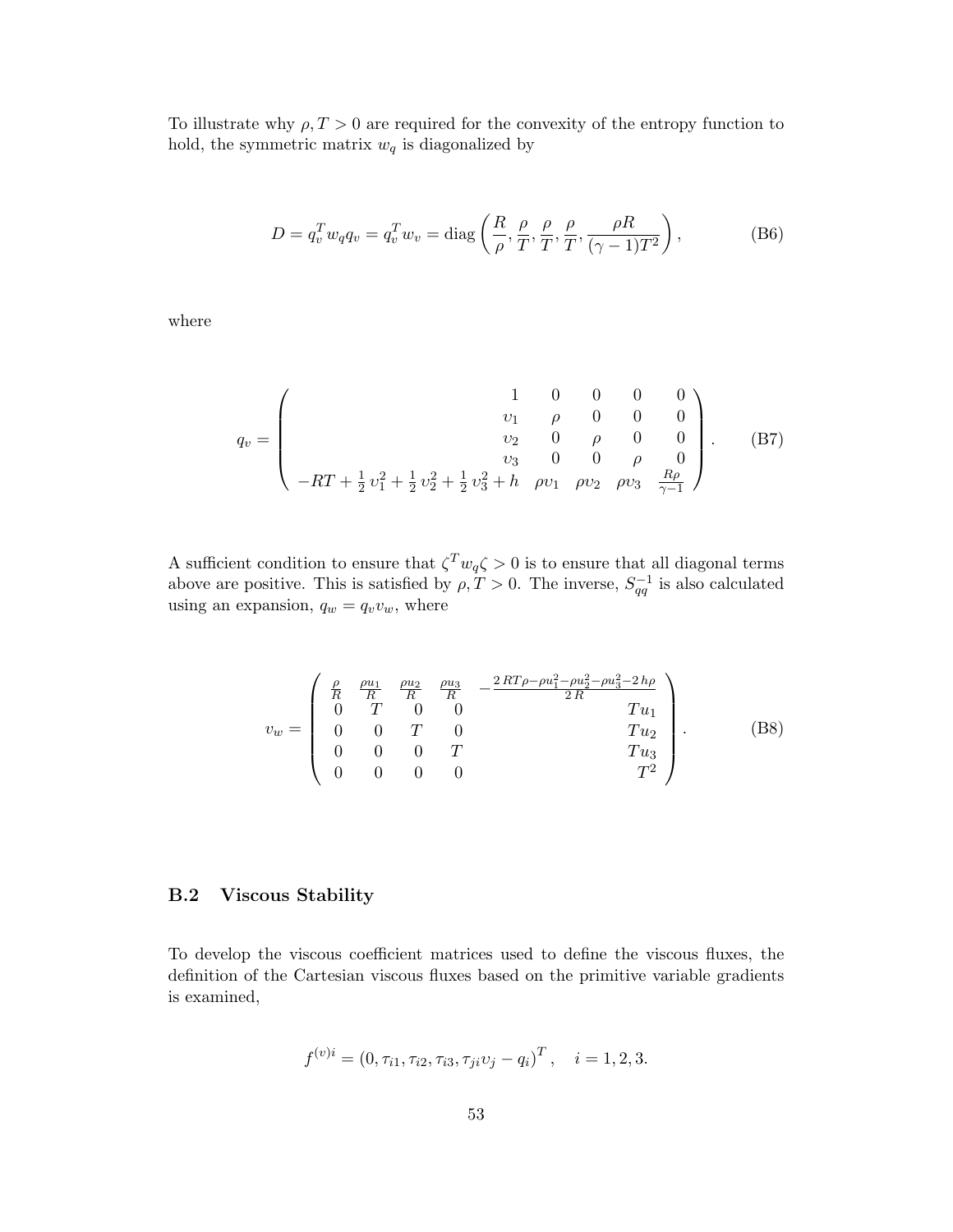This can be expressed as  $f^{(v)i} = c'_{ij}v_{x_j}$ , where

$$
c'_{11} = \begin{pmatrix} 0 & 0 & 0 & 0 & 0 \\ 0 & \frac{4}{3}\mu & 0 & 0 & 0 \\ 0 & 0 & \mu & 0 & 0 \\ 0 & \frac{4}{3}\mu v_1 & \mu v_2 & \mu v_3 & \kappa \end{pmatrix}, \quad c'_{12} = \begin{pmatrix} 0 & 0 & 0 & 0 & 0 & 0 \\ 0 & 0 & -\frac{2}{3}\mu & 0 & 0 \\ 0 & \mu & 0 & 0 & 0 \\ 0 & 0 & 0 & 0 & 0 \\ 0 & 0 & 0 & 0 & 0 \\ 0 & \mu v_2 & -\frac{2}{3}\mu v_1 & 0 & 0 \end{pmatrix},
$$
  
\n
$$
c'_{13} = \begin{pmatrix} 0 & 0 & 0 & 0 & 0 \\ 0 & 0 & 0 & -\frac{2}{3}\mu & 0 \\ 0 & 0 & 0 & 0 & 0 \\ 0 & \mu v_3 & 0 & -\frac{2}{3}\mu v_1 & 0 \end{pmatrix}, \quad c'_{21} = \begin{pmatrix} 0 & 0 & 0 & 0 & 0 \\ 0 & 0 & \mu & 0 & 0 \\ 0 & -\frac{2}{3}\mu & 0 & 0 & 0 \\ 0 & 0 & 0 & 0 & 0 \\ 0 & 0 & 0 & 0 & 0 \\ 0 & 0 & 0 & 0 & 0 \\ 0 & 0 & 0 & \mu & 0 \\ 0 & 0 & 0 & \mu & 0 \\ 0 & 0 & 0 & 0 & 0 \\ 0 & 0 & 0 & 0 & 0 \\ 0 & 0 & 0 & 0 & 0 \end{pmatrix}, \quad c'_{23} = \begin{pmatrix} 0 & 0 & 0 & 0 & 0 \\ 0 & 0 & 0 & 0 & 0 \\ 0 & 0 & 0 & 0 & 0 \\ 0 & 0 & 0 & 0 & 0 \\ 0 & 0 & 0 & 0 & 0 \\ 0 & 0 & 0 & 0 & 0 \\ 0 & 0 & 0 & 0 & 0 \\ 0 & 0 & 0 & 0 & 0 \\ 0 & 0 & -\frac{2}{3}\mu v_3 & 0 & \mu v_1 & 0 \end{pmatrix},
$$
  
\n
$$
c'_{31} = \begin{pmatrix} 0 & 0 & 0 & 0 & 0 & 0 \\ 0 & 0 & 0 &
$$

The symmetrized coefficient matrices are found using

$$
\hat{c}_{ij} = c_{ij} q_w = c'_{ij} v_w,
$$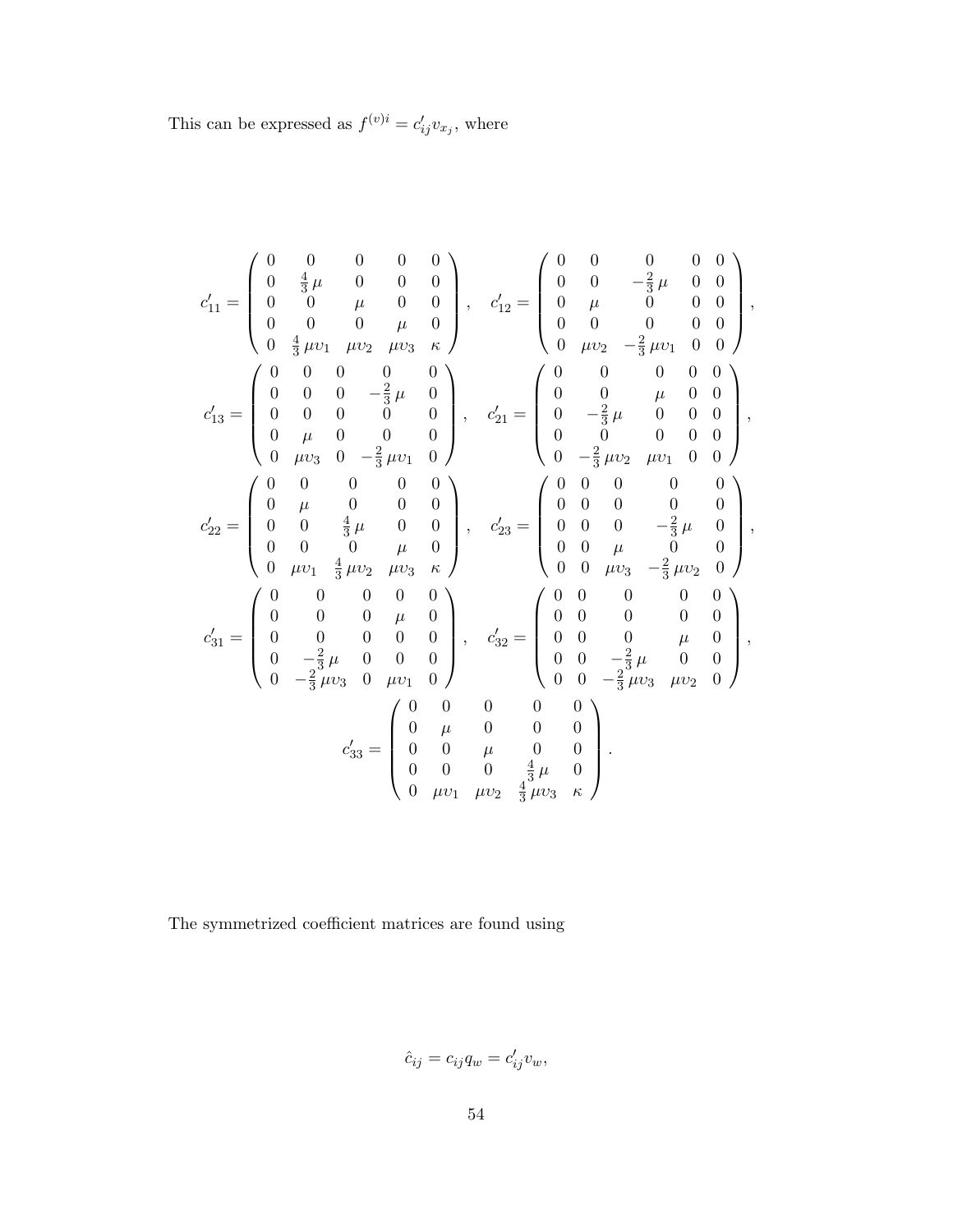and thus take the form,

$$
\hat{c}_{11} = \begin{pmatrix}\n0 & 0 & 0 & 0 & 0 & 0 \\
0 & \frac{4}{3}T\mu & 0 & 0 & \frac{4}{3}T\mu v_1 \\
0 & 0 & T\mu & 0 & T\mu v_2 \\
0 & \frac{4}{3}T\mu v_1 & T\mu v_2 & T\mu v_3 & T^2\kappa + \frac{1}{3}\left(4\,\mu v_1^2 + 3\,\mu v_2^2 + 3\,\mu v_3^2\right)T\n\end{pmatrix},
$$
\n
$$
\hat{c}_{22} = \begin{pmatrix}\n0 & 0 & 0 & 0 & 0 & 0 \\
0 & 0 & 0 & 0 & 0 & 0 \\
0 & 0 & \frac{4}{3}T\mu & 0 & \frac{4}{3}T\mu v_2 \\
0 & 0 & \frac{4}{3}T\mu & 0 & \frac{4}{3}T\mu v_3 \\
0 & T\mu v_1 & \frac{4}{3}T\mu v_2 & T\mu v_3 & T^2\kappa + \frac{1}{3}\left(3\,\mu v_1^2 + 4\,\mu v_2^2 + 3\,\mu v_3^2\right)T\n\end{pmatrix},
$$
\n
$$
\hat{c}_{33} = \begin{pmatrix}\n0 & 0 & 0 & 0 & 0 & 0 \\
0 & T\mu & 0 & 0 & T\mu v_1 \\
0 & 0 & T\mu & 0 & T\mu v_2 \\
0 & 0 & 0 & \frac{4}{3}T\mu & \frac{4}{3}T\mu v_3 \\
0 & T\mu v_1 & T\mu v_2 & \frac{4}{3}T\mu v_3 & T^2\kappa + \frac{1}{3}\left(3\,\mu v_1^2 + 3\,\mu v_2^2 + 4\,\mu v_3^2\right)T\n\end{pmatrix},
$$
\n
$$
\hat{c}_{12} = \begin{pmatrix}\n0 & 0 & 0 & 0 & 0 \\
0 & 0 & -\frac{2}{3}T\mu & 0 & -\frac{2}{3}T\mu v_2 \\
0 & T\mu & 0 & 0 & 0 & 0 \\
0 & T\mu & 0 & 0 & 0 & 0 \\
0 & T\mu & 0 & 0 & 0 & 0 \\
0 & T\mu & 0 & 0 & 0 & 0 \\
0 & T\mu & 0 & 0 & 0 & 0 \\
0 & T\mu v_3 &
$$

For the viscous terms to be entropy dissipative,

$$
w_{x_i}^T \hat{c}_{ij} w_{x_j} \ge 0
$$

must be satisfied. The easiest way to ensure this is to create a larger coefficient matrix,

$$
\hat{C} = \begin{pmatrix} \hat{c}_{11} & \hat{c}_{12} & \hat{c}_{13} \\ \hat{c}_{21} & \hat{c}_{22} & \hat{c}_{23} \\ \hat{c}_{31} & \hat{c}_{32} & \hat{c}_{33} \end{pmatrix},
$$
(B10)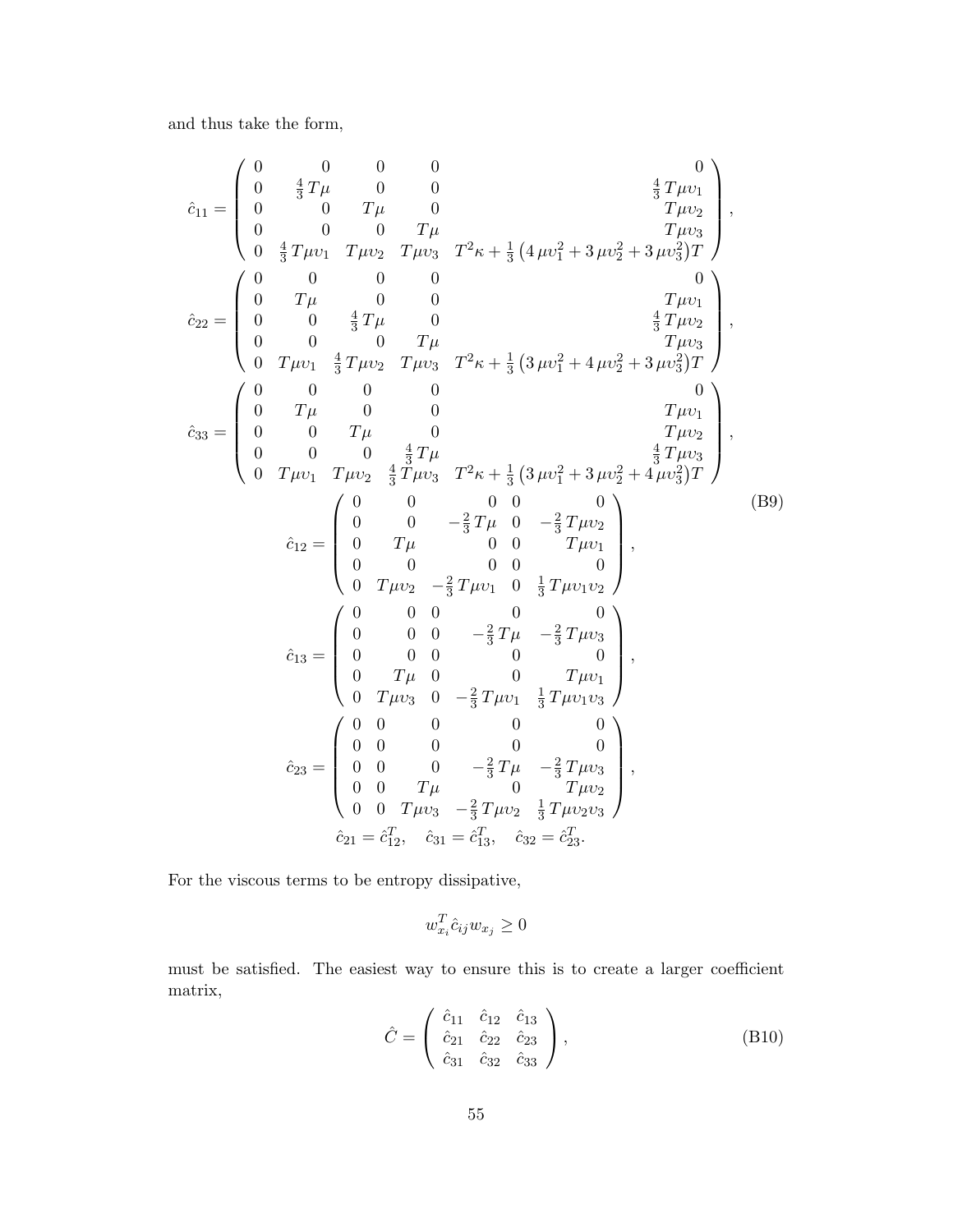and require

$$
(\zeta_{x_1}, \zeta_{x_2}, \zeta_{x_3}) \hat{C} \begin{pmatrix} \zeta_{x_1} \\ \zeta_{x_2} \\ \zeta_{x_3} \end{pmatrix} \geq 0, \quad \forall \zeta.
$$

To show this, the Cholesky decomposition,  $\hat{C} = \hat{L}\hat{D}\hat{L}^T$  of the  $(15 \times 15)$  matrix is calculated. The diagonal terms must non-negative,

$$
\hat{D} = \left(0, \frac{4}{3}T\mu, T\mu, T\mu, T^2\kappa, 0, 0, T\mu, T\mu, T^2\kappa, 0, 0, 0, 0, T^2\kappa\right). \tag{B11}
$$

In the discrete proof, the viscous terms require the additional property that each symmetric diagonal sub-block is also positive semi-definite. This is verified by,

$$
\hat{c}_{11} = \hat{L}_{11}\hat{D}_{11}\hat{L}_{11}^T, \quad \hat{D}_{11} = \left(0, \frac{4}{3}T\mu, T\mu, T\mu, T^2\kappa\right),
$$
  
\n
$$
\hat{c}_{22} = \hat{L}_{22}\hat{D}_{22}\hat{L}_{22}^T, \quad \hat{D}_{22} = \left(0, T\mu, \frac{4}{3}T\mu, T\mu, T^2\kappa\right),
$$
  
\n
$$
\hat{c}_{33} = \hat{L}_{33}\hat{D}_{33}\hat{L}_{33}^T, \quad \hat{D}_{33} = \left(0, T\mu, T\mu, \frac{4}{3}T\mu, T^2\kappa\right).
$$
\n(B12)

From the above, it is clear that in order for the viscous conditions to be satisfied,

$$
T > 0, \quad \mu(T) > 0, \quad \kappa(T) > 0.
$$

Thus, recall that the contribution of the viscous terms to the semi-discrete entropy decay from [4.42](#page-37-2) is

$$
\mathbf{w}^T \mathcal{P} \sum_{i=1}^3 \mathcal{P}_{x_i}^{-1} \Delta_{x_i} \overline{\mathbf{f}}^{(v)i} = \sum_{i=1}^3 \sum_{\ell=1}^3 \mathbf{w}^T \mathcal{P} \mathcal{P}_{x_i}^{-1} \mathcal{B}_{x_i} [\hat{c}_{i\ell}] \mathcal{D}_{x_\ell} \mathbf{w}
$$

$$
- \sum_{i=1}^3 \sum_{\ell=1}^3 (\mathcal{D}_{x_i} \mathbf{w})^T \mathcal{P} [\hat{c}_{i\ell}] (\mathcal{D}_{x_\ell} \mathbf{w})
$$

$$
- \sum_{i=1}^3 \sum_{\ell=1}^3 (\mathcal{N}_{\ell x_i} \mathbf{w})^T \mathcal{P} \mathcal{P}_{x_i}^{-1} [\hat{c}_{ii}]_\ell (\mathcal{N}_{\ell x_i} \mathbf{w}).
$$

The last term is easily shown to be always negative. Above it was shown that  $\zeta_{x_i}\hat{c}_{ii}\zeta_{x_i} \ge 0$  is satisfied in each direction. Thus, all that is required is

$$
\zeta^T \mathcal{P} \mathcal{P}_{x_i}^{-1} [\widetilde{c}_{ii}]_\ell \zeta \ge 0, \quad \forall \zeta.
$$
 (B13)

Examining [A13,](#page-49-0) it is clear that  $[\hat{c}_{ii}]_\ell$  is composed of convex combinations of symmetric, positive semi-definite matrices, so the full matrix will also be positive semidefinite. The diagonal matrices  $\mathcal{PP}_{x_i}^{-1}$  are positive definite and commute with  $[\hat{c}_{ii}]_\ell$ . They will not effect the eigenvalues of the matrix. Thus, the requirement above holds and the last term will always dissipate entropy. The second-to-last term on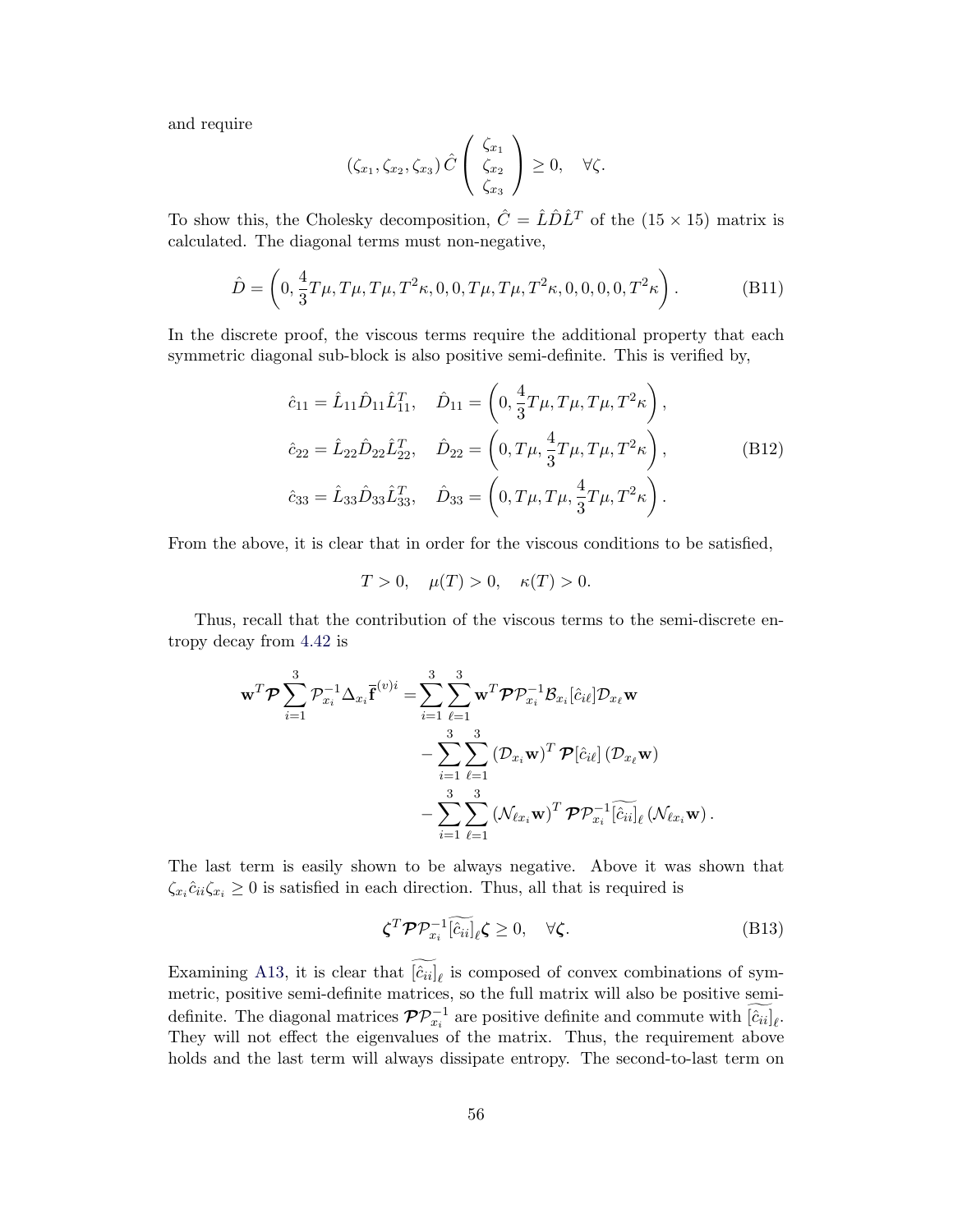the right side of the entropy decay rate above is only slightly more difficult. It is first reorganized using

$$
\sum_{i=1}^3\sum_{\ell=1}^3\left(\mathcal{D}_{x_i}\mathbf{w}\right)^T\boldsymbol{\mathcal{P}}[\hat{c}_{i\ell}]\left(\mathcal{D}_{x_\ell}\mathbf{w}\right)=\left(\begin{array}{c}\mathcal{D}_{x_1}\mathbf{w}\\ \mathcal{D}_{x_2}\mathbf{w}\\ \mathcal{D}_{x_3}\mathbf{w}\end{array}\right)^T\left(\begin{array}{c}\boldsymbol{\mathcal{P}}[\hat{c}_{11}]\boldsymbol{\mathcal{P}}[\hat{c}_{12}]\boldsymbol{\mathcal{P}}[\hat{c}_{13}]\\\boldsymbol{\mathcal{P}}[\hat{c}_{22}]\boldsymbol{\mathcal{P}}[\hat{c}_{23}]\boldsymbol{\mathcal{P}}[\hat{c}_{33}]\end{array}\right)\left(\begin{array}{c}\mathcal{D}_{x_1}\mathbf{w}\\ \mathcal{D}_{x_2}\mathbf{w}\\ \mathcal{D}_{x_3}\mathbf{w}\end{array}\right),
$$

where  $P$  commutes with the viscous coefficient matrices, so it can be split into  $\mathcal{P} = \sqrt{\mathcal{P}} \sqrt{\mathcal{P}}$  and absorbed into the gradient vectors. The gradient vectors can be reorganized such that the center term becomes

$$
\sum_{i=1}^3 \sum_{\ell=1}^3 (\mathcal{D}_{x_i} \mathbf{w})^T \mathcal{P}[\hat{c}_{i\ell}] (\mathcal{D}_{x_\ell} \mathbf{w}) = (\mathbf{w_x})^T_{\sqrt{\mathcal{P}}}[\hat{C}] (\mathbf{w_x})_{\sqrt{\mathcal{P}}},
$$

where  $[\hat{C}]$  is a block diagonal matrix with blocks  $\hat{C}_i$  corresponding to the viscous coefficients at each solution point. Each of these blocks is positive semi-definite, so the full matrix is positive semi-definite. Thus,

$$
\sum_{i=1}^{3} \sum_{\ell=1}^{3} \left( \mathcal{D}_{x_i} \mathbf{w} \right)^T \mathcal{P} [\hat{c}_{i\ell}] \left( \mathcal{D}_{x_\ell} \mathbf{w} \right) \ge 0, \tag{B14}
$$

completing the entropy stability proof for the Navier-Stokes viscous terms.